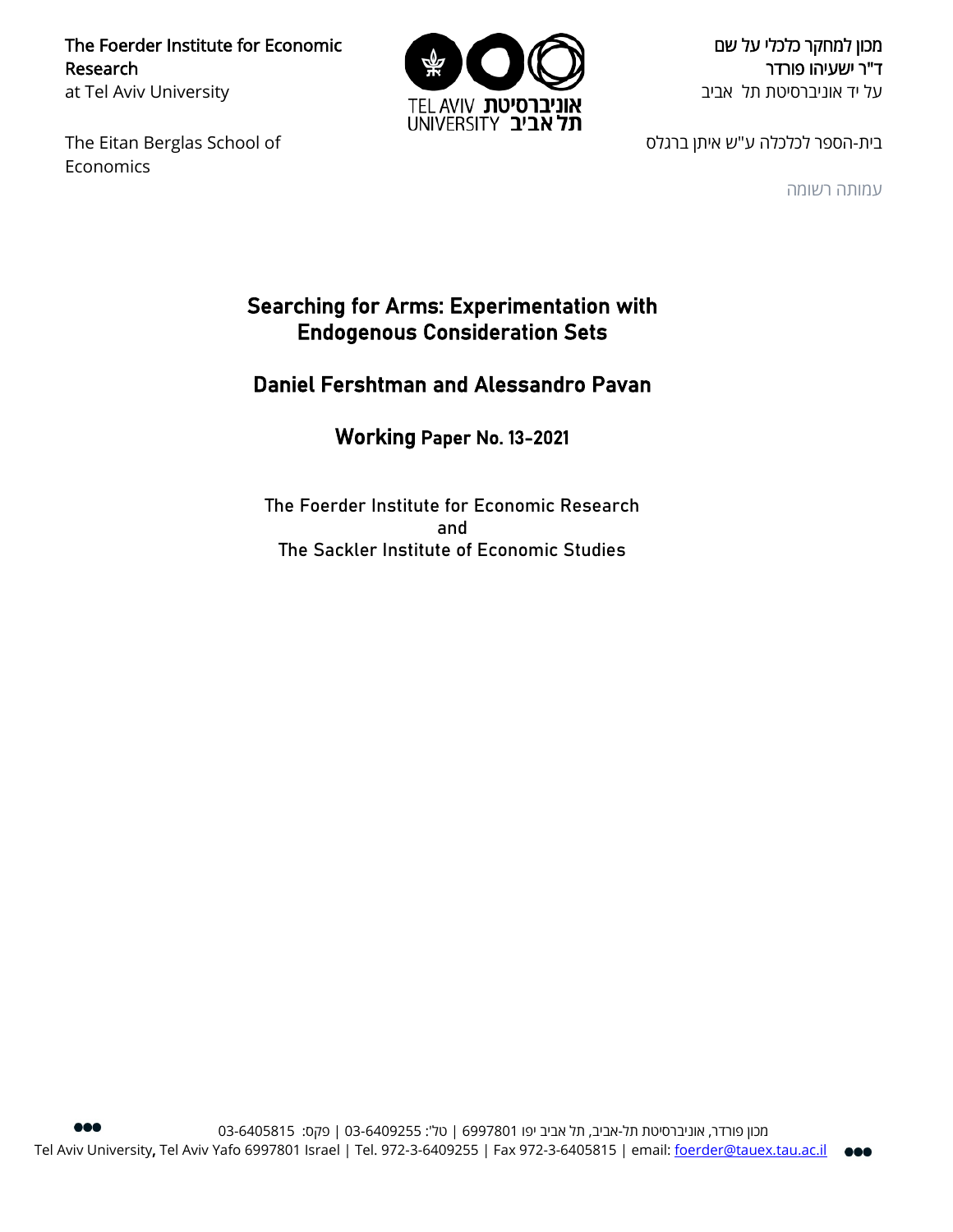# <span id="page-1-0"></span>Searching for Arms: Experimentation with Endogenous Consideration Sets<sup>∗</sup>

Daniel Fershtman† Alessandro Pavan‡

May 2021

#### Abstract

We study the problem of a decision maker alternating between exploring existing alternatives in the consideration set and searching for new ones. We characterize the optimal policy and its key properties and identify implications for search and exploration dynamics. When the search technology is stationary or improves over time, search is equivalent to replacement. With deteriorating technologies, instead, alternatives are revisited after search is launched and each expansion is treated as if it were the last one. A key consequence of the endogeneity of the consideration set is that an improvement in the desirability of a category of alternatives may lead to a reduction in the exploration of the category as well as in the eventual selection of an alternative from that category. We apply the analysis to clinical trials, experimentation toward regulatory approval, and consumer search.

Keywords: experimentation, search, endogenous consideration sets, bandit problems

†Eitan Berglas School of Economics, Tel Aviv University. Email: danielfer@tauex.tau.ac.il ‡Department of Economics, Northwestern University. Email: alepavan@northwestern.edu

<sup>∗</sup>The paper supersedes previous versions circulated under the titles "Searching for Arms" and "Sequential Learning with Endogenous Consideration Sets." For various comments and suggestions, we are grateful to the Editor, anonymous referees, as well as Dirk Bergemann, Eddie Dekel, David Dillenberger, Laura Doval, Kfir Eliaz, Stephan Lauermann, Benny Moldovanu, Philip Reny, Eran Shmaya, Rani Spiegler, Bruno Strulovici, Asher Wolinsky, Jidong Zhou, and seminar participants at University of Bonn, Cornell University, Hebrew University of Jerusalem, HEC Paris, Paris Dauphine, Tel-Aviv University, Toulouse School of Economics, University of Pennsylvania, Yale University, Warwick Economic Theory Workshop, 3rd Columbia Conference on Economic Theory (CCET), and the 30th Stony Brook International Conference on Game Theory. We also thank Matteo Camboni and Tuval Danenberg for excellent research assistance. Fershtman gratefully acknowledges financial support from the Foerder Institute and from ISF grant #1202/20. The usual disclaimer applies.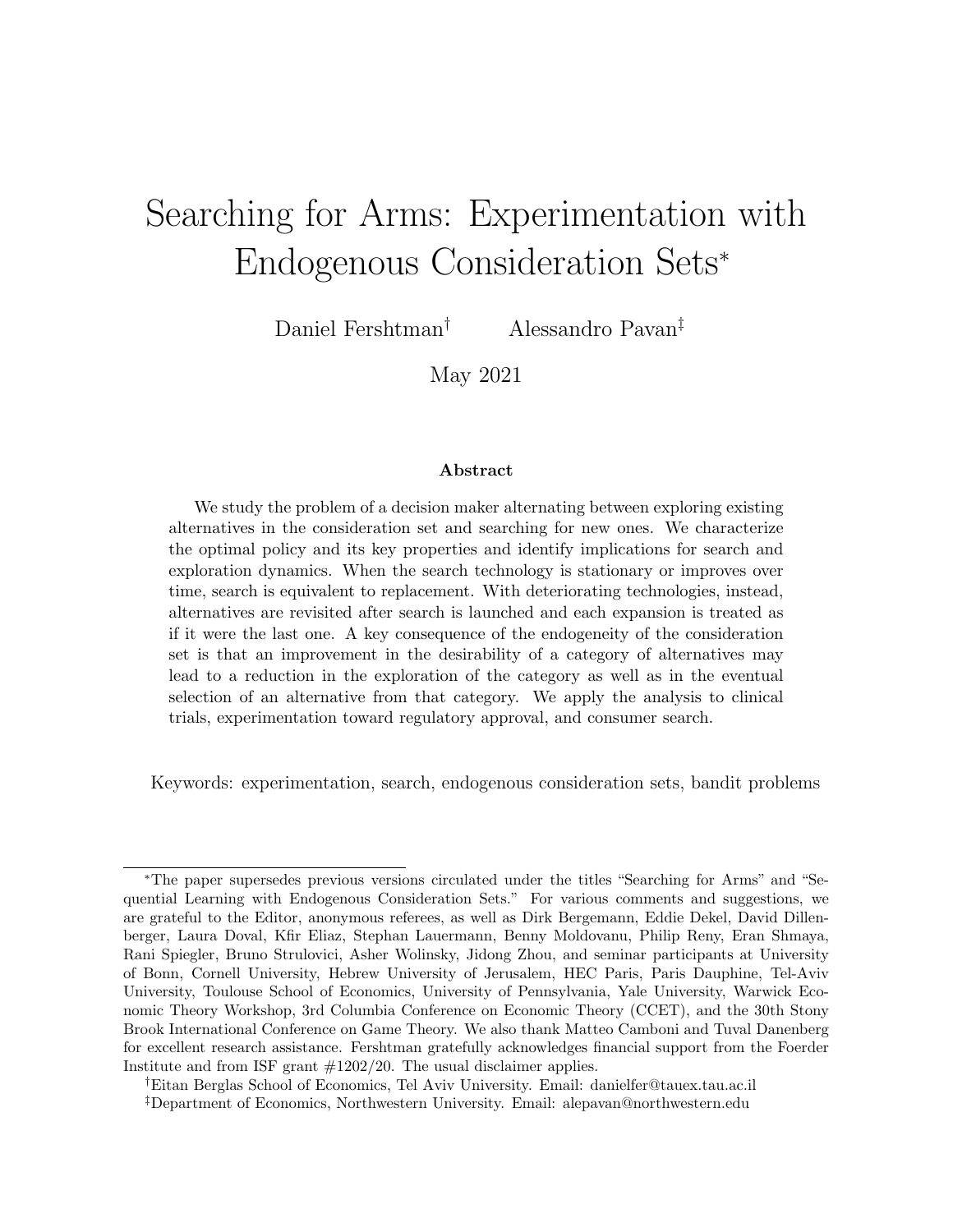# 1 Introduction

Classic models of sequential experimentation or learning involve a decision maker (hereafter, DM) exploring a fixed set of alternatives with unknown returns. Yet, a ubiquitous feature of many dynamic decision problems is that the set of alternatives a DM can explore is expanded over time, in response to the information gathered by exploring the alternatives already in the DM's consideration set (hereafter, CS).

In this paper, we study the tradeoff between the exploration of alternatives already in the CS and the expansion of the latter through search for additional alternatives. A key difference between exploration and expansion is the direct-vs-indirect nature of the two activities. When an alternative is in the CS, the DM can "point to it," that is, she can choose to explore that particular alternative instead of others. When, instead, an alternative is outside the CS, the DM cannot point to it, meaning that she cannot choose to explore that specific alternative instead of others.<sup>[1](#page-2-0)</sup> This inability may reflect natural randomness in the search process, which may uncover alternatives different from those the DM was hoping for. Alternatively, search may bring more than a single alternative and such batching may have important implications for the decision to expand the CS in the first place. Finally, the DM may have limited knowledge about what is outside her CS, and/or her ability to bring new alternatives to it.

To study the tradeoff between exploration of alternatives already in the CS and expansion of the latter, we consider a generalization of the classic multi-armed bandit problem in which the set of "arms" is endogenous.<sup>[2](#page-2-1)</sup> Exploring an alternative already in the CS (pulling an arm) yields a flow payoff and generates information (for example, about the distribution from which the flow payoff is drawn). Search for new "arms" (that is, choosing to expand the CS) is costly and brings a new set of alternatives (i.e., of arms) according to a process that controls for the "state of the search technology."

We characterize the solution to the above problem and show that it takes the form of an "index" policy. Each alternative in the CS is assigned a history-dependent number that is a function only of the state of that alternative. This number (the arm's "index") is the same as in [Gittins and Jones' \(1974\)](#page-33-0) original work on bandit problems with an exogenous set of arms. Search (that is, the decision to expand the CS) is also assigned an index, which depends only on the state of the search technology. Crucially, the index of search

<span id="page-2-0"></span><sup>&</sup>lt;sup>1</sup>Likewise, the DM cannot choose to bring a specific alternative from outside of the CS into the CS: If she could, there would be no distinction between exploring alternatives inside and outside the CS, making the latter irrelevant.

<span id="page-2-1"></span><sup>&</sup>lt;sup>2</sup>See Bergemann and Välimäki (2008) for an overview of the multi-armed bandit literature and its applications to economics.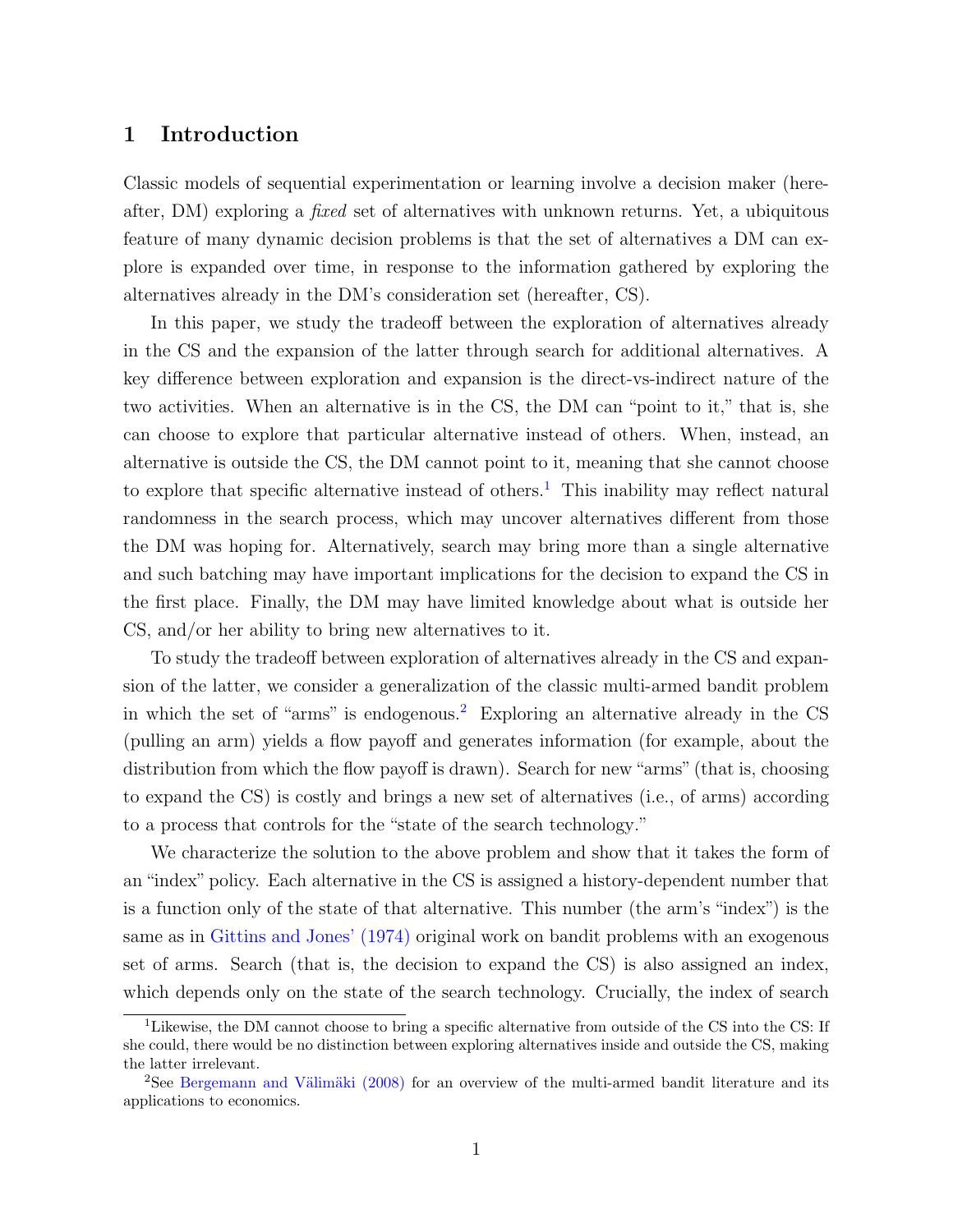does not depend on the information generated by the exploration of any of the alternatives already in the CS. It also differs from the value the DM attaches to the expansion of the CS but is linked to the indices of the new alternatives the DM expects to find through the current and future searches. The optimal policy consist in selecting at any period the alternative for which the index is the highest. We establish the optimality of such a policy through a novel proof based on a recursive characterization of the index for search that also permits us to identify various properties of the exploration and expansion dynamics under the optimal policy.<sup>[3](#page-3-0)</sup> We then show how such a characterization facilitates novel comparative statics relevant for applications.

At any point in time, the decision to expand the CS depends on the composition of the current CS only through (a) the state of the alternative with the highest index, and (b) the state of the search technology.<sup>[4](#page-3-1)</sup> Similarly, conditional on forgoing search in a given period, the decision of which alternative to explore in the current CS is independent of the state of the search technology, despite the fact that search may bring alternatives that are more similar to certain alternatives currently in the CS than others.<sup>[5](#page-3-2)</sup> If the search technology is stationary or improving, in a sense made precise below, then alternatives in the CS at the time of its expansion never receive attention in the future, and hence are effectively discarded once the CS is expanded. Each search is then equivalent to replacement of the current CS with a new one. When, instead, the search technology deteriorates over time (e.g., because the DM becomes pessimistic about the possibility of finding attractive new alternatives), the alternatives in the current CS are put on hold and may be revisited after the CS is expanded. Furthermore, in this case, the decision to expand the CS is made as if there will be no further expansions after the current one.

The analysis can be applied to a broad class of experimentation and sequential learning problems. We consider three of them in the paper: clinical trials, experimentation toward regulatory approval, and consumer search.

<span id="page-3-0"></span>Clinical trials. One of the most prominent applications of the multi-armed bandit

<sup>3</sup>The reader may ask what makes expansion of the CS different from the exploration of a "meta" arm that comprises all the physical arms that can be brought to the CS by search. The difference is that the evaluation of such a "meta" arm requires knowing how to subsequently explore the arms that search brings to the CS, which is what is investigated in the first place. Furthermore, dynamic decision problems with such "meta" arms rarely admit an index solution. We come back to this point in due course.

<span id="page-3-1"></span><sup>&</sup>lt;sup>4</sup>This result holds despite the fact that the alternatives in the CS may share similarities with those that are expected to be found through the expansion of the CS (e.g., through the specification of the categories to which such alternatives belong), and despite the fact that the opportunity cost of searching for new alternatives (which is linked to the value of continuing with the current CS) depends on the entire composition of the CS and not only on the state of the alternative with the highest index.

<span id="page-3-2"></span><sup>&</sup>lt;sup>5</sup>These properties can be seen as a generalization of the IIA (independence of irrelevant alternatives) property of classic multi-armed bandit problems.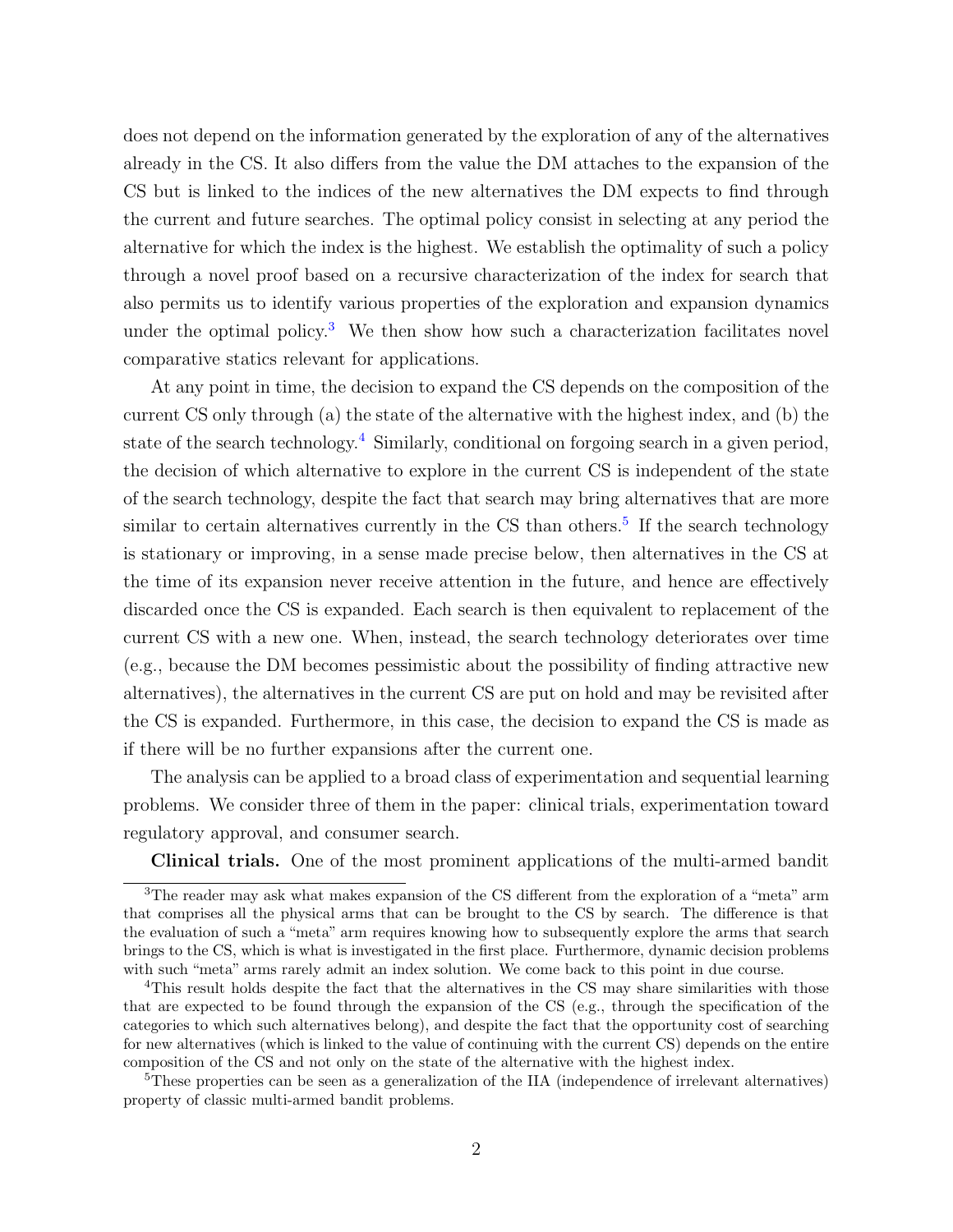model is clinical trials.<sup>[6](#page-4-0)</sup> A DM (e.g., a physician, or medical facility) must choose in each period which medical treatment to administer, trading off the well-being of the patients receiving the treatments with the value of generating information about the treatments' efficacy and safety useful to treat future patients. Each treatment belongs to a different category with treatments from the same category sharing the same core characteristics. We enrich this problem by giving the DM the possibility to expand the set of treatments that can be administered (e.g., by conducting basic research in-house, or by commissioning it to external research labs).

We study the effects of an improvement in a category of treatments on the usage of the treatments from that category. The improvement may take the form of (a) an increase in the ex-ante probability that treatments from that category are effective, (b) an increase in the DM's payoff from administering a successful treatment from that category, or (c) an increase in the informativeness of the outcomes of the treatments from that category. Any of such improvements increases the index of each treatment from the improved category, without affecting the index of the treatments from other categories. If the CS were exogenous, such improvements would unambiguously increase the usage of the treatments from the category that has become more attractive. We show that this need not be the case when the CS is endogenous. The reason is that such improvements also contribute to an increase in the desirability of search, as measured by its index. This new effect, when strong enough, may crowd out the usage of the treatments that become more attractive.

That search may crowd out the usage of treatments from the improved category may be surprising given that the improvement in such treatments is the only reason for the increase in the index of search in the first place. Such crowding out is possible due to the fact that the increase in the index of the treatments that have become more attractive is not uniform across histories. On the other hand, the increase in the index of search hinges on "averaging" over the different histories at which the treatments from the improved category are administered. This implies that there can be histories at which the increase in the index of search is larger than the increase in the index of the treatments that have become more attractive. In such circumstances, the DM may favor search over further exploration of such treatments. The expansion of the CS induced by search may re-balance the composition of the CS in favor of categories other than the one that experienced an increase in attractiveness. This may occur, for example, because search brings primarily treatments from these other categories. Alternatively, it may occur because the initial

<span id="page-4-0"></span> ${}^{6}$ See, e.g., Bergemann and Välimäki (2008), [Dickstein \(2014\),](#page-32-1) as well as [Katehakis and Derman \(1986\),](#page-33-1) [Berry \(2006\),](#page-32-2) [Villar, Bowden and Wason \(2015\),](#page-34-0) and the FDA's ["Guidance for the Use of Bayesian](https://www.fda.gov/regulatory-information/search-fda-guidance-documents/guidance-use-bayesian-statistics-medical-device-clinical-trials) [Statistics in Medical Device Clinical Trials".](https://www.fda.gov/regulatory-information/search-fda-guidance-documents/guidance-use-bayesian-statistics-medical-device-clinical-trials)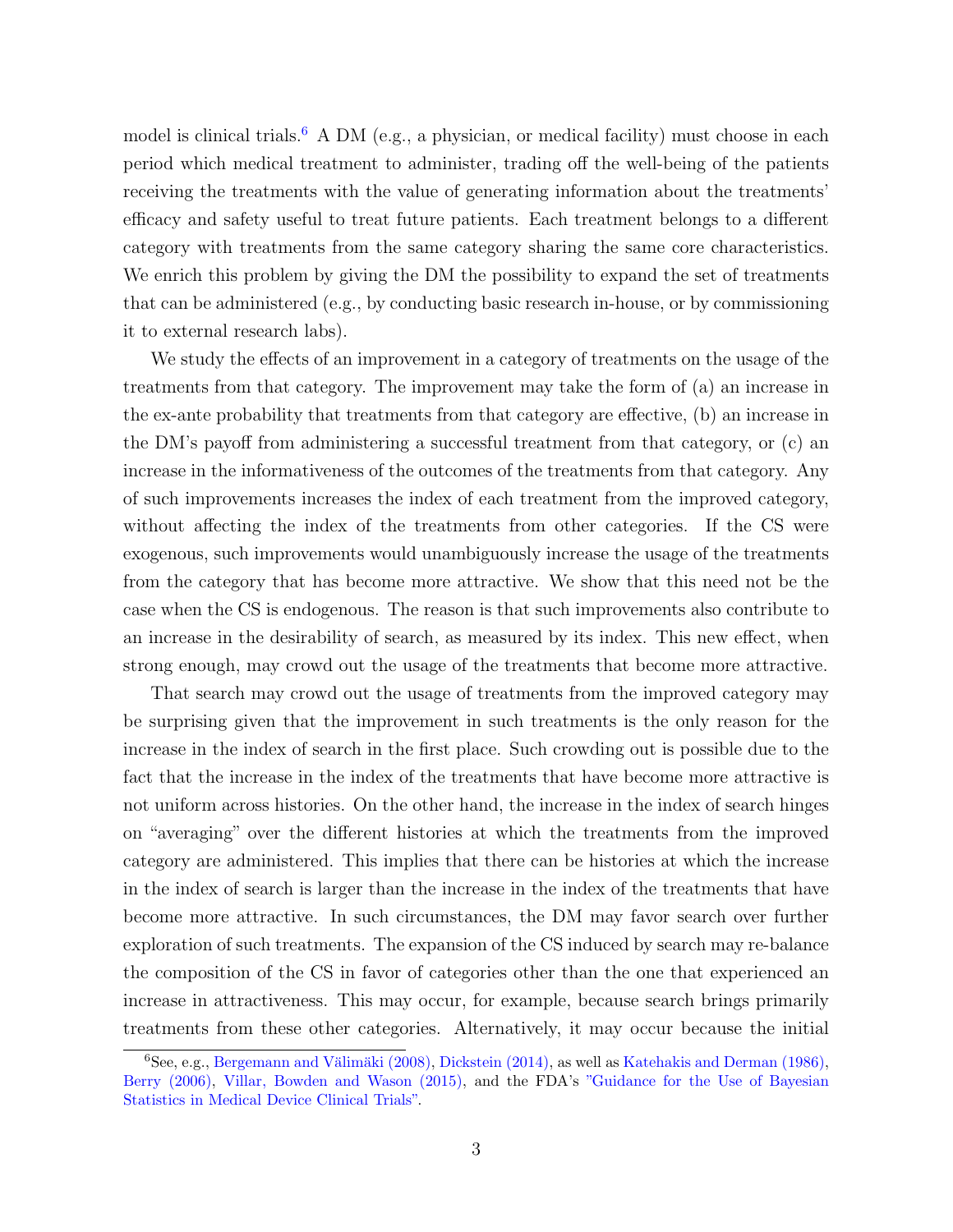CS contained primarily treatments from the improved category, whereas each new search brings (on average) a treatment from each category with equal probability. In either case, search contributes to a change in the composition of the CS in favor of categories other than the one whose attractiveness improved. When this new effect is strong enough, it can lead to a reduction in the usage of the treatments from the improved category, not only relative to treatments from other categories, but overall.

Experimentation towards regulatory approval. Consider a pharmaceutical company seeking to persuade the FDA, or an equivalent regulatory authority, to approve one of its drugs. The safety of such drugs is unknown ex-ante, both to the firm and to the regulatory authority. At each period, the firm can conduct a public experiment on one of its products, or invest in R&D with the hope to discover new products to test in front of the regulator for approval. The approval of a product requires a large enough number of tests with a satisfactory outcome. Once a product is approved, the firm can bring it to the market and experimentation with that product is brought to an end. The firm's objective is to maximize the expected discounted payoff from the sale of its products, net of all the experimentation and search costs.

We show that a reduction in regulatory standards of approval for a given category of products may have the (perhaps unintended) effect of reducing the number of approved products from that category. As in the case of clinical trials, this is due to the fact that a reduction in a category's standard of approval increases the index of all products from that category, but also the index of search (provided that search brings products from that category with positive probability). We show that when the tests on the category of products whose standard of approval has been reduced are sufficiently precise, the increase in the index of search may outweigh the increase in the index of those products whose early tests yielded bad outcomes. When this is the case, the reduction in the standard of approval may lead to a reduction in the ex-ante probability with which a product from that category is approved.

Consumer search. Our third application is an extension of [Weitzman's \(1979\)](#page-34-1) classic "Pandora's boxes problem" in which, at each period, the DM can expand the set of boxes to explore, based on what she has found by opening the boxes already in the CS. As in Weitzman's original model, it takes a single exploration of each alternative to learn its value. We derive an "eventual-purchase theorem" in the spirit of [Choi, Dai and](#page-32-3) [Kim \(2018\)](#page-32-3) (see also [Armstrong and Vickers, 2015](#page-32-4) and [Armstrong, 2017\)](#page-32-5) that relates the probability with which each alternative is eventually selected to the primitives of the problem (realized values and search technology), but accounting for the endogeneity of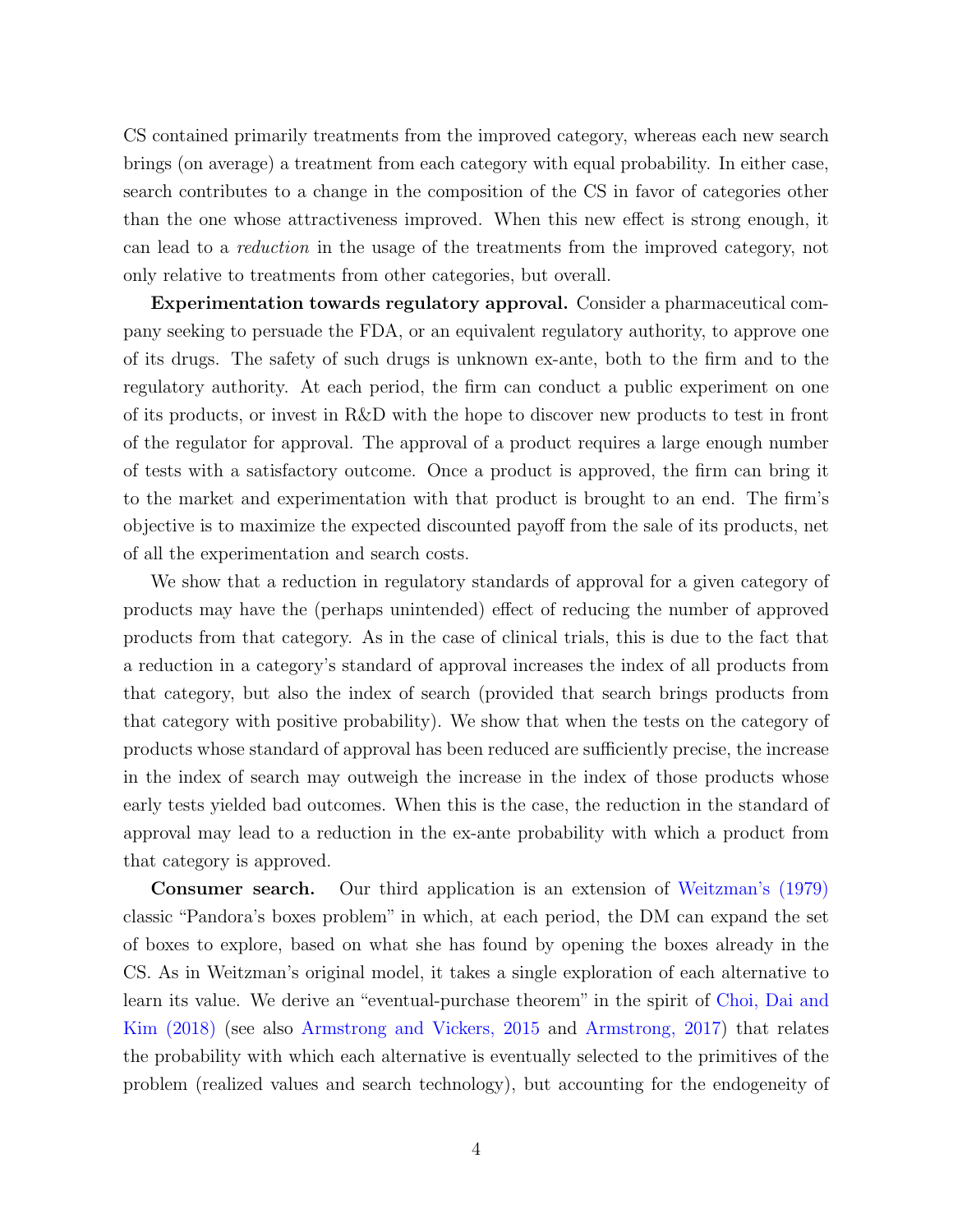the CS. We then apply the results to the problem of a consumer searching online for new products, alternating between (a) reading new ads (which amounts to bringing new products to the CS), (b) clicking on ads of products already in the CS (which amounts to exploring the products, given that clicking typically brings the consumer to a vendor's website, where the value of the product to the consumer is revealed), and (c) finalizing a purchase with one of the visited vendors. The results permit us to endogenize the clickthrough rates (CTRs) associated with the various ad positions—that is, the probability that a displayed ad is eventually clicked upon. We show that CTRs need not be monotone in the positions of the ads, even when the purchasing probabilities are. Finally, we show that, when the consumer's CS is endogenous, a firm that is already advertising on a platform may suffer from receiving additional ad space for one of its products, despite the extra ad space being unambiguously profitable when brought exogenously to the consumer's CS.

The rest of the paper is organized as follows. The remainder of this section briefly discusses the most pertinent literature. Section [2](#page-8-0) introduces the model. Section [3](#page-12-0) characterizes the optimal policy and identifies key properties for the dynamics of experimentation and expansion of the CS. Sections [4,](#page-17-0) [5,](#page-22-0) and [6](#page-25-0) contain the applications to clinical trials, experimentation toward regulatory approval, and consumer search, respectively. Section [7](#page-30-0) discusses a few extensions. All proofs omitted in the main text are either in the Appendix at the end of the document or in the online Supplementary Material.<sup>[7](#page-6-0)</sup>

#### 1.1 Related literature

The paper is part of a fast-growing literature on  $\text{CSs}^8$  $\text{CSs}^8$ . [Eliaz and Spiegler \(2011\)](#page-32-6) study implications of different CSs on firms' behavior, assuming such sets are exogenous. [Masatli](#page-33-2)[oglu, Nakajima, and Ozbay \(2012\)](#page-33-2) and [Manzini and Mariotti \(2014\),](#page-33-3) instead, identify CSs from choice behavior. [Caplin, Dean, and Leahy \(2018\)](#page-1-0) provide necessary and sufficient conditions for rationally-inattentive agents to focus on a subset of all available choices, thus endogenizing the CSs. [Simon \(1955\)](#page-34-2) considers a sequential search model, in which alternatives are examined until a "satisfying" alternative is found. [Caplin, Dean, and](#page-1-0)

<span id="page-6-0"></span><sup>7</sup>[Specifically, the latter contains \(a\) the formal proof of the effects of a reduction in regulatory standards](#page-1-0) [on the approval of products from a given category \(formally stated in Proposition](#page-1-0) [2](#page-24-0) in the main text), (b) [the illustration of the detrimental effects of additional ad space on firms' profits \(Proposition](#page-1-0) [5\)](#page-30-1), (c) an [extension of the main theorem to a class of problems with irreversible choice, and \(d\) a discussion of the](#page-1-0) [suboptimality of index policies in general bandit problems with meta-arms corresponding to independent](#page-1-0) [sub-problems.](#page-1-0)

<span id="page-6-1"></span><sup>8</sup>[For the earlier marketing literature, see, e.g.,](#page-1-0) [Hauser and Wernerfelt \(1990\)](#page-33-4) and [Roberts and Lattin](#page-33-5) [\(1991\).](#page-1-0)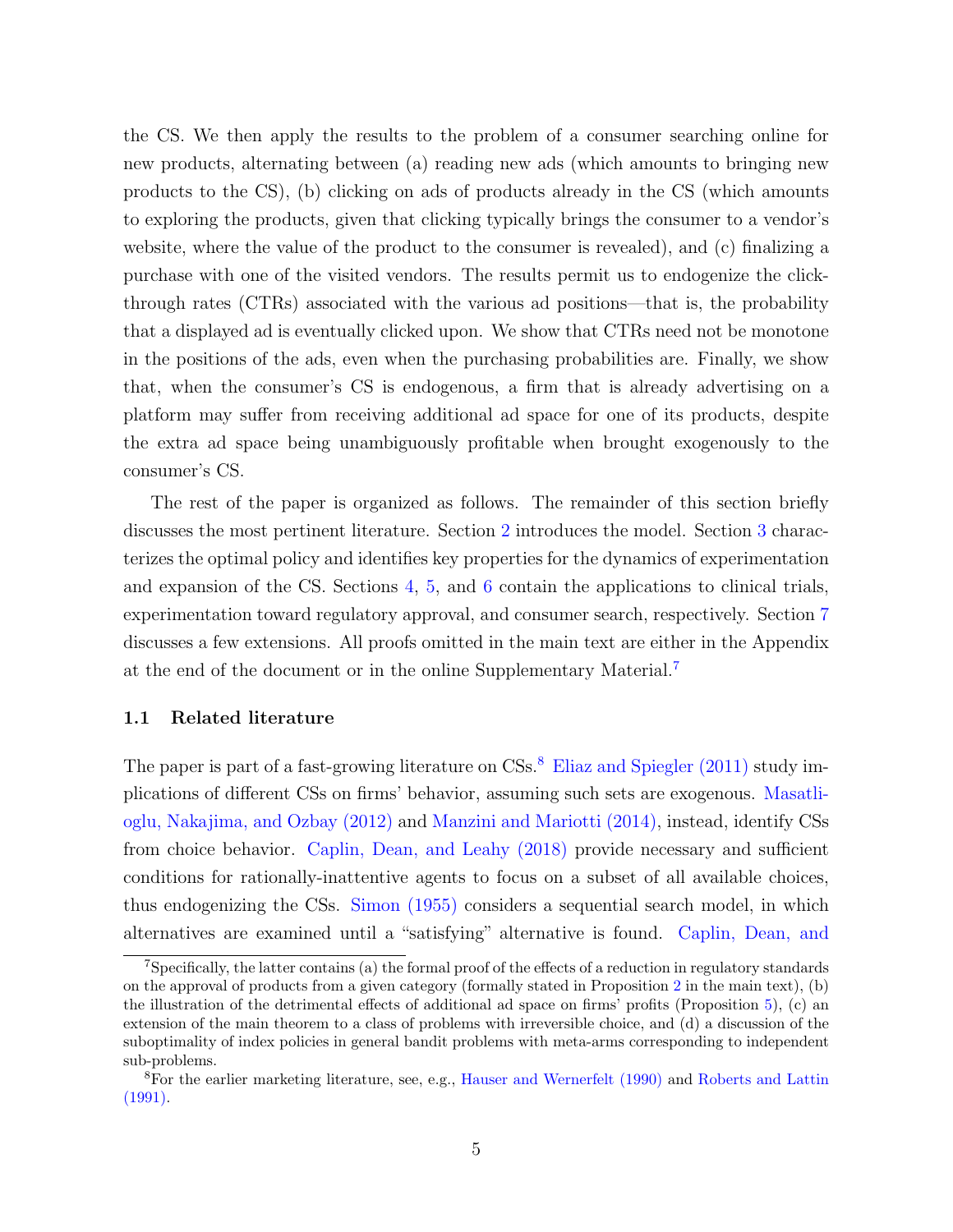[Martin \(2011\)](#page-1-0) show that the rule in [Simon \(1955\)](#page-34-2) can be viewed as resulting from an optimal procedure when there are information costs. Our analysis complements the one in this literature by providing a dynamic micro-foundation for endogenous CSs. Rather than committing to a CS up front and proceeding to evaluate its alternatives, the DM gradually expands the CS, in response to the results obtained from the exploration of the alternatives in the set.

The paper is also related to the literature on experimentation and sequential learning. Most closely related are [Ke, Shen, and Villas-Boas \(2016\),](#page-33-6) [Austen-Smith and Martinelli](#page-32-7) [\(2018\),](#page-32-7) [Ke and Villas-Boas \(2019\),](#page-33-7) and [Gossner, Steiner and Stewart \(2019\).](#page-33-8) [9](#page-7-0) Related are also [Che and Mierendorff \(2019\),](#page-32-8) who study the optimal sequential allocation of attention to two different signal sources biased towards alternative actions, and [Liang, Mu, and](#page-33-9) [Syrgkanis \(2019\),](#page-33-9) who study the dynamic acquisition of information about an unknown Gaussian state. In all of these papers, the set of alternatives is fixed ex-ante. In our model, instead, the DM expands the CS over time in response to the information she collects about the alternatives already in it.

The application to experimentation towards regulatory approval in Section [5](#page-22-0) is related to [Gossner, Steiner and Stewart \(2019\)](#page-33-8) and [Henry and Ottaviani \(2019\).](#page-33-10) Our work is complementary to theirs and brings two novel aspects to the problem, (i) the endogeneity of the CS and (ii) the analysis of the effects of variations in the regulatory standards of approval for one category of products on the approval of products from that category.

Related is also [Garfagnini and Strulovici \(2016\),](#page-32-9) who study how successive (forwardlooking) agents experiment with endogenous technologies. Trying "radically" new technologies reduces the cost of experimenting with similar technologies, which effectively expands the set of affordable technologies.<sup>[10](#page-7-1)</sup> Schneider and Wolf  $(2019)$  study the timerisk tradeoff of an agent who wishes to solve a problem before a deadline, and allocates her time between implementing a given method and developing (and then implementing) a new one. While, at a high level, the problems examined in these papers bear a resemblance to ours in that they also consider environments in which the set of alternatives expands over time, both the models and the questions addressed are fundamentally different.

[Fershtman and Pavan \(2020\)](#page-32-10) study the effects of "soft" affirmative action on minority recruitment, in a setting in which the candidate pool is endogenous. The model in that paper is a special version of the one in the present paper and builds on the general analysis

<span id="page-7-0"></span> ${}^{9}$ [Ke and Villas-Boas \(2019\)](#page-33-7) study optimal search before choice in a setting where the optimal policy is not indexable and identify various properties of the optimal policy.

<span id="page-7-1"></span><sup>&</sup>lt;sup>10</sup>Technologies are interdependent in their environment. In particular, a radically new technology is informative about the value of similar technologies.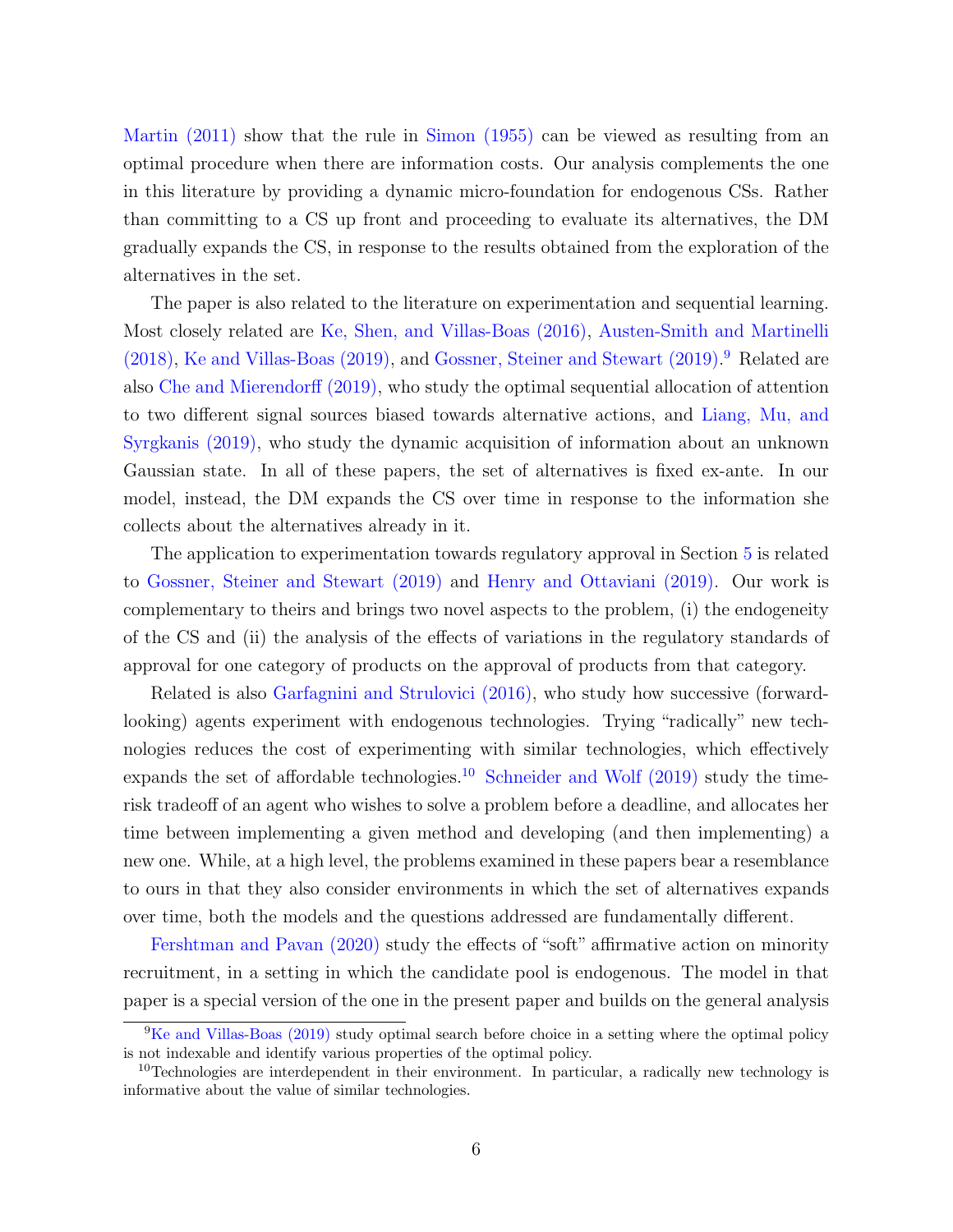developed in the present paper. While that paper studies the effects of changes in the search technology on the selection of alternatives from a given category, the analysis in Sections [4](#page-17-0) and [5](#page-22-0) in the present paper focuses on the effects of variations in a category's attractiveness on the usage (or ultimate selection) of alternatives from that category.

The application in Section [6](#page-25-0) is an extension of [Weitzman \(1979\)](#page-34-1) to a consumer search problem with an endogenous set of boxes.<sup>[11](#page-8-1)</sup> In independent work, Greminger  $(2020)$  also considers such an extension. His problem is a special version of ours in which payoffs are additively separable in an observable and an unobservable component. While the analysis in [Greminger \(2020\)](#page-33-11) focuses on the comparison between direct and indirect search, we focus on the implications of search for the click-through-rates of different ads' positions in online search, as well as the detrimental effects of additional ad space on firms' profits.

Our characterization of the optimality of an index policy is related to the branchingarm literature (e.g., [Weiss, 1988,](#page-34-4) [Weber, 1992,](#page-34-5) and [Keller and Oldale, 2003\)](#page-33-12). This literature studies decision problems in which arms branch into new ones. Under appropriate assumptions, the problem in the present paper is a special case of the one considered in that literature. To the best of our knowledge, our proof of indexability is new and uncovers a novel recursive representation of the index of search which is key to the predictions about exploration and expansion dynamics and for the applications we consider.

## <span id="page-8-0"></span>2 Model

In each period  $t = 0, 1, 2, \dots$ , the DM chooses between exploring one of the alternatives within her CS and expanding the CS by searching for additional alternatives. Exploring an alternative yields a flow payoff and generates information about it. Expanding the CS yields a stochastic set of new alternatives, which are added to the CS and can be explored in subsequent periods.

**Decisions: exploration and expansion.** Denote by  $C_t \equiv (0, ..., n_t)$  the period-t CS, with  $n_t \in \mathbb{N}$ . The latter comprises all alternatives  $i = 0, ..., n_t$  that can be explored in period t, with the initial set  $C_0 \equiv (0, ..., n_0)$  specified exogenously and with alternative  $i =$ 0 corresponding to the selection of the DM's outside option, yielding a payoff normalized to zero.

Let  $x_{it} \in \{0,1\}$  denote the decision to explore alternative i in period t, with  $x_{it} = 1$ if the alternative is explored and  $x_{it} = 0$  otherwise. Let  $x_t \equiv (x_{jt})_{j=0}^{\infty}$  denote a complete

<span id="page-8-1"></span><sup>&</sup>lt;sup>11</sup>Despite its many applications, relatively few extensions of Weitzman's problem have been studied in the literature. Notable exceptions include [Olszewski and Weber \(2015\),](#page-33-13) [Choi and Smith \(2016\),](#page-32-11) and [Doval \(2018\).](#page-32-12) In these papers, though, the set of boxes is fixed.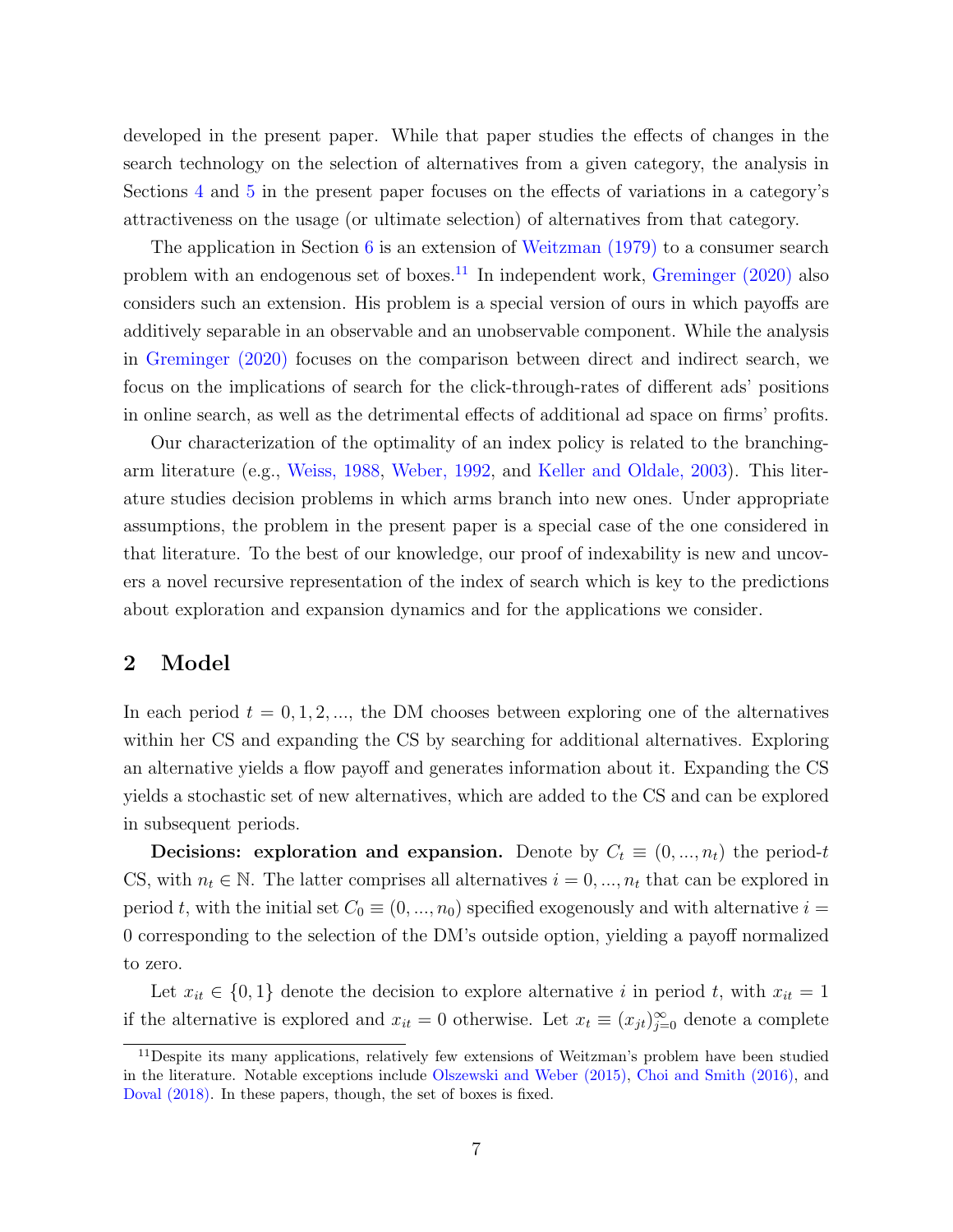description of which alternatives are explored in period t and  $x \equiv (x_s)_{s=0}^{\infty}$  a complete sequence of exploration decisions. Given  $C_t$ , expansion of the CS in period t (that is, search) brings a stochastic set of new alternatives  $C_{t+1}\setminus C_t = (n_t + 1, ..., n_{t+1})$  which are added to the current CS and expand the latter from  $C_t$  to  $C_{t+1}$ . Expansion involves a direct cost  $c_t \geq 0$ . Let  $y_t \in \{0,1\}$  denote the decision to expand the CS in period t, with  $y_t = 1$  if the DM searches for new alternatives and  $y_t = 0$  otherwise. Denote by  $y \equiv (y_s)_{s=0}^{\infty}$  a complete sequence of expansion decisions. The period-t complete description of exploration/expansion decisions is summarized by  $d_t \equiv (x_t, y_t)$ , whereas a complete sequence of exploration/expansion decisions is denoted by  $d \equiv (d_s)_{s=0}^{\infty}$ . A sequence of decisions d is feasible if, and only if, for all periods  $t \geq 0$ , (i)  $x_{jt} = 1$  only if  $j \in C_t$ , and (ii)  $\sum_{j=0}^{\infty} x_{jt} + y_t = 1$ .

Categories, learning, payoffs, and states. Each alternative belongs to a fixed (i.e., time-invariant) category  $\xi \in \Xi$  that is observable to the DM and that completely characterizes the alternative's experimentation technology and payoff process. Let  $\mu \in \mathbb{R}$ denote a fixed (i.e., time-invariant) dimension about the alternative that the DM is learning about, with  $\mu$  drawn from a distribution  $\Gamma_{\xi}$ . When the DM explores the alternative, she observes a signal realization about  $\mu$  and updates her beliefs about  $\mu$  using Bayes' rule. Let  $\theta^m \equiv (\theta_s)_{s=1}^m$  denote a history of signal realizations of length  $m \in \mathbb{N}$  and  $\theta$  a generic sequence of signal realizations of arbitrary length.

Denote by  $\omega^P = (\xi, \theta) \in \Omega^P$  an alternative's "state".<sup>[12](#page-9-0)</sup> The initial state of each alternative from category  $\xi$  (before the DM explores it) is  $(\xi, \emptyset)$ , where  $\emptyset$  denotes the null history of signal realizations. Hence, the component  $\xi$  of an alternative's "state" (its category) is fixed and summarizes all information that the DM possesses from the outset about the alternative, prior to its exploration. The component  $\theta$ , instead, is timevariant and summarizes all the information that the DM has received about the alternative over time, through its past explorations.<sup>[13](#page-9-1)</sup> Instead of introducing a collection of kernels describing the conditional distributions from which the marginal signals are drawn, given the past signals realizations, we find it more parsimonious (but equally flexible) to assume that each alternative's state  $\omega^P$  evolves as follows. When the DM explores an alternative currently in state  $\omega^P$ , its new state  $\tilde{\omega}^P$  is drawn from a distribution  $H_{\omega^P} \in \Delta(\Omega^P)$  that is invariant to time.[14](#page-9-2) When, instead, the DM explores a different alternative, or expands

<span id="page-9-0"></span><sup>&</sup>lt;sup>12</sup>The superscript P is meant to highlight the fact that this is the state of a "physical" alternative in the CS, not the state of the search technology, or the overall state of the decision problem, defined below.

<span id="page-9-1"></span><sup>&</sup>lt;sup>13</sup>As shown below, when the CS is endogenous, the outcome of each CS's expansion may depend on the categories of the alternatives added to the CS through previous expansions. If the CS was exogenous, without loss of generality, one could always take each alternative's category to coincide with its "name".

<span id="page-9-2"></span><sup>&</sup>lt;sup>14</sup>Clearly, because each alternative's category  $\xi$  is time-invariant, given the current state  $\omega^P = (\xi, \theta)$ ,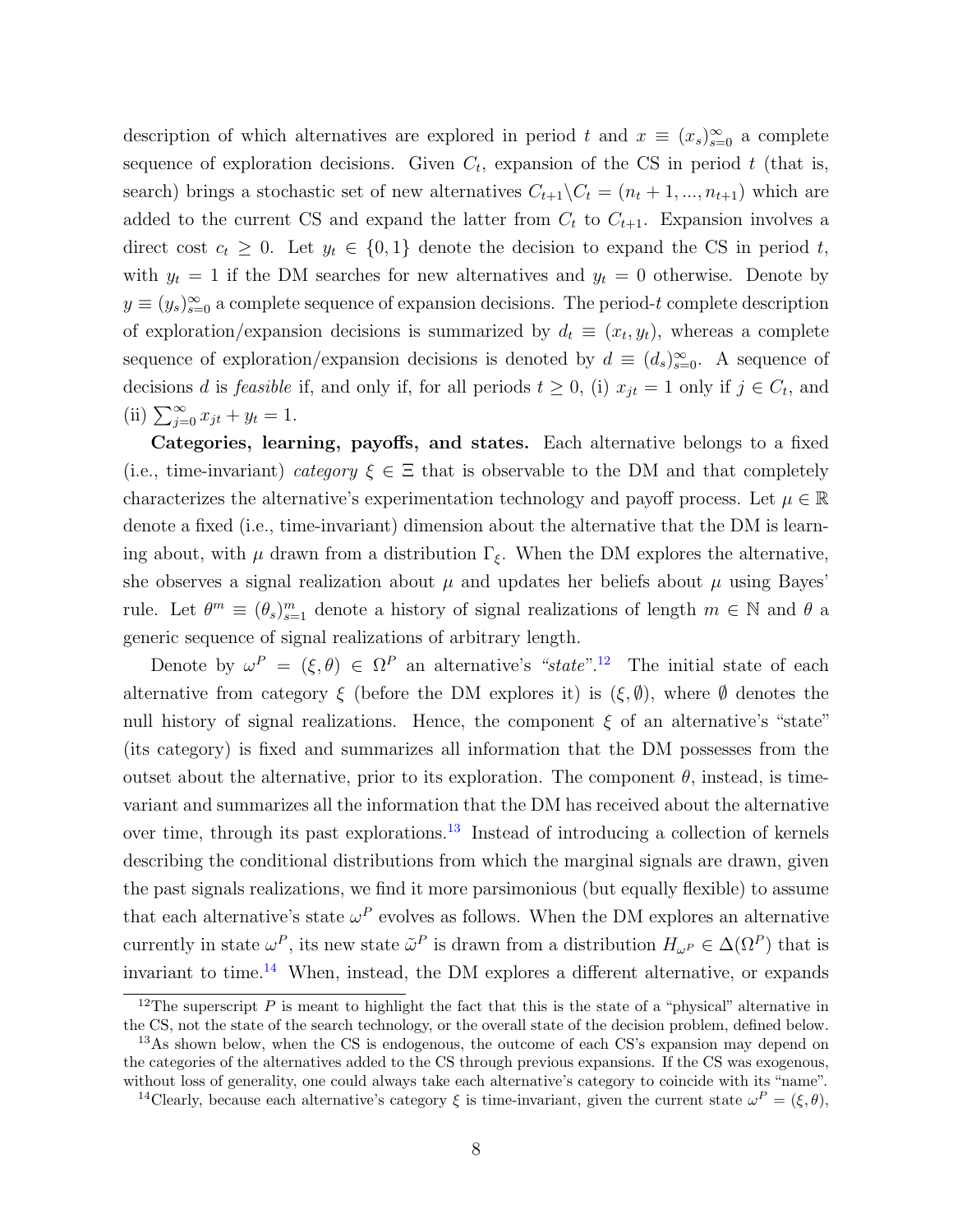the CS, the alternative currently in state  $\omega^P$  remains in the same state with certainty at the beginning of the next period. Importantly, signal realizations are drawn independently across alternatives, given the alternatives' categories.

The flow payoff  $u$  that the DM obtains from exploring an alternative currently in state  $\omega^P$  is also drawn from a distribution that is fully determined by the alternative's current state,  $\omega^P$ , and that is time-homogeneous. We do not introduce any notation for such distributions because they are not directly used in the analysis below.

Example. To fix ideas, consider the canonical multi-armed-bandit problem with a fixed and exogenous CS. Each alternative is an "arm" and its category  $\xi$  summarizes all of the arm's time-invariant information. Whenever the arm is pulled, it generates a flow payoff (e.g., a cash flow) u drawn from a distribution that depends on both the arm's category  $\xi$ and a parameter  $\mu$  unknown to the DM. For example, the distribution could be a Normal distribution of known variance  $\sigma_{\xi}$  and unknown mean  $\mu$ , with the latter drawn from the distribution  $\Gamma_{\xi}$ . In this example, the signals the DM receives about  $\mu$  coincide with the flow payoffs, but this need not be the case in other applications.

The search (expansion) technology. The state of the search technology is summarized by the history  $\omega^S = ((c_0, E_0), (c_1, E_1), ..., (c_m, E_m))$  of past search outcomes, with each outcome  $(c_k, E_k)$ ,  $k = 0, ..., m$ , consisting of the cost  $c_k \in \mathbb{R}$  incurred at the k-th search and the number of alternatives  $E_k = (n_k(\xi) : \xi \in \Xi)$  of each category  $\xi$  added to the CS at the k-th search. Here  $m \in \mathbb{N}$  denotes the number of times search has been carried out in the past, and, for each category  $\xi$ , the component  $n_k(\xi) \in \mathbb{N}$  of the vector  $E_k$ represents the number of category- $\xi$  alternatives found as the result of the k-th search.<sup>[15](#page-10-0)</sup>

Denote the set of possible states of search by  $\Omega^S$ . Each time search is conducted, given the current state of the search technology  $\omega^S$ , the new state of the search technology  $\tilde{\omega}^S$ is drawn from a distribution  $H_{\omega^S} \in \Delta(\Omega^S)$ . Note that this formulation allows the search technology to depend in flexible ways on the results of previous searches. The formulation also permits us to keep track of all the results of past searches in a concise way. The key assumptions are that the distributions  $H_{\omega^s}$  are time-homogeneous (i.e., the evolution of the search technology depends on past search outcomes but is invariant in calendar time), and the outcome of each new search is drawn from  $H_{\omega^S}$  independently from the idiosyncratic and time-varying component  $\theta$  of each alternative in the CS.

The state of the decision problem. The state of the decision problem is given

the distribution  $H_{\omega^P}$  assigns probability one to states whose category is  $\xi$  and whose signal history  $\theta' \succeq \theta$ is a "follower" of  $\theta$ , meaning that it is obtained by adding a new signal realization to the history  $\theta$ .

<span id="page-10-0"></span><sup>&</sup>lt;sup>15</sup>The initial state is  $(c_0, E_0)$ , where  $c_0$  can be taken arbitrarily as it plays no role in the analysis (the cost of the first search is  $c_1$ ), and with  $E_0$  describing the composition of the initial CS,  $C_0$ .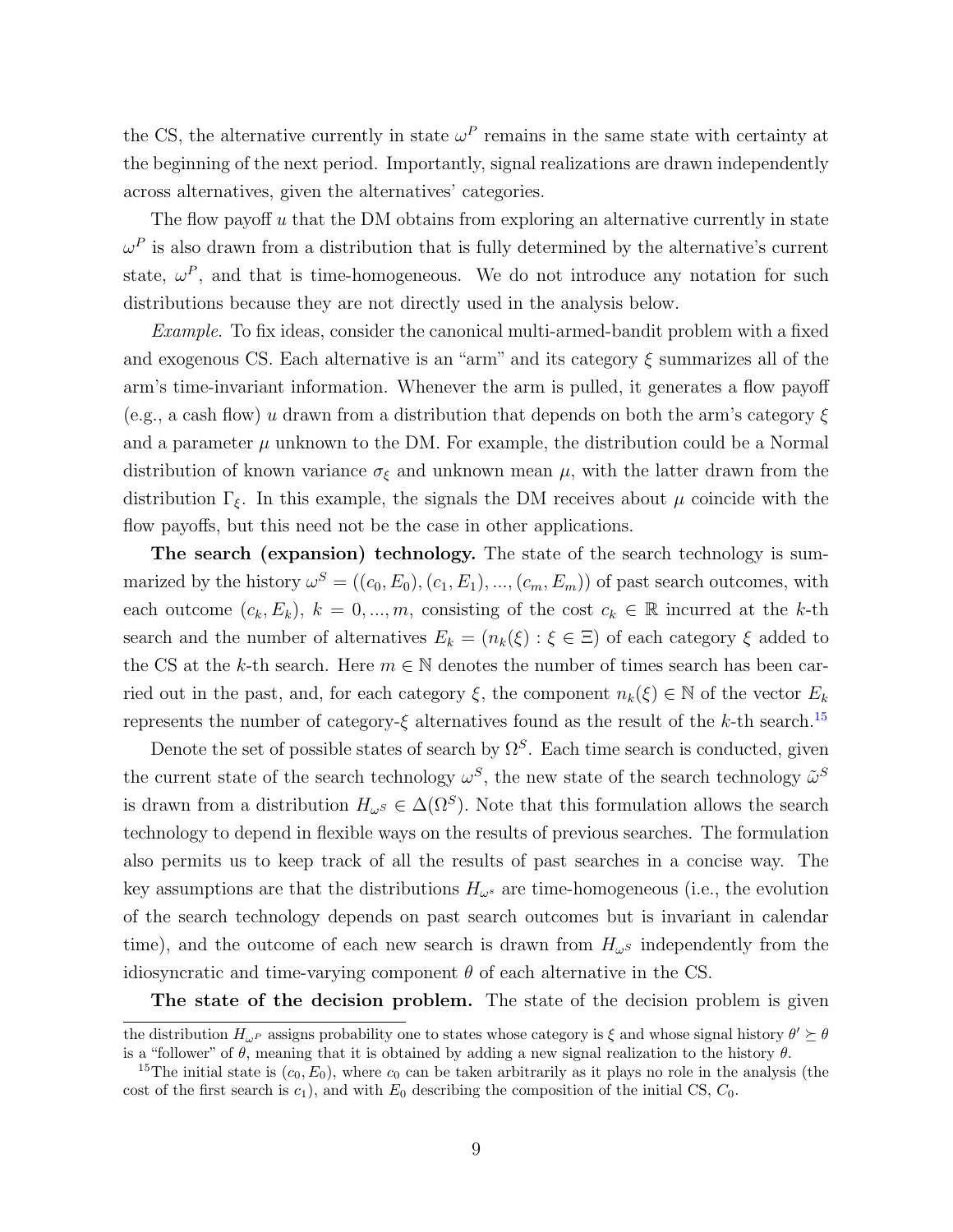by the pair  $\mathcal{S} \equiv (\omega^S, \mathcal{S}^P)$ , where  $\mathcal{S}^P : \Omega^P \to \mathbb{N}$  is a counting function describing, for each  $\omega^P \in \Omega^P$ , the number of alternatives in the CS in state  $\omega^P$ . Hence,  $\mathcal{S}^P$  can be viewed as the overall state of the current CS. Let  $\Omega = \Omega^P \cup \Omega^{S,16}$  $\Omega = \Omega^P \cup \Omega^{S,16}$  $\Omega = \Omega^P \cup \Omega^{S,16}$  Abusing notation, we will sometimes find it useful to denote the state of the decision problem by a function  $\mathcal{S}: \Omega \to \mathbb{N}$  that specifies, for each  $\omega \in \Omega$ , including  $\omega \in \Omega^S$ , the number of alternatives, including the search technology, that are in state  $\omega$ . We will then denote by  $S_t$  the state of the decision problem at the beginning of period  $t$ <sup>[17](#page-11-1)</sup>. This representation of the state of the decision problem keeps track of all relevant information in a parsimonious way and, as will become clear below, greatly facilitates the analysis.

**Policies.** A *policy*  $\chi$  for the decision problem described above is a rule specifying, for each period t and each period-t state  $S_t$ , whether to experiment with one of the alternatives in the CS or expand the latter. Denote by  $u_{jt}$  the flow period-t payoff from alternative  $j = 0, ..., \infty$  and by  $U_t \equiv \sum_{j=0}^{\infty} x_{jt} u_{jt} - c_t y_t$  the realized period-t flow payoff (including the cost of search) given the period-t decision  $d_t = (x_t, y_t)$ . A policy  $\chi$  is *optimal* if it maximizes the expected discounted sum  $\mathbb{E}^{\chi} \left[ \sum_{t=0}^{\infty} \delta^t U_t | \mathcal{S}_0 \right]$  of the flow payoffs, where  $\delta \in (0,1)$  denotes the discount factor, and  $\mathbb{E}^{\chi}[\cdot | \mathcal{S}_0]$  denotes the expectation under the endogenous process for the flow payoffs  $U_t$  obtained by starting from state  $S_0$  and following the policy  $\chi$  at each period. Clearly, because the entire decision problem is time-homogeneous, so is the optimal policy (that is, for any two periods  $t$  and  $t'$  such that  $S_t = S_{t'}$ , the decisions specified by the optimal policy for the two periods are the same).

To guarantee that the process of the expected payoffs is well behaved, we assume that, for any state S and policy  $\chi$ ,  $\delta^T \mathbb{E}^{\chi} [\sum_{s=T}^{\infty} \delta^s U_s | S] \to 0$  as  $T \to \infty$ .<sup>[18](#page-11-2)</sup>

**Remark 1.** In certain applications,  $\theta$  may have interpretations other than the signals about a fixed unknown parameter  $\mu$ . All the results below apply to a broader class of problems in which the time-varying component  $\theta$  in each alternative's state  $\omega^P$  =  $(\xi, \theta)$  evolves as the result of "shocks" that need not coincide with the accumulation of information (for example, they may reflect endogenous variations in preferences, as in certain habit-formation models, or learning-by-doing).

Remark 2. The model above describes an experimentation environment in which payoffs are accumulated alongside learning, and the problem need not necessarily end with a particular decision made by the DM. In Sections [5-](#page-22-0)[6](#page-25-0) (and more generally in the online

<span id="page-11-1"></span><span id="page-11-0"></span><sup>&</sup>lt;sup>16</sup>Note that  $\Omega^P \cap \Omega^S = \emptyset$ .

<sup>&</sup>lt;sup>17</sup>Clearly, with this representation, at each period t, there is a unique  $\hat{\omega}^s \in \Omega^S$  such that  $\mathcal{S}_t(\omega^S) = 1$  if  $\omega^s = \hat{\omega}^s$  and  $\mathcal{S}_t(\omega^S) = 0$  if  $\omega^s \neq \hat{\omega}^s$ . The special case where the DM does not have the option to search corresponds to the case where, for all periods t and all  $\omega^S \in \Omega^S$ ,  $\mathcal{S}_t(\omega^S) = 0$ .

<span id="page-11-2"></span><sup>&</sup>lt;sup>18</sup>This property guarantees that the solution to the Bellman equation of the above dynamic program coincides with the true value function; it is satisfied if payoffs and costs are uniformly bounded.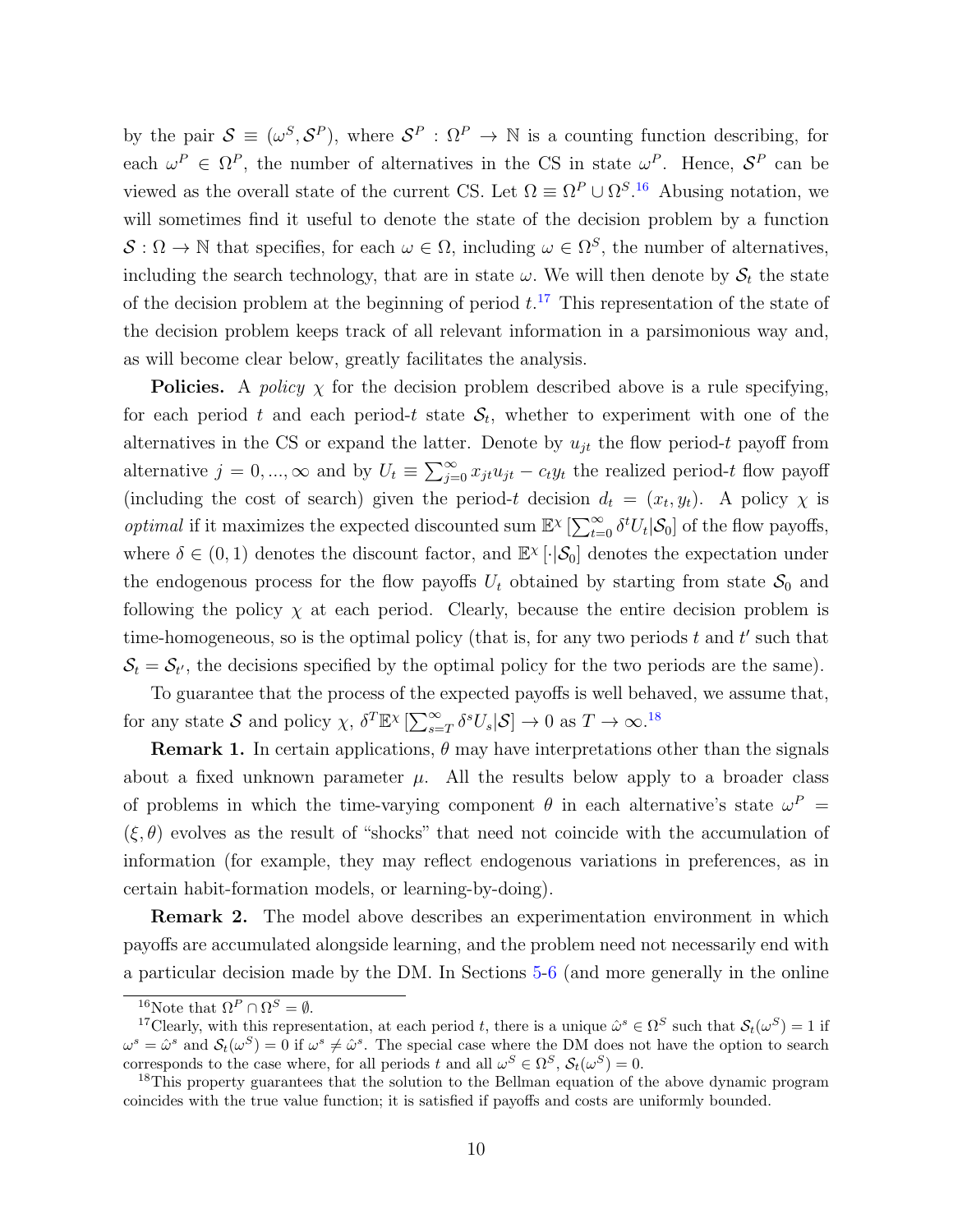Supplementary Material), we also consider applications in which the DM sequentially decides between learning about alternatives in her CS and expanding the CS, until a final choice is made among the alternatives in the CS, ending the decision problem.

# <span id="page-12-0"></span>3 Optimal Policy and Key Implications

We now characterize the optimal policy and discuss its implications for experimentation and search dynamics.

#### 3.1 Optimal Policy

For each  $\omega^P \in \Omega^P$ , let<sup>[19](#page-12-1)</sup>

<span id="page-12-2"></span>
$$
\mathcal{I}^{P}(\omega^{P}) \equiv \sup_{\tau>0} \frac{\mathbb{E}\left[\sum_{s=0}^{\tau-1} \delta^{s} u_{s} | \omega^{P}\right]}{\mathbb{E}\left[\sum_{s=0}^{\tau-1} \delta^{s} | \omega^{P}\right]},
$$
\n(1)

denote the "index" of an alternative in the CS currently in state  $\omega^P$ , where  $\tau$  denotes a stopping time (that is, a rule prescribing when to stop, as a function of the observed signal realizations), and where  $u_s$  denotes the flow payoff from the alternative's  $s$ -th utilization. The definition in [\(1\)](#page-12-2) is equivalent to the definition in [Gittins and Jones \(1974\)](#page-33-0) and [Gittins](#page-32-13) [\(1979\).](#page-32-13) As is well known, the optimal stopping rule in the definition of the index is the first time at which the index falls below the value at the time the index was computed (see, e.g., [Mandelbaum, 1986\)](#page-33-14).

Given each state  $S = (\omega^S, S^P)$  of the decision problem, denote the maximal index among the alternatives within the CS by  $\mathcal{I}^*(\mathcal{S}^P) = \max_{\omega^P \in {\{\hat{\omega}^P \in \Omega^P : \mathcal{S}^P(\hat{\omega}^P) > 0\}} } \mathcal{I}(\omega^P)$ .

We now define an index for search (i.e., for the option to expand the CS). This index is independent of the state of each alternative in the CS, conditional on the state of the search technology  $\omega^{S}$ .<sup>[20](#page-12-3)</sup> Analogously to the indices defined above, the index for search is defined as the maximal expected average discounted net payoff, per unit of expected discounted time, obtained between the current period and an optimal stopping time. Contrary to the standard indices, however, the maximization is not just over the stopping time, but also over the rule governing the selection among the new alternatives brought to the CS by search and further searches. Denote by  $\tau$  a stopping time, and by  $\pi$  a rule prescribing, for any period s between the current one and the stopping time  $\tau$ , either the

<span id="page-12-1"></span> $19$ The expectations in [\(1\)](#page-12-2) are under the process obtained by selecting the alternative under consideration in all periods.

<span id="page-12-3"></span> $20$ That is, the index depends on the state of each alternative in the CS only through the information that the latter state contains for the state  $\omega^S$  of the search technology.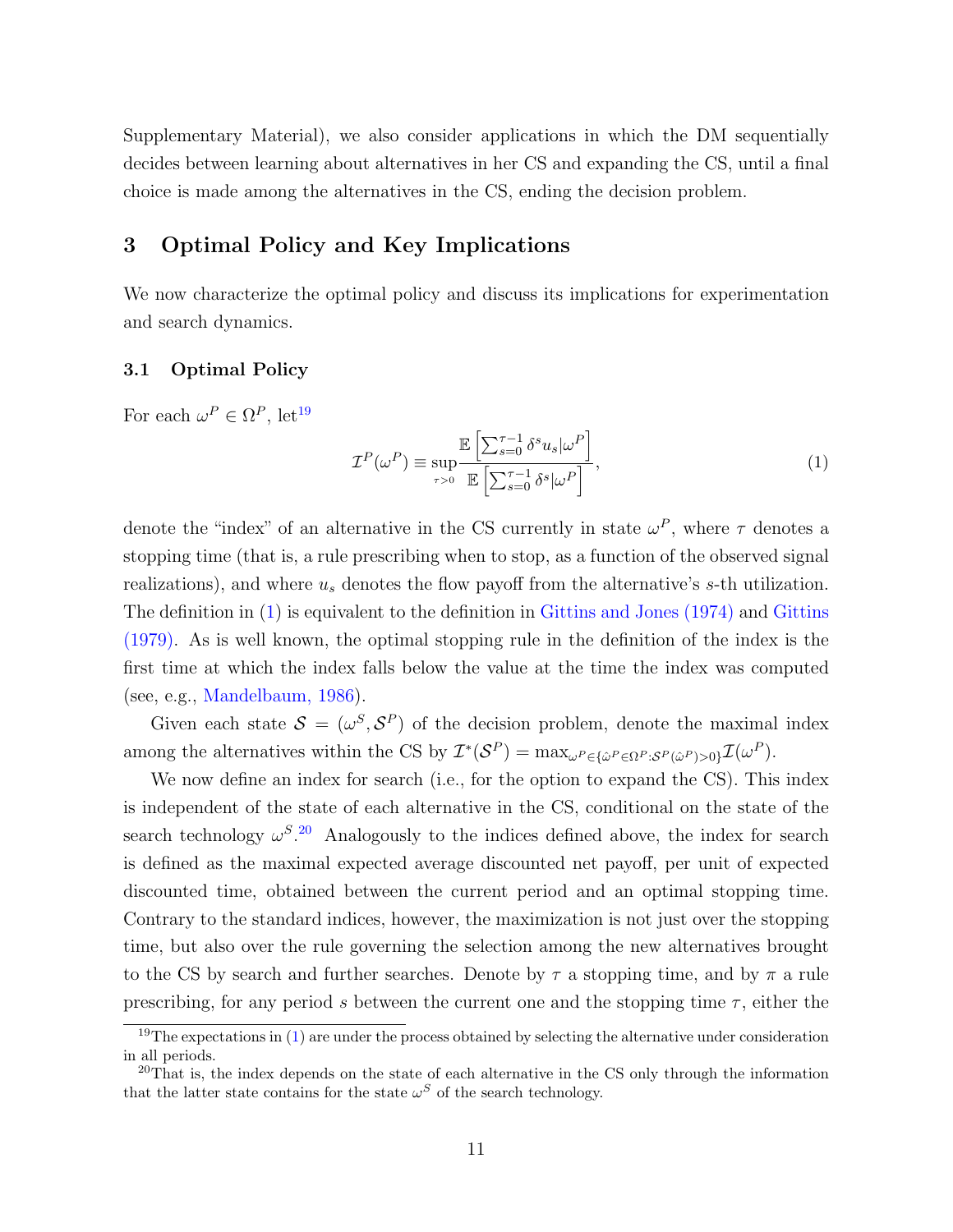selection of one of the new alternatives brought to the CS by search or further search. Importantly,  $\pi$  selects only among search and alternatives that are not already in the CS when the decision to search is made. $21$ 

Formally, given the state of the search technology  $\omega^S \in \Omega^S$ , the index for search is defined by

<span id="page-13-3"></span>
$$
\mathcal{I}^{S}(\omega^{S}) \equiv \sup_{\pi,\tau} \frac{\mathbb{E}^{\pi} \left[ \sum_{s=0}^{\tau-1} \delta^{s} U_{s} |\omega^{S} \right]}{\mathbb{E}^{\pi} \left[ \sum_{s=0}^{\tau-1} \delta^{s} |\omega^{S} \right]}.
$$
\n(2)

**Definition 1.** The *index policy*  $\chi^*$  selects at each period t the option with the greatest index given the overall state  $S_t = (\omega^S, S^P)$  of the decision problem: search if  $\mathcal{I}^S(\omega^S) \geq$  $\mathcal{I}^*(\mathcal{S}^P)$ , and an arbitrary alternative with index  $\mathcal{I}^*(\mathcal{S}^P)$  if  $\mathcal{I}^S(\omega^S) < \mathcal{I}^*(\mathcal{S}^P)$ .<sup>[22](#page-13-1)</sup>

Ties between alternatives are broken arbitrarily. In order to maintain consistency throughout the analysis, we assume that, when  $\mathcal{I}^S(\omega^S) = \mathcal{I}^*(\mathcal{S}^P)$ , search is carried out. To characterize the optimal policy, we first introduce the following notation. Let  $\kappa(v) \in$  $\mathbb{N} \cup \{\infty\}$  denote the first time at which, when the DM follows the index policy  $\chi^*$ , (a) the search technology reaches a state in which its index is no greater than  $v$ , and (b) all alternatives in the  $CS$  – regardless of when they were introduced into it – have an index no greater than v. That is,  $\kappa(v)$  is the minimal number of periods until all indices are weakly below v. In case this event never occurs,  $\kappa(v) = \infty^{23}$  $\kappa(v) = \infty^{23}$  $\kappa(v) = \infty^{23}$ 

Let  $\mathcal{V}^*(\mathcal{S}_0) = (1 - \delta) \sup_{\chi} \mathbb{E}^{\chi} \left[ \sum_{t=0}^{\infty} \delta^t U_t | \mathcal{S}_0 \right]$  denote the maximal expected per-period payoff the DM can attain across all feasible policies  $\chi$ , given the initial state  $\mathcal{S}_0$ .

<span id="page-13-4"></span>**Theorem 1.** (i) The index policy  $\chi^*$  is optimal in the sequential experimentation problem with endogenous CS.

(ii) The index for search, as defined in  $(2)$ , admits the following recursive representation. For any  $\omega^S \in \Omega^S$ ,

<span id="page-13-5"></span>
$$
\mathcal{I}^{S}(\omega^{S}) = \frac{\mathbb{E} \chi^{*} \left[ \sum_{s=0}^{\tau^{*}-1} \delta^{s} U_{s} |\omega^{S} \right]}{\mathbb{E} \chi^{*} \left[ \sum_{s=0}^{\tau^{*}-1} \delta^{s} |\omega^{S} \right]},
$$
\n(3)

where  $\tau^*$  is the first time  $s \geq 1$  at which  $\mathcal{I}^S$  and all the indexes of the alternatives brought to the CS by search fall weakly below the value  $\mathcal{I}^{S}(\omega^S)$  of the search index when search

<span id="page-13-0"></span><sup>&</sup>lt;sup>21</sup>Suppose the index for search is computed in period t when the state of the search technology is  $\omega^S$ . Then, for each period  $t < s < \tau$ ,  $\pi$  selects between further search and the selection of alternatives in the  $CS$  at period s that were not in the CS in period  $t$ .

<span id="page-13-2"></span><span id="page-13-1"></span><sup>&</sup>lt;sup>22</sup>Recall that  $\mathcal{I}^*(\mathcal{S}^P)$  is the largest index among the alternatives in the CS.

<sup>&</sup>lt;sup>23</sup>Note that between the current period and the first period at which all indices are weakly below v, if the DM searches, new alternatives are added to the CS, in which case the evolution of their indices must also be taken into account in the calculation of  $\kappa(v)$ .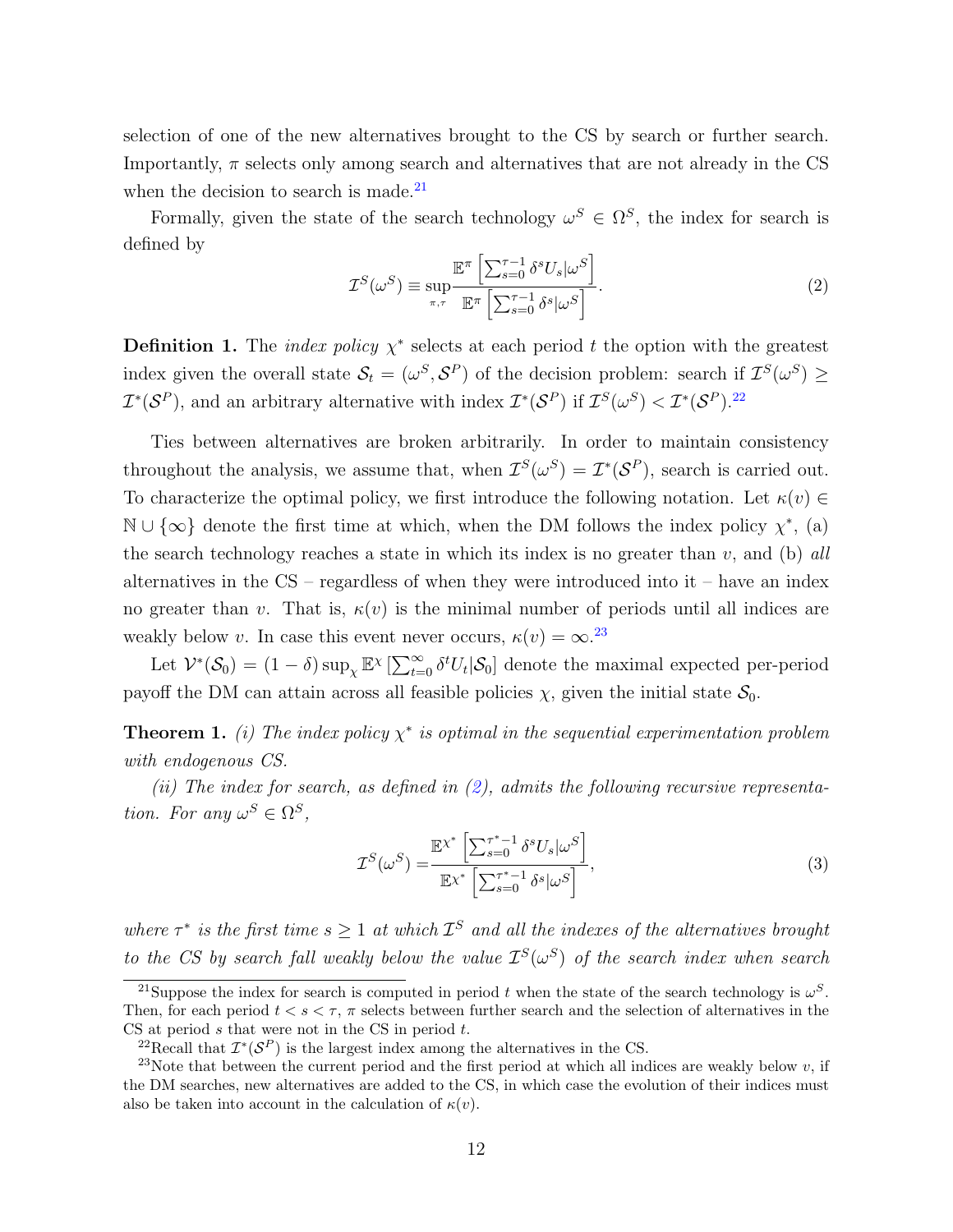was launched, and where the expectations are under the process induced by  $\chi^*$ . (iii) The DM's expected (per-period) payoff under the policy  $\chi^*$  is equal to

$$
\int_0^\infty \left(1 - \mathbb{E}^{\chi^*} \left[ \delta^{\kappa(v)} |S_0 \right] \right) dv.
$$
\n(4)

Proof. See the Appendix.

As in the classic multi-armed bandit problem with exogenous CS, independence across alternatives is the key assumption behind the optimality of the index policy. That is, the payoffs (and the signals) from the various alternatives are drawn independently across the alternatives, given the latter's categories, and the new alternatives brought to the CS at each expansion only depend on the number of alternatives from each category brought to the CS in the past. Under such assumptions, the theorem establishes a generalization of the Gittins-index Theorem, according to which selecting in each period the alterna-tive, or search, with the highest index is optimal.<sup>[24](#page-14-0)</sup> Part (ii) further characterizes the stopping time in the index of search. Such recursive representation facilitates an explicit characterization of the index in applications, permits us to identify various properties of the dynamics of experimentation and search and can be used for comparative statics, as illustrated below. Finally, part (iii) offers a convenient representation of the DM's payoff under the optimal rule that can be used, for example, to price access to a search technology with limited knowledge about the details of the environment, as we discuss in due time.

#### 3.2 Implications for Exploration and Expansion Dynamics

We now highlight several properties of the dynamics of exploration and expansion of the CS, as a function of the search technology.

Corollary 1 (Invariance of expansion to CS composition). At any period, the decision to expand the CS is invariant to the composition of the CS, conditional on the value  $\mathcal{I}^*(\mathcal{S}^P)$ of the alternative with the highest index, and the state  $\omega^S$  of the search technology.

<span id="page-14-1"></span> $\Box$ 

<span id="page-14-0"></span> $^{24}$ The reason why indexability of the optimal policy is not obvious is that search is a "meta-arm" bringing alternatives whose returns are correlated at the time search is launched (through the alternatives' categories) and that one needs to process optimally. Problems in which alternatives correspond to "meta arms", i.e., to sub-problems with their own sub-decisions, typically do not admit an index solution, even if each sub-problem is independent from the others, and even if one knows the solution to each independent sub-problem. In the same vein, dependence, or correlation, between alternatives typically precludes indexability. This is so even if each subset of dependent alternatives evolves independently of all other subsets, and even if one knows how to optimally choose among the dependent alternatives in each subset in isolation. We provide an example illustrating such difficulties in the online Supplementary Material.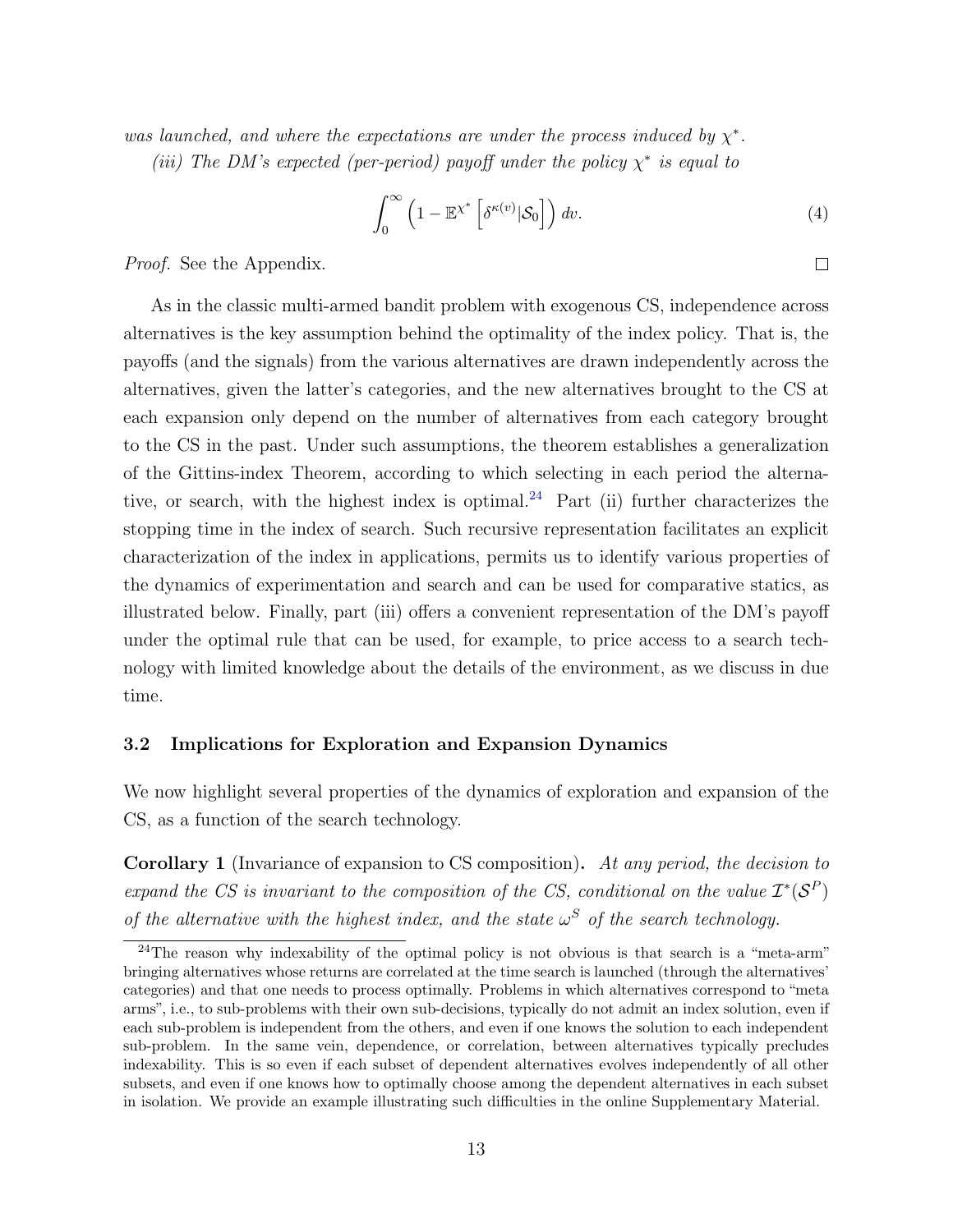The corollary is an immediate implication of the optimal policy being an index policy. The result is not trivial, because the *opportunity cost* of expanding the CS (i.e., the value of continuing with the current CS) typically depends on the entire composition of the CS, beyond the information contained in  $\mathcal{I}^*(\mathcal{S}^P)$  and  $\omega^S$ .

<span id="page-15-0"></span>Corollary 2 (Independence of Irrelevant Alternatives). At any period t, for any pair of alternatives  $i, j \in C_t$  with  $i \neq j$ , the choice between exploring alternative i or exploring alternative j is invariant to the period-t state  $\omega^S$  of the search technology.

Corollary [2](#page-15-0) is also an immediate implication of Theorem [1.](#page-13-4) Starting with each period t, the relative amount of time the DM spends on each pair of alternatives in the period-t CS is invariant to what the DM expects to find by expanding the CS. This is true despite the fact that further expansions of the CS may bring alternatives that are more similar to one alternative than the other.

**Corollary 3** (Possible irrelevance of improvements in search technology). An improvement in the search technology increasing the probability of finding alternatives of positive expected value (vis-a-vis the outside option) need not affect the decision to expand the CS even at histories at which, prior to the improvement, the DM is indifferent between expanding the CS and exploring one of the alternatives already in it.

The result follows from the fact that improvements in the search technology need not imply an increase in the index of search. This is because, as shown in part (ii) of Theorem [1,](#page-13-4) the optimal stopping time in the index of search is the first time at which the index of search and the indices of all alternatives brought to the CS by search fall weakly below the value of the index of search at the time search was launched. As a result, any improvement in the search technology affecting only those alternatives whose index at the time of arrival is below the value of the search index at the time search was launched does not affect the value of the search index, and hence the decision to expand the CS.

**Definition 2.** (i) A search technology is *stationary* if, given any two states of the search technology  $\omega^S = ((c_0, E_0), (c_1, E_1), ..., (c_m, E_m))$  and  $\hat{\omega}^S = ((\hat{c}_0, \hat{E}_0), (\hat{c}_1, \hat{E}_1), ..., (\hat{c}_k, \hat{E}_k)),$ the marginal distribution over  $(c_{m+1}, E_{m+1})$  under  $H_{\omega^s}$  is the same as the marginal distribution over  $(c_{k+1}, E_{k+1})$  under  $H_{\hat{\omega}^s}$ . (ii) A search technology is *deteriorating* if, given any two states of the search technology  $\omega^S = ((c_0, E_0), (c_1, E_1), ..., (c_m, E_m))$  and  $\hat{\omega}^{S} = ((c_0, E_0), (c_1, E_1), ..., (c_m, E_m), ..., (c_{m+s}, E_{m+s}))$ ,  $m, s \in \mathbb{N}$ , the marginal distribution over  $(-c_{m+s+1}, E_{m+s+1})$  under  $H_{\hat{\omega}^S}$  is first-order stochastically dominated by the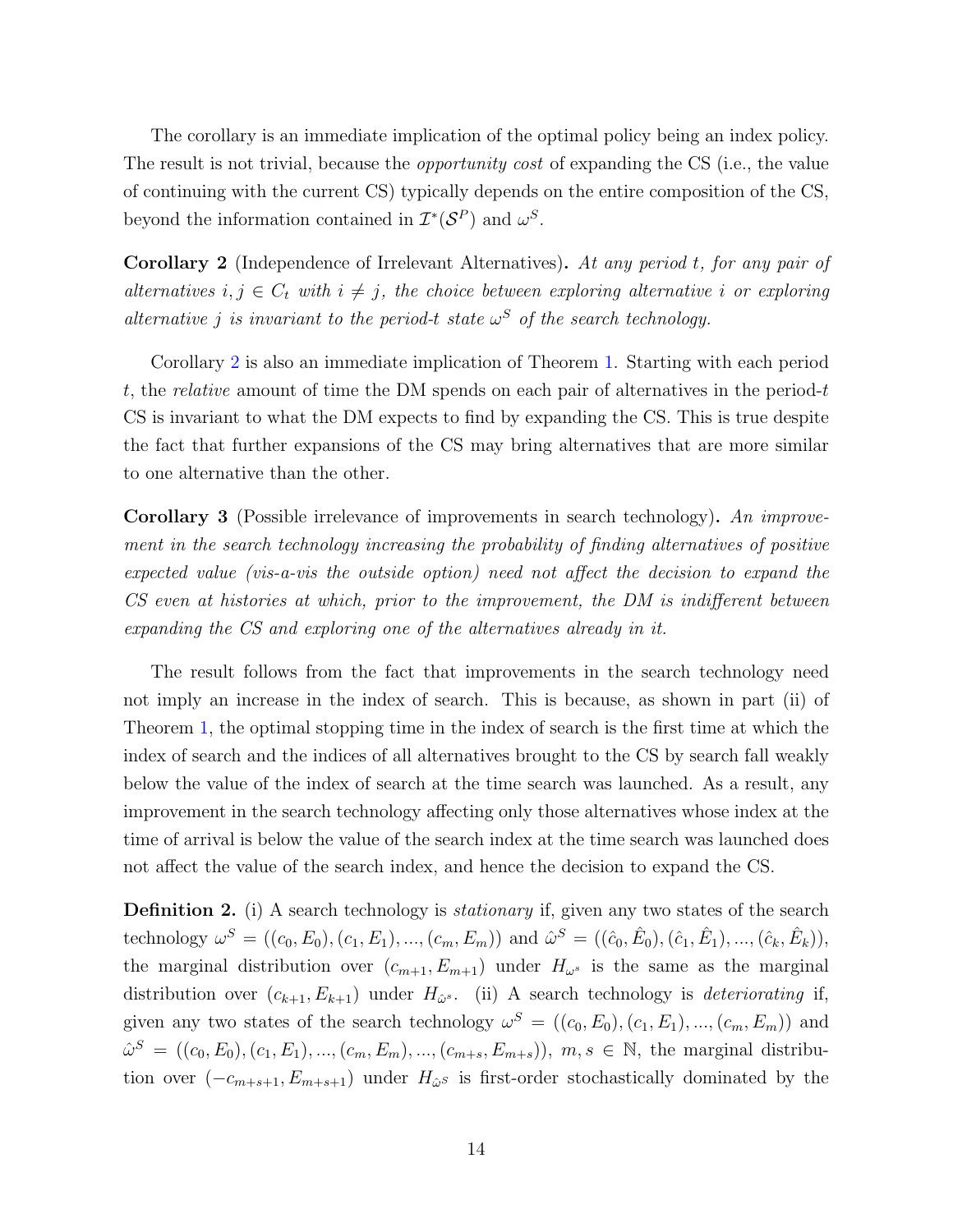marginal distribution over  $(-c_{m+1}, E_{m+1})$  under  $H_{\omega^s}$ . (iii) A search technology is *improv*ing if, for each pair of states  $\omega^S$  and  $\hat{\omega}^S$  as in part (ii), the marginal distribution over  $(-c_{m+s+1}, E_{m+s+1})$  under  $H_{\hat{\omega}}s$  first-order stochastically dominates the marginal distribution over  $(-c_{m+1}, E_{m+1})$  under  $H_{\omega^s}$ .<sup>[25](#page-16-0)</sup>

Corollary 4 (Stationary value function). If the search technology is stationary, for any two states S, S' at which the DM expands the CS,  $\mathcal{V}^*(\mathcal{S}) = \mathcal{V}^*(\mathcal{S}')$ .

The corollary says that the continuation value when search is launched is invariant to the state of the CS. The result follows from the fact that, without loss of optimality, the DM never comes back to any alternative in the CS after search is launched. The same property holds in case of improving search technologies.

<span id="page-16-2"></span>Corollary 5 (Stationary replacement). If the search technology is stationary or improving and search is carried out at period t, without loss of optimality, the DM never comes back to any alternative in the CS at period t.

Since the state of an alternative changes only when the DM selects it, if, in period  $t$ ,  $\mathcal{I}^{S}(\omega^{S}) \geq \mathcal{I}^{*}(\mathcal{S}^{P}),$  under a stationary or improving search technology, the same inequality remains true in all subsequent periods. In this case, search corresponds to disposal of all alternatives in the current CS. Each time the DM searches, she starts fresh.

<span id="page-16-1"></span>Corollary 6 (Single search ahead). If the search technology is stationary or deteriorating, at any history, the decision to expand the CS is the same as in a fictitious environment in which the DM expects she will have only one further opportunity to search.

The result follows again from the recursive characterization of the stopping time in the index of search, as per part (ii) of Theorem [1.](#page-13-4) Recall that this time coincides with the first time at which the index of any physical alternative brought to the CS by the current or future searches, and the index of search itself, drop below the value of the search index at the time the current search was launched. If the search technology is stationary, or deteriorating, the index of search falls (weakly) below its current value immediately after search is launched. Hence,  $\mathcal{I}^{S}(\omega^{S})$  is invariant to the outcome of any search following the current one, conditional on  $\omega^S$ .

<span id="page-16-0"></span><sup>&</sup>lt;sup>25</sup>That is, the search technology is deteriorating if, regardless of the outcome of past searches, for any k and any upper set  $Z \subset \mathbb{R} \times \mathbb{N}^{|\Xi|}$  (that is, any set  $Z \subset \mathbb{R} \times \mathbb{N}^{|\Xi|}$  such that for each  $z_1, z_2 \in \mathbb{R} \times \mathbb{N}^{|\Xi|}$  with  $z_2 \geq z_1, z_2 \in Z$  if  $z_1 \in Z$ ), one has that  $Pr((-c_{k+1}, E_{k+1}) \in Z) \leq Pr((-c_k, E_k) \in Z)$ . This definition is quite strong. In more specific environments, where there is an order on the set of categories  $\Xi$ , weaker definitions are consistent with the results in the corollaries below.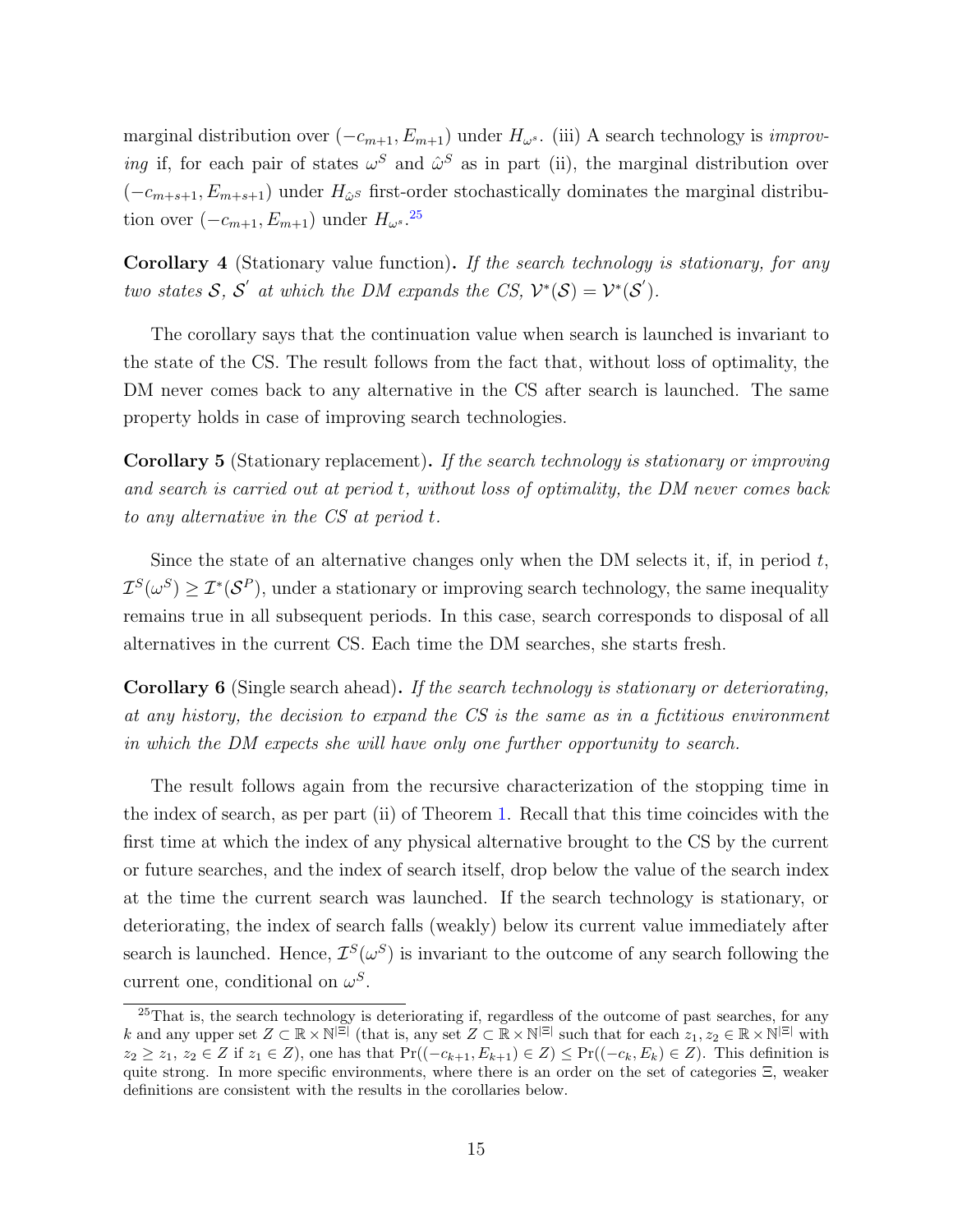<span id="page-17-1"></span>Corollary 7 (Pricing formula). Suppose the DM does not have the option to search (i.e.,  $\mathcal{S}_0$  is such that  $\mathcal{S}_0(\omega^S)=0$  for all  $\omega^S\in\Omega^S$ ). Let  $\hat{\mathcal{S}}_0$  denote a state of the decision problem that coincides with  $S_0$  except for the fact that  $\hat{\mathcal{S}}_0(\hat{\omega}^S) = 1$  for one, and only one,  $\hat{\omega}^S \in \Omega^S$ . The DM's willingness-to-pay to have access to a search technology in state  $\hat{\omega}^S$  is equal to

$$
\mathcal{P}^*(\mathcal{S}_0;\hat{\omega}^S) = \int_0^\infty \left( \mathbb{E}\left[ \delta^{\kappa(v)} |\mathcal{S}_0 \right] - \mathbb{E}\left[ \delta^{\kappa(v)} |\hat{\mathcal{S}}_0 \right] \right) dv.
$$

The result in Corollary [7,](#page-17-1) which follows directly from part (iii) in Theorem [1,](#page-13-4) can be used to price access to a search technology with limited knowledge about the details of the environment. To see this, suppose that the econometrician, the analyst, or a search engine, have enough data about the average time it takes for an agent with an exogenous outside option equal to  $v \in \mathbb{R}_+$  to exit and take the outside option, both when search is available and when it is not. Then by integrating over the relevant values of the outside option one can compute  $\mathcal{P}^*(\mathcal{S}_0; \hat{\omega}^S)$  and hence the maximal price that the DM is willing to pay to access the search technology.

# <span id="page-17-0"></span>4 Clinical Trials

In each period, a physician must choose between administering a medical treatment among those in her CS, or expanding the latter by searching for new treatments. Whenever the physician administers a treatment, she observes the outcome on the patient that receives it. The outcome yields a payoff to the physician (which may be linked to the well-being of the patient receiving the treatment) and is informative about the treatment's efficacy (which may be valuable for the good of future patients).

Suppose there are two possible categories of treatments, indexed by  $\xi \in \Xi = {\alpha, \beta}.$ Ex-ante, treatments from the same category are identical. The efficacy  $\mu \in \{0,1\}$  of a treatment is unknown ex-ante, with  $\mu = 1$  in case the treatment is effective and  $\mu = 0$ otherwise. Let  $p^{\xi}(\emptyset)$  denote the ex-ante probability that a  $\xi$ -treatment is effective, with each  $\mu$  drawn independently across treatments, conditional on their category. Using a treatment generates information about the treatment's efficacy. Specifically, each time a treatment is used, an outcome  $\vartheta \in \{G, B\}$  is observed, with  $\vartheta = G$  denoting a "good" outcome, and  $\vartheta = B$  a "bad" outcome. If the treatment is effective (i.e., if  $\mu = 1$ ), the outcome is good with probability  $q^{\xi} \in (0, 1]$ . If the treatment is ineffective (i.e., if  $\mu = 0$ ), the outcome is bad with certainty. $^{26}$  $^{26}$  $^{26}$ 

<span id="page-17-2"></span><sup>&</sup>lt;sup>26</sup>All the results below extend to the case where ineffective treatments also yield good outcomes with positive probability, but smaller than effective ones.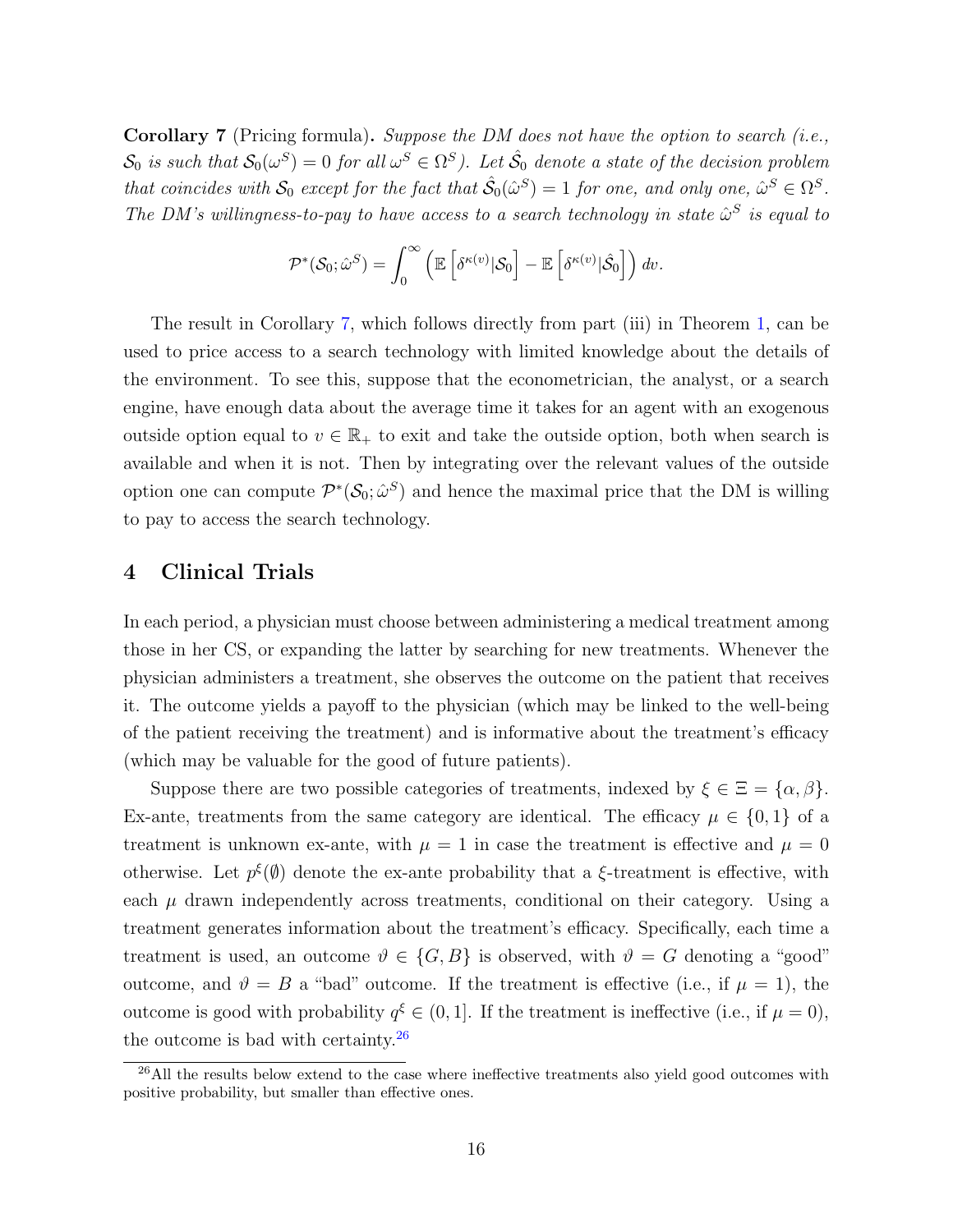The physician's flow payoff from administering a  $\xi$ -treatment is  $v^{\xi}$  if the outcome is good and 0 otherwise. Given a history  $\theta = (\vartheta_1, \ldots)$  of a treatment's outcomes, denote by  $p^{\xi}(\theta)$  the posterior probability that the specific  $\xi$ -treatment is effective.

Each search costs the physician  $c \geq 0$  and results in the discovery of a new  $\xi$ -treatment with probability  $\rho^{\xi}$ , with  $\rho^{\alpha} + \rho^{\beta} = 1^{27}$  $\rho^{\alpha} + \rho^{\beta} = 1^{27}$  $\rho^{\alpha} + \rho^{\beta} = 1^{27}$  Each treatment's state  $\omega^P = (\xi, \theta)$  consists of the treatment's category  $\xi$  along with its history  $\theta$  of previous outcomes. Letting  $\Lambda^{\xi}(\theta) \equiv p^{\xi}(\theta)q^{\xi}$  denote the posterior probability that the treatment yields a good outcome, we have that, for any  $\omega^P = (\xi, \theta)$ ,

<span id="page-18-1"></span>
$$
\mathcal{I}^{P}(\omega^{P}) = \frac{(1 - \delta + \delta q^{\xi}) \Lambda^{\xi}(\theta) v^{\xi}}{1 - \delta + \delta \Lambda^{\xi}(\theta)}.
$$
\n(5)

Recall that the optimal stopping time in the index definition in [\(1\)](#page-12-2) is the first time at which the index drops below its initial value (i.e., its value at the time the index is calculated). In this application, this event occurs the first time at which the posterior belief that the treatment is effective drops below its value  $p^{\xi}(\theta)$  at the time the index is computed. The formula in [\(5\)](#page-18-1) then uses the fact that a good outcome perfectly reveals that the treatment is effective, in which case  $\tau^* = \infty$  in [\(1\)](#page-12-2), whereas a single bad outcome suffices to reduce the posterior belief that the treatment is effective below the value at the time the index was computed, implying that  $\tau^* = 1$ .

Next, consider the index of search. Using the recursive representation in part (ii) of Theorem [1,](#page-13-4) together with Corollary [6,](#page-16-1) we have that the index for search is invariant to  $\omega^S$  and equal to<sup>[28](#page-18-2)</sup>

<span id="page-18-3"></span>
$$
\mathcal{I}^{S} = \frac{(1-\delta)\left\{\sum_{\xi \in \{\alpha,\beta\}}\rho^{\xi} \mathbb{E}\left[\sum_{s=0}^{\tau^{\xi*}-1} \delta^{s} u_{s} \mid (\xi,\emptyset)\right] - c\right\}}{1 - \sum_{\xi \in \{\alpha,\beta\}}\rho^{\xi} \mathbb{E}\left[\delta^{\tau^{\xi*}} \mid (\xi,\emptyset)\right]},
$$
(6)

where  $\tau^{\xi^*}$  is the first time at which the value of the index of the new  $\xi$ -treatment brought to the CS by search drops weakly below  $\mathcal{I}^S$  ( $\tau^{\xi^*} = \infty$  if this event never occurs), and where  $u_s$  denotes the flow payoff from the s-th administration of the treatment. To see that the index for search has the above structure, recall that the search technology is stationary (and, hence, weakly deteriorating) in this problem. Corollary [6](#page-16-1) then implies that the index is the same as in a fictitious environment with a single opportunity to search. Part (ii) of Theorem [1](#page-13-4) in turn implies that the optimal stopping time in  $(2)$  is the

<span id="page-18-0"></span><sup>&</sup>lt;sup>27</sup>In particular, the search technology is stationary. After each history  $\omega^s = ((c, E_0), ..., (c, E_m))$ ,  $m \in \mathbb{N}, H_{\omega^s}$  assigns probability  $\rho^{\alpha}$  to  $((c, E_0), ..., (c, E_m), (c, (1, 0)))$  and probability  $1 - \rho^{\alpha} = \rho^{\beta}$  to  $((c, E_0), ..., (c, E_m), (c, (0, 1)))$ . That each search brings one and only one new treatment is not essential for the results below.

<span id="page-18-2"></span><sup>&</sup>lt;sup>28</sup>The expectations in the formula in [\(6\)](#page-18-3) are under a rule selecting in each period the  $\xi$ -treatment brought to the CS by search.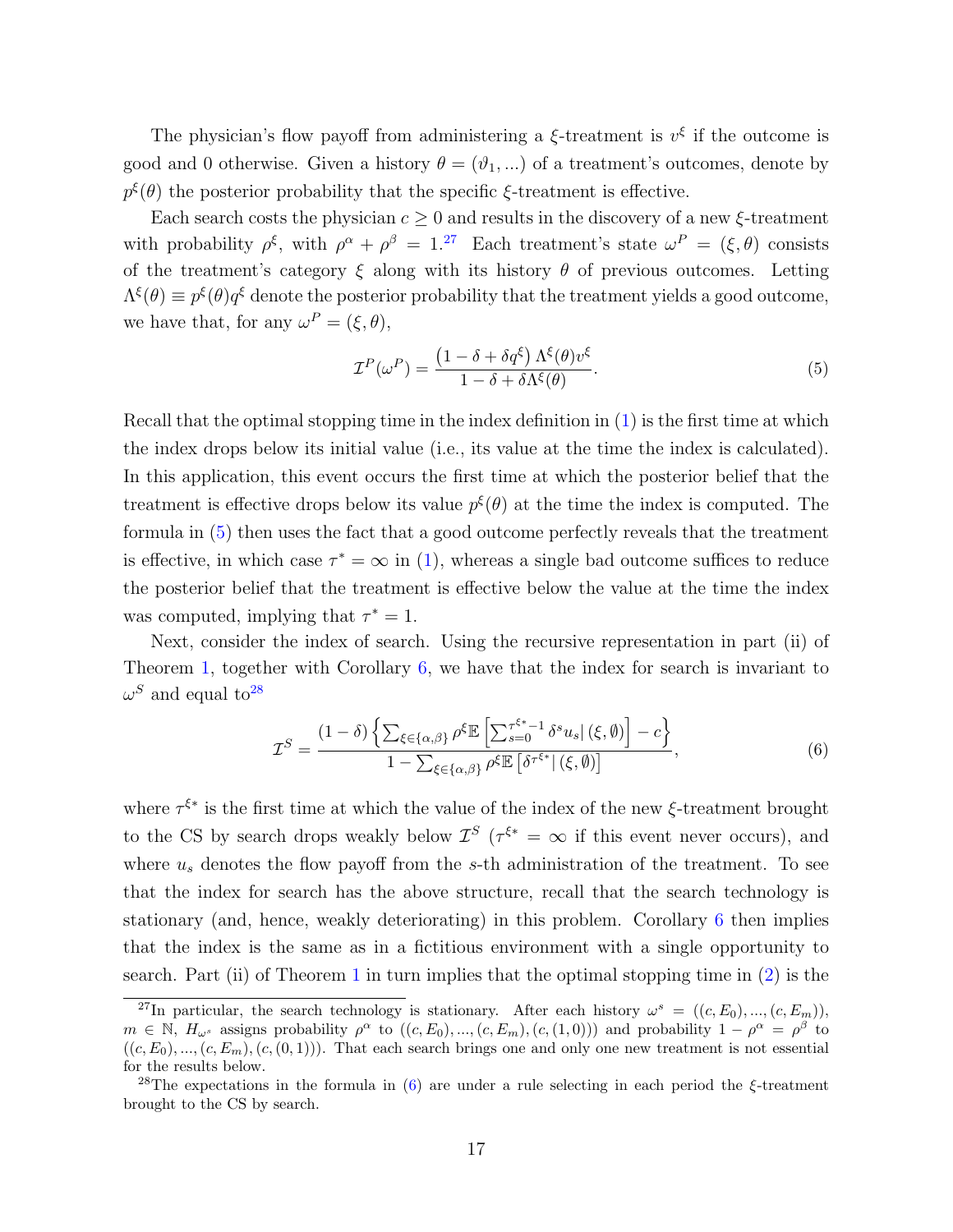first time at which the posterior belief about the newly added treatment's efficacy is such that the treatment's index drops below the index of search when the latter was launched.

#### 4.1 Detrimental effects of a category's improvement on its usage

The endogeneity of the CS may lead to experimentation dynamics fundamentally different than those that arise when the CS is exogenously fixed ex-ante. To illustrate this possibility, suppose the desirability of one category of alternatives improves. If the CS is fixed, such an improvement increases the relative usage of the improved category under the optimal policy. When, instead, the CS is endogenous, this need not be the case: A category's improvement may lead to a reduction in its usage (not only relative to other categories, but overall). While these effects hold quite generally, for concreteness, we illustrate them here in the context of the clinical-trials application introduced above.

To keep things simple, suppose that initially there are two treatments in the physician's CS, one of each category. Because the posterior belief  $p^{\xi}(\theta)$  that a  $\xi$ -treatment is effective is equal to one if  $\theta \neq \emptyset$  contains at least one good outcome and else depends on  $\theta \neq \emptyset$ only through the number s of bad outcomes recorded in  $\theta$ , with an abuse of notation, hereafter we simplify the formulas for  $p^{\xi}(\theta)$ ,  $\Lambda^{\xi}(\theta)$ , and  $\mathcal{I}^{P}(\xi,\theta)$ , by replacing any vector  $\theta = (B, B, ..., B)$  containing only bad outcomes with the number s of bad outcomes in the vector.<sup>[29](#page-19-0)</sup> We continue to denote by  $p^{\xi}(\emptyset)$  and  $\mathcal{I}^P(\xi,\emptyset)$  the prior belief a  $\xi$ -treatment is effective and the index of a  $\xi$ -treatment that has never been tested, respectively, and then let  $\Lambda^{\xi}(\emptyset) \equiv p^{\xi}(\emptyset)q^{\xi}$ .

Suppose that the following order applies

<span id="page-19-1"></span>
$$
\mathcal{I}^{P}(\alpha,\emptyset) > \mathcal{I}^{P}(\beta,\emptyset) > \mathcal{I}^{P}(\alpha,1)
$$
\n
$$
> \frac{-c(1-\delta) + \delta \left\{ \rho^{\alpha} \Lambda^{\alpha}(\emptyset) \left[ 1 - \delta^{2} (1 - q^{\alpha})^{2} \right] v^{\alpha} + \rho^{\beta} \Lambda^{\beta}(\emptyset) \left[ 1 - \delta (1 - q^{\beta}) \right] v^{\beta} \right\}}{1 - \delta^{2} \left\{ \rho^{\alpha} \delta \left[ 1 - 2\Lambda^{\alpha}(\emptyset) + q^{\alpha} \Lambda^{\alpha}(\emptyset) \right] + \rho^{\beta} \left[ 1 - \Lambda^{\beta}(\emptyset) \right] \right\}}
$$
\n
$$
> \max \{ \mathcal{I}^{P}(\beta,1), \mathcal{I}^{P}(\alpha,2) \}. \tag{7}
$$

We then argue that the formula for the index of search in  $(6)$  simplifies to

$$
\mathcal{I}^S=\frac{-c(1-\delta)+\delta\left\{\rho^{\alpha}\Lambda^{\alpha}(\emptyset)\left[1-\delta^2(1-q^{\alpha})^2\right]v^{\alpha}+\rho^{\beta}\Lambda^{\beta}(\emptyset)\left[1-\delta(1-q^{\beta})\right]v^{\beta}\right\}}{1-\delta^2\left\{\rho^{\alpha}\delta\left[1-2\Lambda^{\alpha}(\emptyset)+q^{\alpha}\Lambda^{\alpha}(\emptyset)\right]+\rho^{\beta}\left[1-\Lambda^{\beta}(\emptyset)\right]\right\}}.
$$

Once again, the result follows from part (ii) of Theorem [1,](#page-13-4) along with Corollary [5.](#page-16-2) In particular, the order in  $(7)$  implies that the optimal stopping time in  $(6)$  is equal to:  $(a)$  $\tau^{\xi^*} = \infty$  if either the new treatment is an  $\alpha$ -treatment and a good outcome is observed

<span id="page-19-0"></span><sup>&</sup>lt;sup>29</sup>Clearly, if  $\theta$  contains one or more good outcomes, then  $p^{\xi}(\theta) = 1$ , in which case  $\mathcal{I}^{P}(\omega^{P}) = q^{\xi}v^{\xi}$ .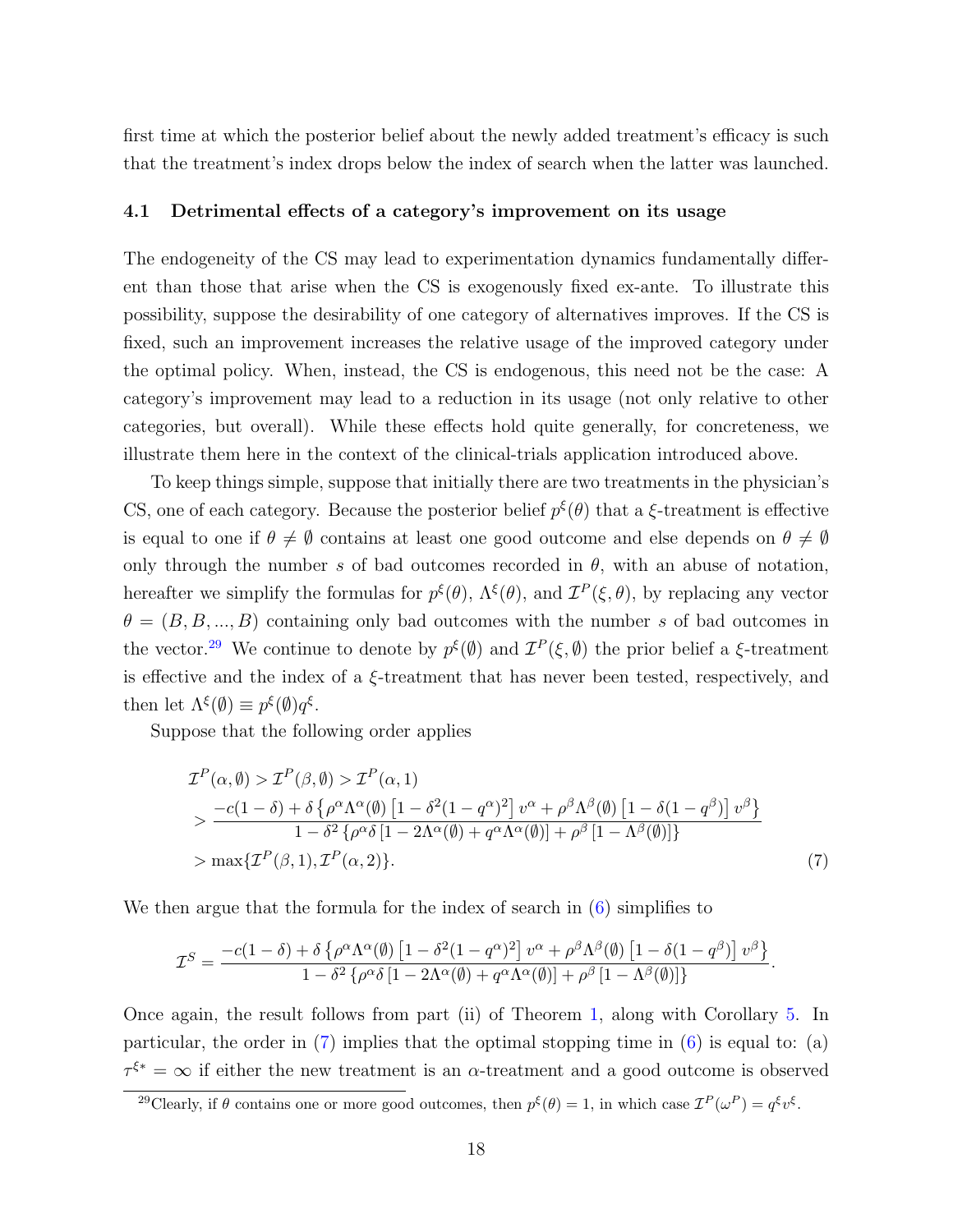in one of the treatment's first two administrations, or the new treatment is a  $\beta$ -treatment and a good outcome is observed after the treatment's first administration; (b)  $\tau^{\xi^*} = 2$  if the new treatment is a  $\beta$ -treatment and the outcome of its first administration is bad; (c)  $\tau^{\xi^*} = 3$  if the new treatment is an  $\alpha$ -treatment and each of its first two administrations yielded a bad outcome.[30](#page-20-0)

Now suppose that the  $\alpha$ -treatments improve. Such an improvement may take the form of (1) an increase in the ex-ante probability  $p^{\alpha}(\emptyset)$  that each  $\alpha$ -treatment is effective, (2) an increase in the payoff  $v^{\alpha}$  the physician derives from a good outcome delivered through an  $\alpha$ -treatment, or (3) an increase in the informativeness of the outcomes of the  $\alpha$ -treatments. Formally, let  $\hat{p}^{\alpha}(\emptyset) = p^{\alpha}(\emptyset) + \varepsilon_p$ ,  $\hat{v}^{\alpha} = v^{\alpha} + \varepsilon_v$ , and  $\hat{q}^{\alpha} = q^{\alpha} + \varepsilon_q$ , with  $\varepsilon_p, \varepsilon_v, \varepsilon_q \geq 0$ , and then let  $\hat{\Lambda}^{\alpha}(\emptyset) \equiv \hat{p}^{\alpha}(\emptyset) \hat{q}^{\alpha}$ . Next, suppose that

$$
\hat{\mathcal{I}}^{P}(\alpha,\emptyset) > \mathcal{I}^{P}(\beta,\emptyset) > \frac{-c(1-\delta) + \delta \left\{ \rho^{\alpha} \hat{\Lambda}^{\alpha}(\emptyset) \left[1 - \delta(1 - q^{\alpha})\right] \hat{v}^{\alpha} + \rho^{\beta} \Lambda^{\beta}(\emptyset) \left[1 - \delta(1 - q^{\beta})\right] v^{\beta} \right\}}{1 - \delta^{2} \left[1 - \rho^{\alpha} \hat{\Lambda}^{\alpha}(\emptyset) - \rho^{\beta} \Lambda^{\beta}(\emptyset)\right]}
$$
\n
$$
> \max \{\hat{\mathcal{I}}^{P}(\alpha,1), \mathcal{I}^{P}(\beta,1)\},\tag{8}
$$

where the hat on the indices  $\hat{\mathcal{I}}$  indicates the indices are computed after the improvement in the  $\alpha$ -treatments. We then argue that the index for search after the improvement is equal to

<span id="page-20-1"></span>
$$
\hat{\mathcal{I}}^S = \frac{-c(1-\delta) + \delta \left\{ \rho^{\alpha} \hat{\Lambda}^{\alpha}(\emptyset) \left[1 - \delta(1-q^{\alpha})\right] \hat{v}^{\alpha} + \rho^{\beta} \Lambda^{\beta}(\emptyset) \left[1 - \delta(1-q^{\beta})\right] v^{\beta} \right\}}{1 - \delta^2 \left[1 - \rho^{\alpha} \hat{\Lambda}^{\alpha}(\emptyset) - \rho^{\beta} \Lambda^{\beta}(\emptyset)\right]}.
$$

The result follows again from part (ii) of Theorem [1](#page-13-4) along with Corollary [5.](#page-16-2) Given [\(8\)](#page-20-1), the optimal stopping time in the definition of the index of search is  $\tau^{\xi^*} = 2$  if the new treatment brought to the CS by search yields a bad outcome after its first administration, and  $\tau^{\xi^*} = \infty$  otherwise.

Next, compare the ex-ante expected discounted number of times the physician administers an  $\alpha$ -treatment before the improvement and after. The ordering in [\(7\)](#page-19-1) implies that, before the improvement, the physician starts by administering the  $\alpha$ -treatment in the CS. If such a treatment yields a bad outcome, she then administers the  $\beta$ -treatment in the CS. If the latter also yields a bad outcome, the physician administers again the  $\alpha$ -treatment in the CS that yielded the initial bad outcome. If this latter treatment yields a second bad outcome, the physician then searches for new treatments. If, at any point, the administered treatment yields a good outcome, because the treatment is revealed

<span id="page-20-0"></span><sup>30</sup>Recall that search itself occupies one period.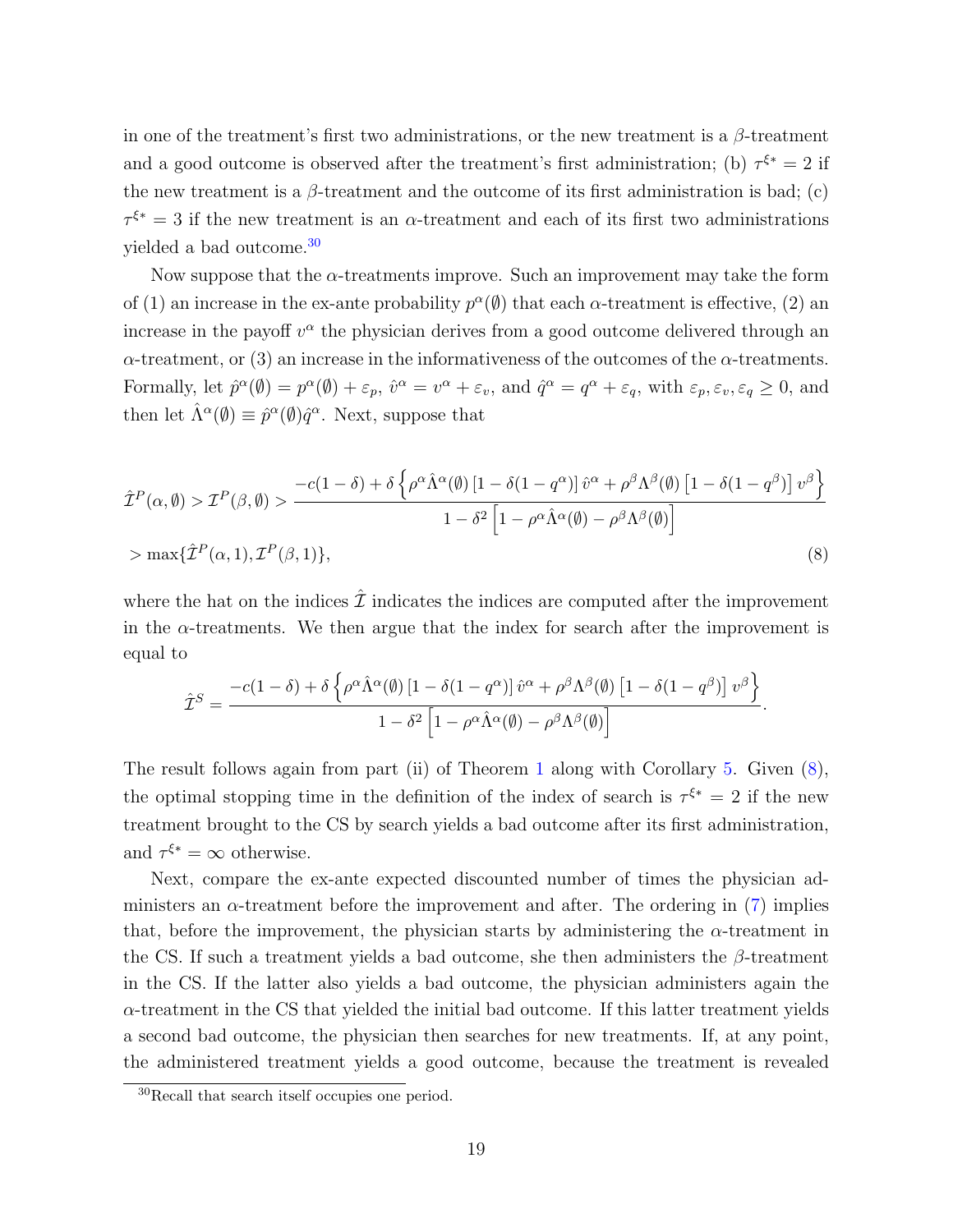effective, the physician then administers it in all subsequent periods, thus bringing the experimentation de facto to a halt. Because the search technology is stationary, by virtue of Corollary [5,](#page-16-2) all treatments in the CS are effectively discarded once each search for new treatments is carried out. Therefore, the expected discounted number of times the physician administers an  $\alpha$  treatment after each search is carried out is given by

$$
A_S = \rho^{\alpha} \left[ 1 + \delta + \frac{\Lambda^{\alpha}(\emptyset)(2 - q^{\alpha})\delta^2}{1 - \delta} + (1 - \Lambda^{\alpha}(\emptyset)(2 - q^{\alpha})) \delta^3 A_S \right] + \rho^{\beta} \left( 1 - \Lambda^{\beta}(\emptyset) \right) \delta^2 A_S.
$$

Solving for  $A<sub>S</sub>$ , we have that

$$
A_S = \frac{\frac{\rho^{\alpha}}{1-\delta} \left(1 - \delta^2 + \delta^2 \Lambda^{\alpha}(\emptyset) \left(2 - q^{\alpha}\right)\right)}{1 - \delta^2 \left(\rho^{\alpha} \left(1 - \Lambda^{\alpha}(\emptyset) \left(2 - q^{\alpha}\right)\right) \delta + \rho^{\beta} \left(1 - \Lambda^{\beta}(\emptyset)\right)\right)}.
$$

From an ex-ante standpoint, the overall expected discounted number of times an  $\alpha$  treatment is administered is therefore equal to

$$
A = 1 + \frac{\delta \Lambda^{\alpha}(\emptyset)}{1 - \delta} + (1 - \Lambda^{\alpha}(\emptyset))(1 - \Lambda^{\beta}(\emptyset))\delta^{2} \left[1 + \frac{\delta \Lambda^{\alpha}(1)}{1 - \delta} + (1 - \Lambda^{\alpha}(1))\delta^{2} A_{S}\right],
$$

where  $\Lambda^{\xi}(1) = p^{\xi}(1)q^{\xi} = (1 - q^{\xi})\Lambda^{\xi}(\emptyset) / (1 - \Lambda^{\xi}(\emptyset))$  is the probability of a good outcome from a ξ-treatment that yielded a bad outcome at its first administration.

Now let  $\hat{A}_S$  and  $\hat{A}$  be the analogs of  $A_S$  and  $A$ , respectively, after the improvement in the  $\alpha$ -treatments. Under the order in [\(8\)](#page-20-1), the physician first administers the  $\alpha$ -treatment in the CS. If the latter yields a bad outcome, the physician then administers the  $\beta$ treatment in the CS. If the latter also yields a bad outcome, the physician then searches for new treatments. $31$  Then

$$
\hat{A}_S = \rho^{\alpha} \left( 1 + \frac{\delta \hat{\Lambda}^{\alpha}(\emptyset)}{1 - \delta} + \delta^2 \hat{A}_S (1 - \hat{\Lambda}^{\alpha}(\emptyset)) \right) + \rho^{\beta} \left( 1 - {\Lambda}^{\beta}(\emptyset) \right) \delta^2 \hat{A}_S.
$$

Solving for  $\hat{A}_S$ , we have that

$$
\hat{A}_S = \frac{\rho^{\alpha}\left(1 + \frac{\delta\hat{\Lambda}^{\alpha}(\emptyset)}{1 - \delta}\right)}{1 - \delta^2 + \delta^2\left(\rho^{\alpha}\hat{\Lambda}^{\alpha}(\emptyset) + \rho^{\beta}\Lambda^{\beta}(\emptyset)\right)}.
$$

Therefore, the ex-ante expected discounted number of times an  $\alpha$ -treatment is adminis-

<span id="page-21-0"></span><sup>31</sup>Again, if at any point a treatment yields a good outcome, because it is revealed effective, it is then administered in each subsequent period. Furthermore, because the search technology is stationary, all treatments in the current CS are effectively discarded when search is carried out.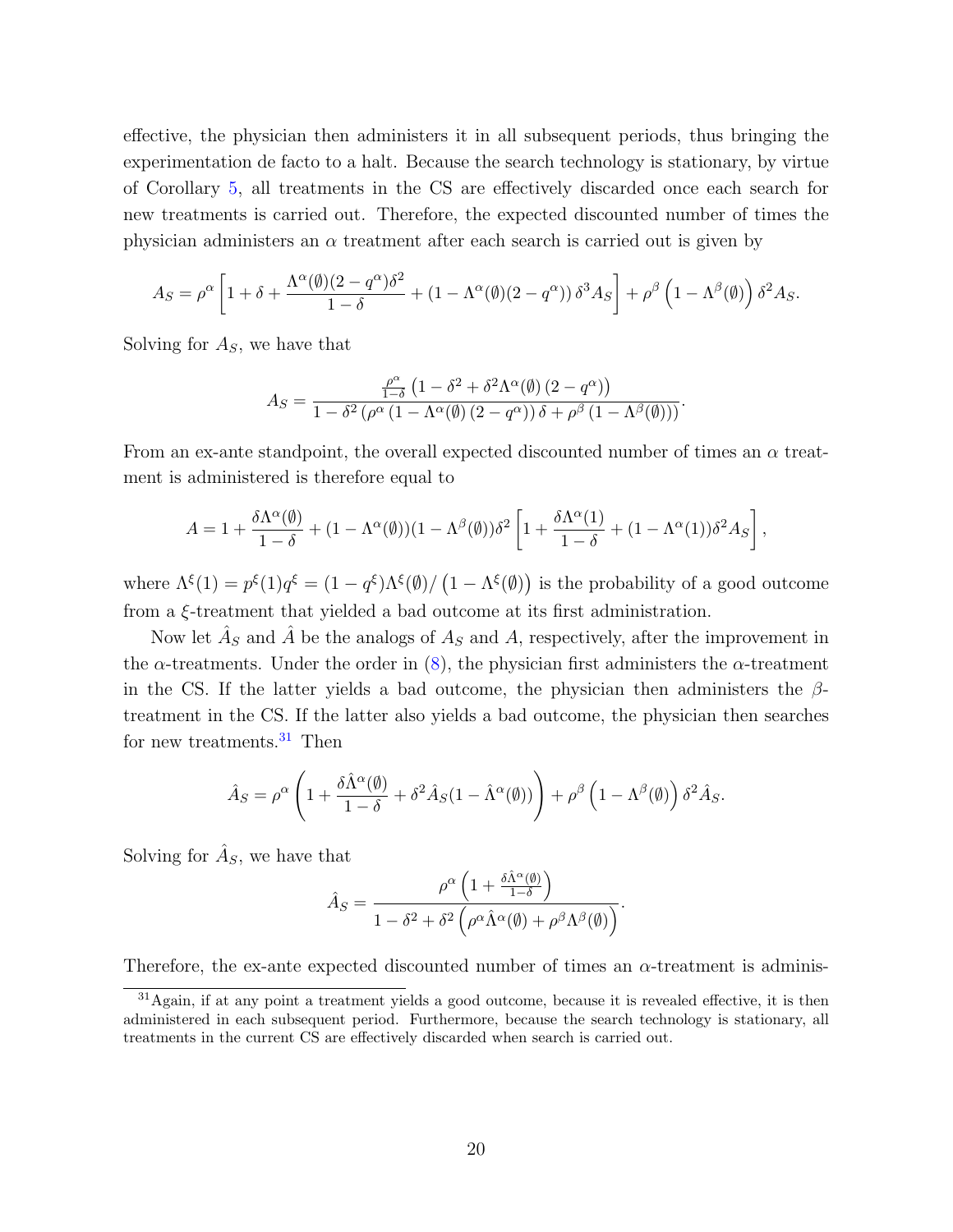tered when the  $\alpha$ -treatments are improved is equal to

$$
\hat{A} = 1 + \frac{\delta \hat{\Lambda}^{\alpha}(\emptyset)}{1 - \delta} + (1 - \hat{\Lambda}^{\alpha}(\emptyset))(1 - {\Lambda}^{\beta}(\emptyset))\delta^{3}\hat{A}_{S}.
$$

It can be verified that Conditions [\(7\)](#page-19-1) and [\(8\)](#page-20-1) are consistent with

$$
A > \hat{A} \tag{9}
$$

<span id="page-22-1"></span> $\Box$ 

over an open set of parameter values such that  $\varepsilon_p \geq 0$ ,  $\varepsilon_q \geq 0$ , and  $\varepsilon_v \geq 0$ , with at least one inequality strict. We thus have the following result:

<span id="page-22-2"></span>**Proposition 1.** Suppose Conditions [\(7\)](#page-19-1), [\(8\)](#page-20-1), and [\(9\)](#page-22-1) hold. An improvement in the  $\alpha$ treatments leads to an ex-ante reduction in the expected discounted number of times such treatments are administered. This can happen irrespective of whether the improvement originates in an increase in the ex-ante probability such treatments are effective  $(\varepsilon_p > 0)$ , in the informativeness of such treatments ( $\varepsilon_q > 0$ ), or in the value the physician derives from a good outcome delivered by such treatments  $(\varepsilon_v > 0)$ .

*Proof.* The proof follows from the arguments preceding the proposition.

When the CS is endogenous, an improvement in the  $\alpha$ -treatments also increases the value of expanding the CS. Because the increase in the index of the  $\alpha$ -treatments is not homogeneous across histories, there can be histories at which the increase in the index of search is larger than the increase in the index of the  $\alpha$ -treatments. At such histories, the DM may choose to expand the CS instead of further exploring one of the  $\alpha$ -treatments, despite the increase in the attractiveness of the latter. Once the expansion is carried out, it may favor the  $\beta$ -treatments more than the  $\alpha$ -ones. For example, when the initial CS contains predominately  $\alpha$ -treatments and  $\rho^{\beta} \cong \rho^{\alpha}$ , then search is likely to re-balance the composition of the CS in favor of the  $\beta$ -treatments. A similar re-balancing may occur when the initial CS contains an equal number of  $\alpha$ - and  $\beta$ -treatments but  $\rho^{\beta} \gg \rho^{\alpha}$ . In either case, such re-balancing may be detrimental to the usage of  $\alpha$ -treatments, despite the fact that the only reason why search has become more attractive is that it brings  $\alpha$ -treatments whose attractiveness have improved.

# <span id="page-22-0"></span>5 Experimentation Toward Regulatory Approval

In many problems of interest, a player produces research output to persuade another player to take a decision. For example, a pharmaceutical company may experiment with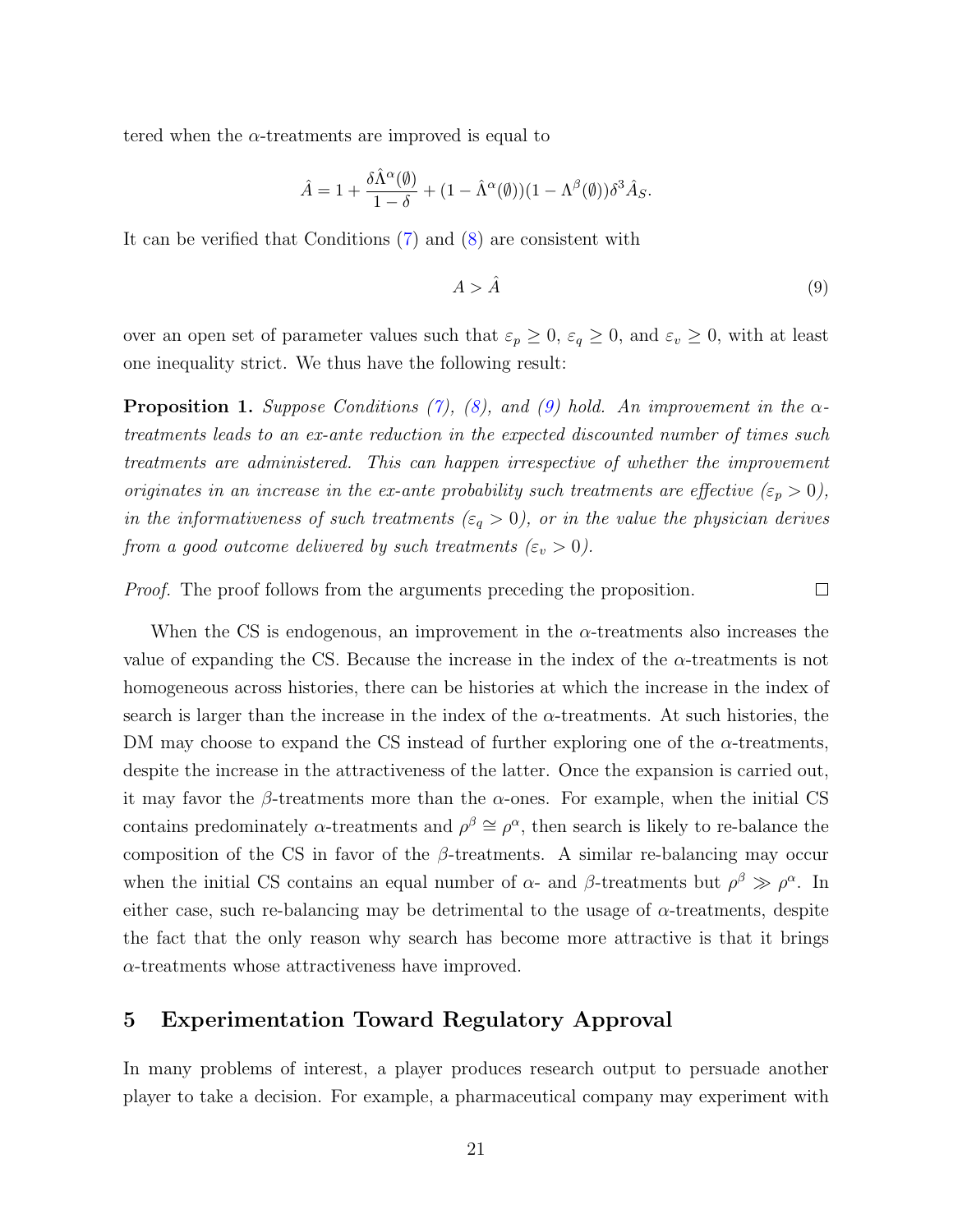different drugs or vaccines with the intent to induce a regulatory authority (e.g., the FDA) to approve one of its products. Our results can be used to shed light on such problems.

Consider a firm that needs regulatory approval to sell its products. The products differ in their profitability to the firm, but also in their safety. We capture such heterogeneity by assuming that each product belongs to a category  $\xi \in \Xi$ , where  $\Xi$  is a finite set. Each ξ-product can either be safe ( $\mu = 1$ ) or not ( $\mu = 0$ ), and this event is unknown both to the firm and to the regulator at the outset. The products' safety is independent across products, conditional on their category. Let  $p^{\xi}(\emptyset)$  denote the prior probability that a category-ξ product is safe. Each  $\xi$ -product, when sold to the market, brings the firm a flow payoff equal to  $(1 - \delta)v^{\xi} > 0$ . There is no value to the firm in selling more than one product per period (e.g., because the products are seen as substitutes by the consumers).

At each period, the firm can either experiment with one of the products in its current CS, expand the CS by searching for new products, or sell one of the approved products. Each experiment on a  $\xi$ -product generates a binary outcome  $\vartheta \in \{G, B\}$ , with  $\vartheta = G$ denoting a "good" outcome and  $\vartheta = B$  a "bad" one. If the ξ-product is safe, a good outcome  $\vartheta = G$  is generated with probability  $q_1^{\xi} = Pr(\vartheta = G | \mu = 1) \in (0, 1].$  If, instead, the ξ-product is unsafe, a bad outcome  $\vartheta = B$  is generated with probability  $q_0^{\xi} = \Pr(\vartheta = B | \mu = 0)$ , with  $q_1^{\xi} \ge 1 - q_0^{\xi}$ <sup>5</sup><sub>0</sub>. Given a history  $\theta = (\vartheta_1, \ldots)$  of experimentation outcomes, denote by  $p^{\xi}(\theta)$  the posterior probability that a  $\xi$ -product is safe. As in [Henry](#page-33-10) [and Ottaviani \(2019\),](#page-33-10) the history  $\theta$  is public. Experimentation with a  $\xi$ -product entails a cost  $\lambda^{\xi}(\theta)$  to the firm, the magnitude of which may depend on the history of past outcomes. Expansion of the CS entails a constant cost  $c \geq 0$  and brings one new product whose category is drawn from  $\Xi$  according to a distribution  $\rho \in \Delta(\Xi)$ , with  $\rho^{\xi}$  denoting the probability that the newly discovered product is of category  $\xi$ , with  $\sum_{\xi \in \Xi} \rho^{\xi} = 1^{32}$  $\sum_{\xi \in \Xi} \rho^{\xi} = 1^{32}$  $\sum_{\xi \in \Xi} \rho^{\xi} = 1^{32}$ 

We model the approval process in reduced form as follows. For each category  $\xi$ , there exists a threshold  $\Psi^{\xi} \in (0, 1]$  such that a  $\xi$ -product is approved once the posterior probability that the product is safe exceeds the threshold  $\Psi^{\xi}$ . To avoid trivialities, assume that  $p^{\xi}(\emptyset) < \Psi^{\xi}$ , so that each product must be tested at least once to be approved.

The firm's goal is to maximize the expected discounted payoff from selling its (approved) products, net of all experimentation and search costs. The solution to this problem is also given by the index policy of Theorem [1.](#page-13-4)

Given  $\omega^P = (\xi, \theta)$ , the index of a product in state  $\omega^P$  that has not been approved yet

<span id="page-23-0"></span><sup>&</sup>lt;sup>32</sup>That  $\sum_{\xi \in \Xi} \rho^{\xi} = 1$  is without loss of generality. The case where search brings no product with positive probability can always be captured by letting one of the categories replicate the arrival of no new product.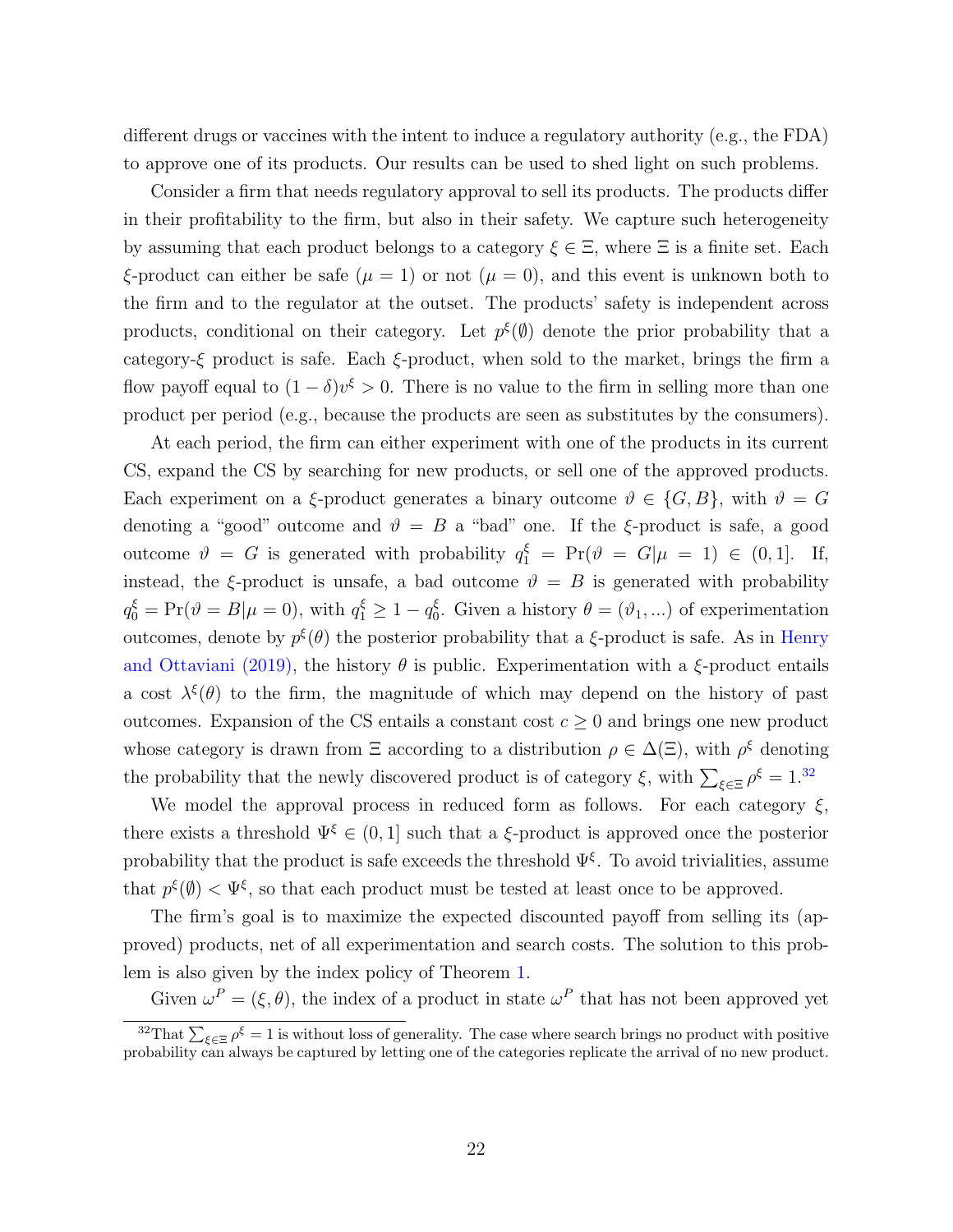is equal to

<span id="page-24-1"></span>
$$
\mathcal{I}^{P}(\omega^{P}) = \frac{(1-\delta)\mathbb{E}\left[-\sum_{s=0}^{\min\{\tau^{*},\phi\}}\delta^{s}\lambda^{\xi}(\theta) + \delta^{\phi}\mathbf{1}_{\{\phi<\tau^{*}\}}v^{\xi}|\omega^{P}\right]}{1 - \mathbb{E}\left[\delta^{\tau^{*}}|\omega^{P}\right]},
$$
\n(10)

where the expectations in  $(10)$  are under the process obtained by selecting the product under consideration in each period,  $\phi$  is the first time at which  $p^{\xi}(\theta)$  exceeds the threshold  $\Psi^{\xi}$  ( $\phi = \infty$  if this event never occurs), and  $\tau^*$  is either the first period at which the posterior belief that the product is safe is below the value  $p^{\xi}(\theta)$  at the time the index is computed, when such an event occurs before the product is approved (i.e., before period  $\phi$ , or is equal to  $\tau^* = \infty$  otherwise. The index for search is given by

$$
\mathcal{I}^{S} = \frac{(1-\delta)\left(-c+\delta\sum_{\xi\in\Xi}\rho^{\xi}\mathbb{E}^{\chi^{*}}\left[-\sum_{s=0}^{min\{\tau^{\xi^{*}},\phi^{\xi}\}}\delta^{s}\lambda^{\xi}(\theta)+\delta^{\phi^{\xi}}\mathbf{1}_{\{\phi^{\xi}<\tau^{\xi^{*}}\}}v^{\xi}|\xi,\emptyset\right]\right)}{1-\sum_{\xi\in\Xi}\rho^{\xi}\mathbb{E}^{\chi^{*}}\left[\delta^{\tau^{\xi^{*}}}|\xi,\emptyset\right]},\tag{11}
$$

where  $\phi^{\xi}$  is the first time at which  $p^{\xi}(\theta)$  exceeds the approval threshold, whereas  $\tau^{\xi*}$  is either the first time at which the value of the index of the new  $\xi$ -product brought to the CS drops weakly below  $\mathcal{I}^S$ , when this event occurs before  $\phi^{\xi}$ , or is equal to  $\tau^{\xi^*} = \infty$ otherwise.

Finally, note that, because experimenting with a product that has been approved already is dominated by selling the approved product, the index of a  $\xi$ -product that received regulatory approval is constant and equal to  $(1 - \delta)v^{\xi}$ . The optimal policy being an index policy then also implies that, as soon as one of the firm's products is approved, the firm brings to an end its experimentation process and sells the approved product in each of the subsequent periods.<sup>[33](#page-24-2)</sup>

#### 5.1 Changes in approval standards

Suppose now the regulator lowers the approval threshold for one of the categories. What are the effects of such a change? For simplicity, suppose that, as in the clinical-trials application, there are two categories,  $\alpha$  and  $\beta$ , and two products in the firm's initial CS, one of each category. Further assume that  $q_1^{\xi} = q_0^{\xi} = q^{\xi}$ ,  $\xi = \alpha, \beta$ , meaning that good and bad signals are equally informative so that the posterior belief  $p^{\xi}(\theta)$  that a  $\xi$ -product is safe depends on the history  $\theta$  only through the difference between good and bad outcomes. We then have the following result:

<span id="page-24-0"></span>**Proposition 2.** A reduction in the approval standards for the  $\alpha$ -products from  $\Psi^{\alpha}$  to

<span id="page-24-2"></span> $33$ This follows from the fact that the index of a  $\xi$ -product that has been approved already is higher than the index of any  $\xi$ -product that has not been approved yet.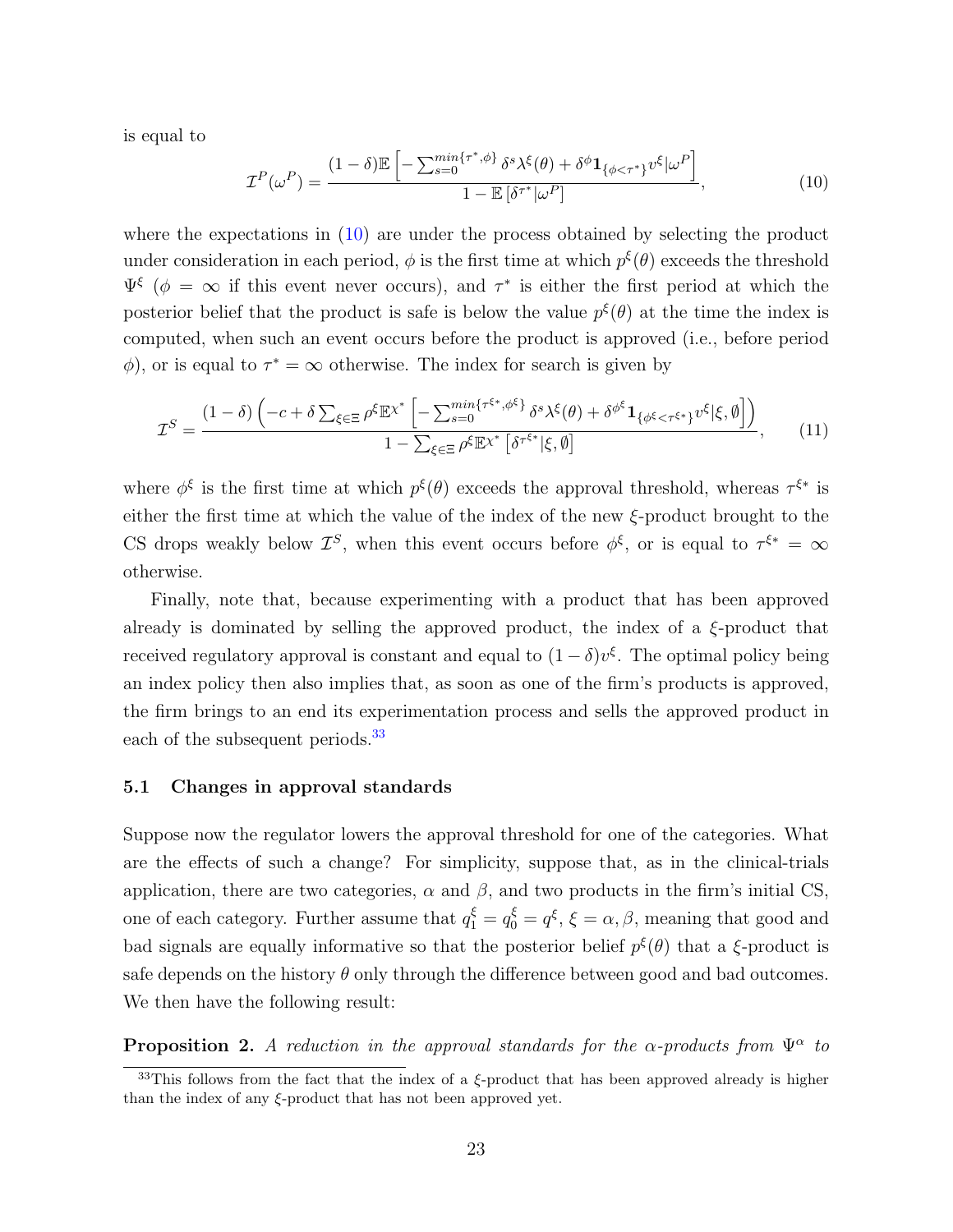$\Psi^{\alpha} - \varepsilon$ ,  $\varepsilon > 0$ , may trigger a reduction in the ex-ante probability that an  $\alpha$ -product is approved.

 $\Box$ 

Proof. See the online Supplementary Material.<sup>[34](#page-25-1)</sup>

Once again, the result hinges on the endogeneity of the CS. If the latter were exogenous, the reduction would unambiguously favor the  $\alpha$ -products. When, instead, the CS is endogenous, the reduction also increases the index of search. Search may then crowd out further experimentation with those products whose earlier tests yielded negative outcomes. As in the case of clinical trials, such effect can be strong enough to induce a reduction in the approval of those products whose standards of approval have been reduced. The result above cautions against simplistic policy recommendations when firms' product sets are endogenous. The implications for the design of optimal regulatory standards are, however, left for future work.

# <span id="page-25-0"></span>6 Pandora's Problem with Endogenous Set of Boxes

Consider the following variant of [Weitzman's \(1979\)](#page-34-1) "Pandora's problem" in which the set of boxes is endogenously expanded over time. Each alternative is a "box" and belongs to a category  $\xi \in \Xi$ . To each category corresponds a pair  $(F^{\xi}, \lambda^{\xi})$ , where  $F^{\xi}$  is the distribution from which the box's value v is drawn and  $\lambda^{\xi}$  is the cost of inspecting (i.e., of opening) the box. As in Weitzman's (1979) original setting, each box's value  $v$  is revealed upon its first inspection. At each period, the DM can either (a) search for additional boxes to add to the CS, (b) open one of the boxes in the CS to learn its value, or (c) stop and either recall the value of one of the previously opened boxes, or take the outside option, with either one of the last two choices ending the decision problem. For simplicity, assume that each search  $m \in \mathbb{N}$  brings exactly one box, whose category  $\xi$  is drawn from  $\Xi$  according to a time-homogeneous distribution  $\rho \in \Delta(\Xi)$  independently across searches, with  $\rho^{\xi}$  denoting the probability that search brings a  $\xi$ -box, and  $\sum_{\xi \in \Xi} \rho^{\xi} = 1^{35}$  $\sum_{\xi \in \Xi} \rho^{\xi} = 1^{35}$  $\sum_{\xi \in \Xi} \rho^{\xi} = 1^{35}$  The boxes' values are drawn independently across boxes, conditional on their categories. The cost of expanding the set of boxes depends on the number of past searches, with  $c(m)$  denoting the cost of

<span id="page-25-1"></span><sup>&</sup>lt;sup>34</sup>The arguments are related to those establishing Proposition [1](#page-22-2) above. Because the derivations are more lengthy, though, the proof is relegated to the online Supplementary Material.

<span id="page-25-2"></span><sup>&</sup>lt;sup>35</sup>All the results extend to the case where  $\Xi$  is infinite. Likewise, that the distribution  $\rho$  is invariant to the number of past searches is not essential. The results below extend to the case where such a distribution depends on m provided that the indices for search decline (weakly) with the number of past searches.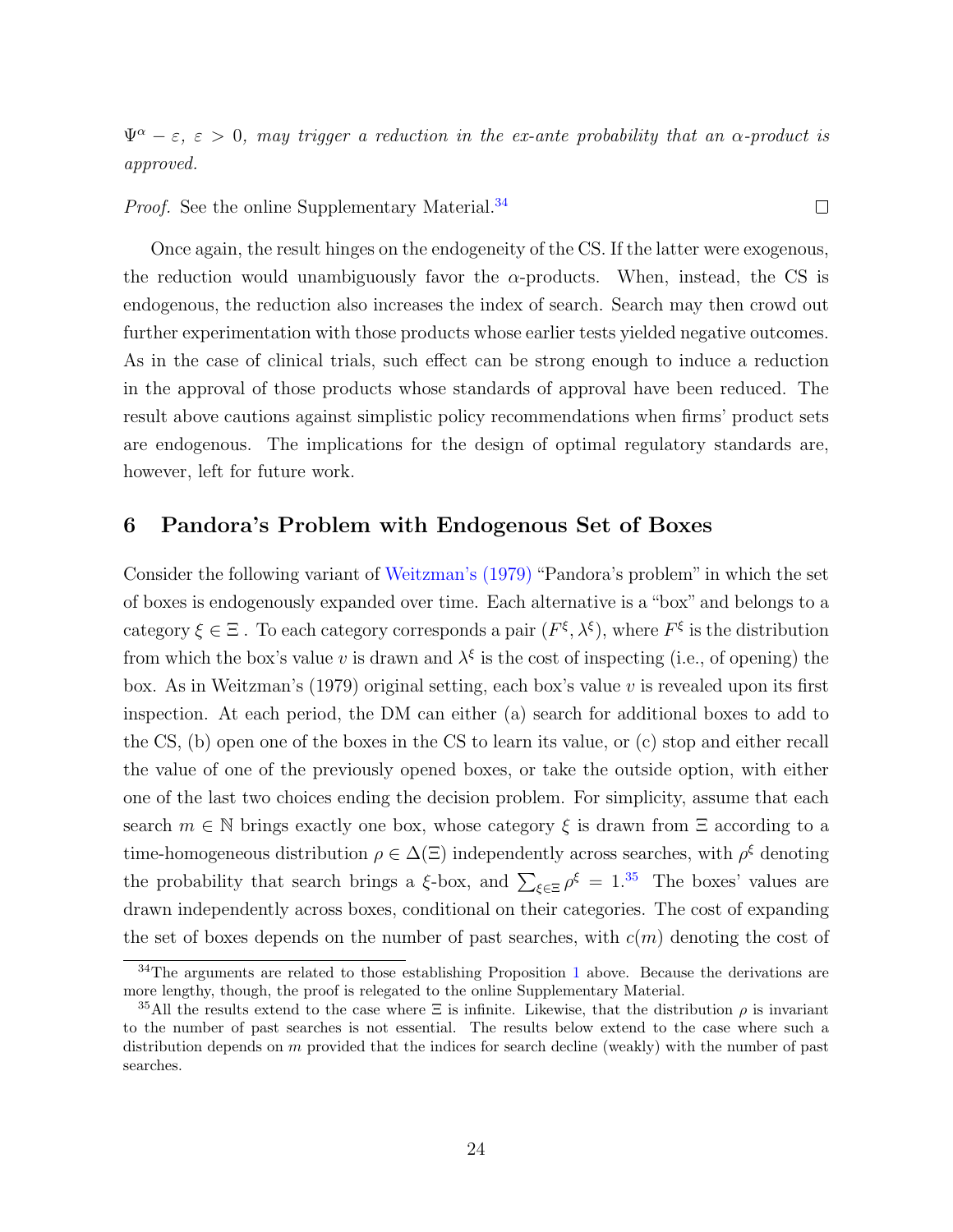the m-th search, where  $c(\cdot)$  is a positive and increasing function. The DM discounts the future according to  $\delta$ .

Consider a relaxed problem in which the DM gets a flow payoff equal to  $(1 - \delta)v$  each time she selects an opened box with value v, and can revert her decision at any period. The solution to such a problem is the index policy of Theorem [1](#page-13-4) and has the property that, once an opened box is selected, it continues to be selected in all subsequent periods. The index policy for such a problem is thus feasible (and hence optimal) also in the primitive problem.

For any  $\omega^P = (\xi, \emptyset)$ , the index of a  $\xi$ -box that has not been opened yet is equal to<sup>[36](#page-26-0)</sup>

<span id="page-26-4"></span><span id="page-26-1"></span>
$$
\mathcal{I}^{P}(\omega^{P}) = \frac{-\lambda^{\xi} + \delta \int_{\frac{\mathcal{I}^{P}(\omega^{P})}{1-\delta}}^{\infty} v \mathrm{d}F^{\xi}(v)}{1 + \frac{\delta}{1-\delta} \left(1 - F^{\xi} \left(\frac{\mathcal{I}^{P}(\omega^{P})}{1-\delta}\right)\right)}.
$$
(12)

The index  $\mathcal{I}^P(\omega^P)$  in [\(12\)](#page-26-1) corresponds to what Weitzman (1979) refers to as a box's "reservation price".[37](#page-26-2)

Next, for any  $l \in \mathbb{R}$ , let  $\Xi(l) \equiv \{\xi \in \Xi : \mathcal{I}^P(\xi, \emptyset) > l\}$  denote the set of boxes whose reservation price exceeds l. Because all the relevant information about the state of the search technology is summarized in the number of past searches, hereafter we abuse notation and let  $\mathcal{I}^S(m)$  denote the index for the m-th search, with the latter given by  $38$ 

$$
\mathcal{I}^{S}(m) = \frac{-c(m) + \delta \sum_{\xi \in \Xi(\mathcal{I}^{S}(m))} \rho^{\xi} \left( -\lambda^{\xi} + \delta \int_{\frac{\mathcal{I}^{S}(m)}{1-\delta}}^{\infty} v \, dF^{\xi}(u) \right)}{1 + \sum_{\xi \in \Xi(\mathcal{I}^{S}(m))} \rho^{\xi} \left[ \delta + \frac{\delta^{2}}{1-\delta} \left( 1 - F^{\xi} \left( \frac{\mathcal{I}^{S}(m)}{1-\delta} \right) \right) \right]}.
$$
\n(13)

<span id="page-26-2"></span><sup>37</sup>Weitzman (1979) defines the reservation price  $\hat{\mathcal{I}}^P(\omega^P)$  for  $\omega^P = (\xi, \emptyset)$  as the solution to  $\lambda^{\xi} =$  $\delta \int_{\hat{\mathcal{I}}^P(\omega^P)}^{\infty} (v - \hat{\mathcal{I}}^P(\omega^P)) dF^{\xi}(v) - (1 - \delta) \hat{\mathcal{I}}^P(\omega^P)$ , which yields

 $\hat{\mathcal{I}}^P(\omega^P) = \left[-\lambda^{\xi} + \delta \int_{\hat{\mathcal{I}}^P(\omega^P)}^{\infty} v \mathrm{d}F^{\xi}(v)\right] / \left[1 - \delta + \delta \left(1 - F^{\xi}\left(\hat{\mathcal{I}}^P(\omega^P)\right)\right)\right]$ . The indices in [\(12\)](#page-26-1) are thus equal to the reservation prices in Weitzman (1979) multiplied by  $(1-\delta)$ , that is,  $\mathcal{I}^P(\omega^P) = (1-\delta)\hat{\mathcal{I}}^P(\omega^P)$ .

<span id="page-26-3"></span><sup>38</sup>By Corollary [6,](#page-16-1) because the search technology is deteriorating, the optimal stopping-time  $\tau^*$  in [\(2\)](#page-13-3) is equal to (a)  $\tau^* = \infty$  if the box identified at the *m*-th search has a reservation price  $\mathcal{I}^P(\omega^P) > \mathcal{I}^S(m)$ and its realized flow payoff satisfies  $v(1-\delta) > \mathcal{I}^S(m)$ , (b)  $\tau^* = 1$  if  $\mathcal{I}^P(\omega^P) \leq \mathcal{I}^S(m)$ , and (c)  $\tau^* = 2$  if  $\mathcal{I}^P(\omega^P) > \mathcal{I}^S(m)$  and  $v(1-\delta) \leq \mathcal{I}^S(m)$ .

<span id="page-26-0"></span><sup>&</sup>lt;sup>36</sup>To see this, note that the index of an opened box is equal to  $(1 - \delta)v$ . Because the optimal stopping time  $\tau^*$  in the definition of the index  $\mathcal{I}^P(\omega^P)$  in [\(1\)](#page-12-2) is the first time at which the value of the index drops below its value  $\mathcal{I}^P(\omega^P)$  at the time the index is computed, we then have that  $\tau^* = 1$  if  $(1-\delta)v \leq \mathcal{I}^P(\omega^P)$ and  $\tau^* = \infty$  otherwise.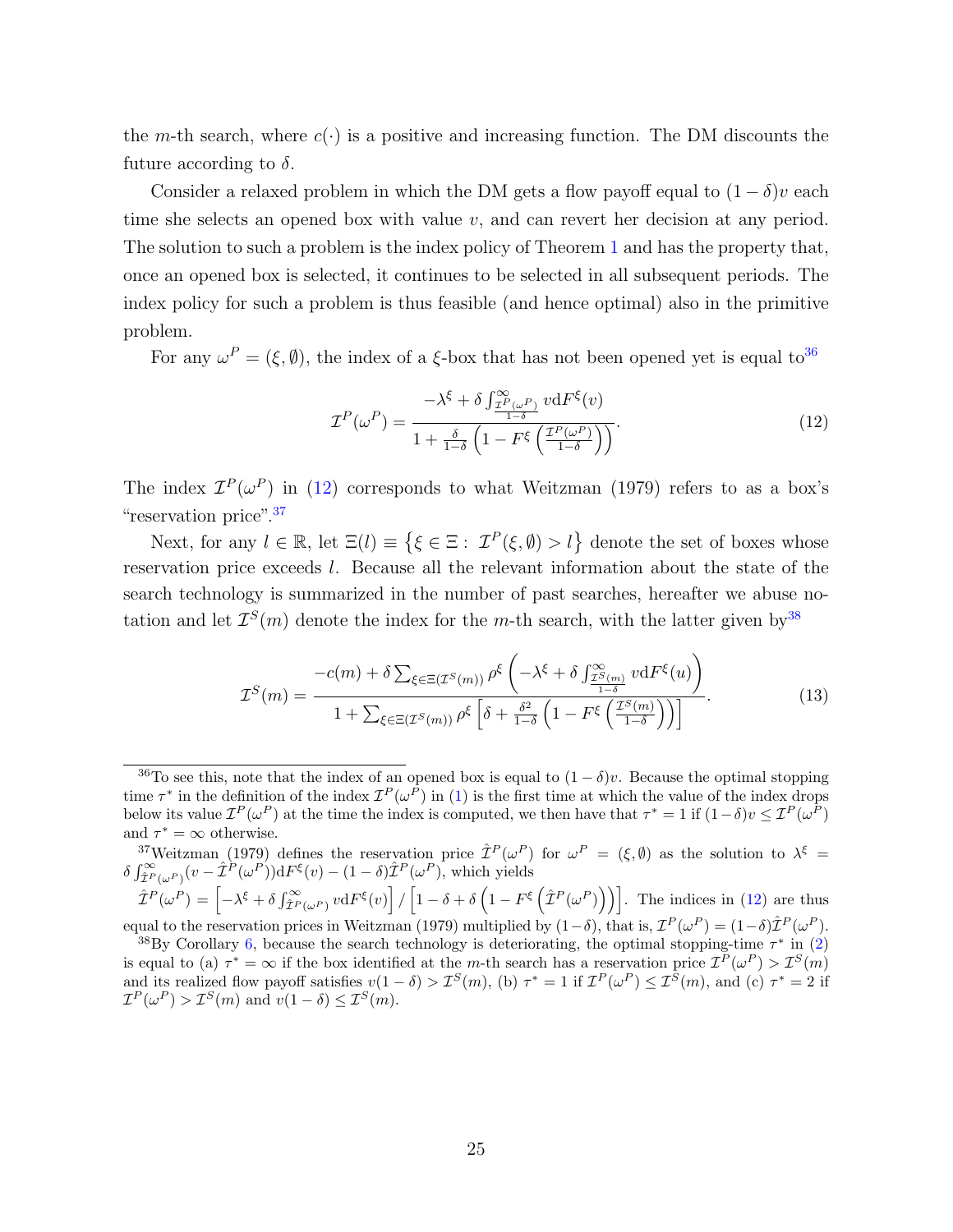#### 6.1 Consumer search and eventual purchase

Consider the problem of a consumer searching online for the best possible alternative. The models that have been used to study such a problem typically assume that the consumer clicks on the ads in the order they are displayed, and that click-through-rates (CTRs) are either invariant to positions or depend on the latter in an exogenous fashion. Such assumptions do not square well with empirical findings.<sup>[39](#page-27-0)</sup>

The Pandora's boxes problem with an endogenous set of boxes described above can be used to endogenize the relationship between the ad positions and the corresponding CTRs. To see this, note that, in this environment, reading an ad corresponds to expanding the CS, clicking on an ad corresponds to opening a box, and purchasing a product from one of the visited vendors corresponds to selecting an opened box.[40](#page-27-1)

Formally, suppose that each category  $\xi \in \Xi$  corresponds to a different firm and that each position  $m \in \mathbb{N}$  is occupied by the ad of one and only one firm, with the same firm possibly displaying ads for different products at multiple positions. Reading the m-th ad reveals to the consumer the identity  $\xi(m) \in \Xi$  of the firm occupying the m-th position. The consumer believes that each  $\xi(m)$  is drawn from  $\rho \in \Delta(\Xi)$ , independently across  $m<sup>41</sup>$  $m<sup>41</sup>$  $m<sup>41</sup>$  By clicking on the m-th ad, the consumer is directed to firm  $\xi(m)$ 's website, where she incurs a cost  $\lambda^{\xi(m)}$  to learn her value v for the firm's product, with v drawn from an absolutely continuous distribution  $F^{\xi(m)}$ .<sup>[42](#page-27-3)</sup> The consumer expects the values v to be drawn independently.<sup>[43](#page-27-4)</sup> Let  $c(m)$  denote the cost of reading the m-th ad. We then have that the index for the decision to read the m-th ad is equal to  $\mathcal{I}^S(m)$ , with  $\mathcal{I}^S(m)$  as in  $(13)$ , whereas the index for the decision to click on the m-th ad, after discovering the identity  $\xi(m)$  of the firm advertising at the m-th position, is equal to  $\mathcal{I}_m \equiv \mathcal{I}^P(\xi(m), \emptyset)$ , with  $\mathcal{I}^P(\xi(m), \emptyset)$  as in [\(12\)](#page-26-1).

One can then use the model to endogenize the probability with which the consumer reads the ads, clicks on them, and finalizes her purchases. In a similar setting, but with an exogenous CS, [Choi, Dai and Kim \(2018\)](#page-32-3) (and, independently, [Armstrong, 2017\)](#page-32-5) derive

<span id="page-27-1"></span><span id="page-27-0"></span><sup>39</sup>See, for example, [Jeziorski and Segal \(2015\).](#page-33-15)

<sup>&</sup>lt;sup>40</sup>This formulation assumes that consumers read the ads in the order they are displayed but click on the links of the ads they have read in the order of their choice. This seems consistent with normal practices.

<span id="page-27-2"></span><sup>&</sup>lt;sup>41</sup>This assumption simplifies the exposition but is not essential. The results below extend to other search technologies that are weakly deteriorating. For example, the consumer may expect lower positions to be occupied by firms providing, on average, lower-value products.

<span id="page-27-3"></span><sup>&</sup>lt;sup>42</sup>The assumption that each  $F^{\xi}$  is absolutely continuous is made only to avoid the need to keep track of possible indifferences in the consumer's optimal behavior which affect the formulas but not the qualitative results.

<span id="page-27-4"></span><sup>&</sup>lt;sup>43</sup>This also means that, in case the consumer encounters the same firm at different positions, she expects her value for each of the firm's products to be drawn independently across products.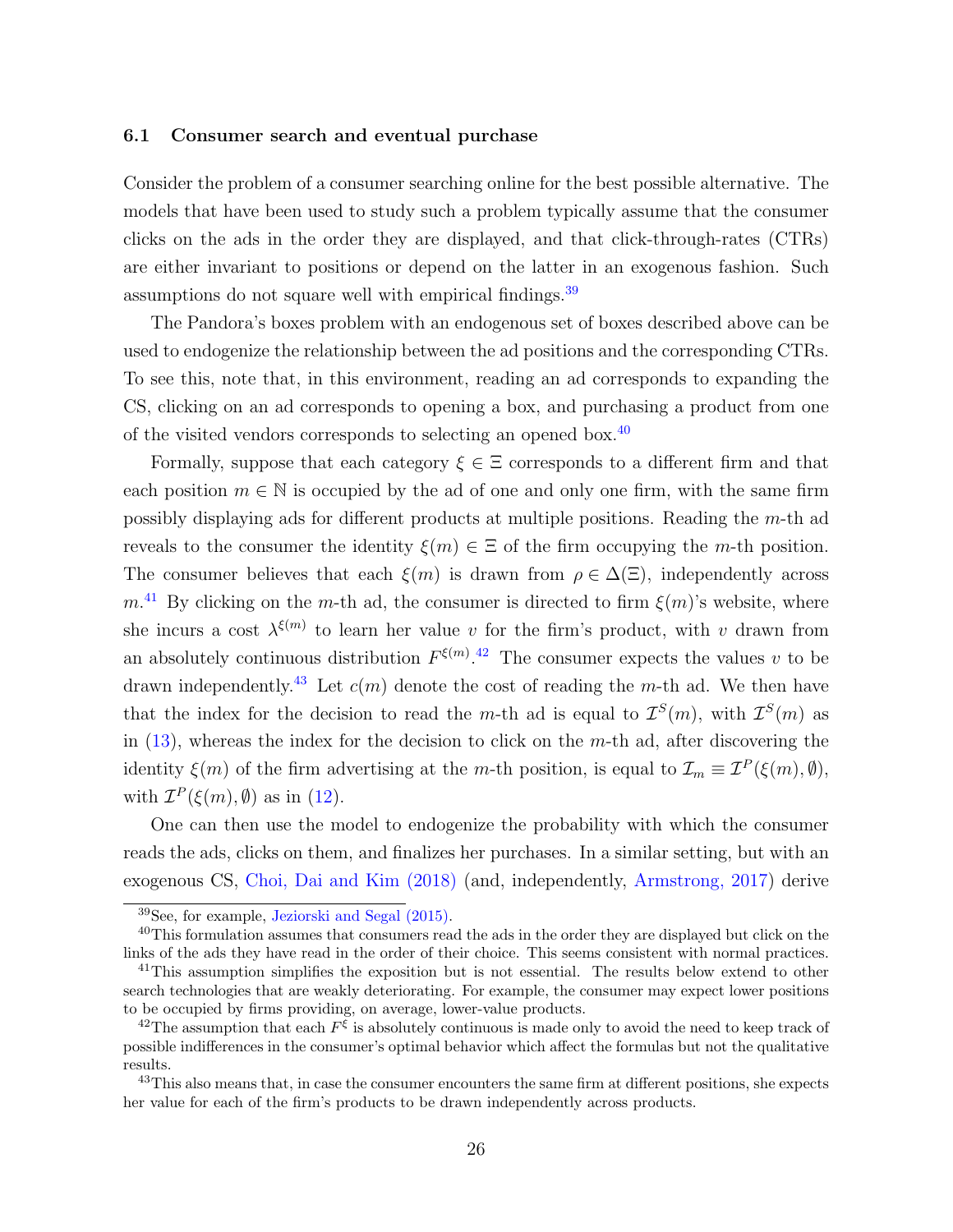a static condition characterizing eventual purchasing decisions based on a comparison of "effective values." Proposition [3](#page-28-0) below extends the characterization to an endogenous CS. Let  $v_m$  denote the value to the consumer for the product sold by the firm advertising at the m-th position. For all  $m \geq 1$ , let  $w_m \equiv \min\{\mathcal{I}_m, v_m(1-\delta)\}\)$  be the "effective value" of the product advertised at the m-th position (for brevity, product  $m$ ), when the product is already in the consumer's CS, as in [Choi, Dai and Kim \(2018\),](#page-32-3) and  $d_m \equiv \min\{w_m, \mathcal{I}^S(m)\}\$ the product's "discovery value," when the product must be brought to the consumer's CS before it can be explored. Let product  $m = 0$  correspond to the consumer's outside option, with  $w_0 = d_0 = 0$ .

<span id="page-28-0"></span>**Proposition 3.** The consumer purchases product m if, for all  $l \in \mathbb{N} \cup \{0\}$ ,  $l \neq m$ ,  $d_l < d_m$ (and only if  $d_l \leq d_m$ , for all  $l \neq m$ ).

 $\Box$ 

Proof. See the Appendix.

As in [Choi, Dai and Kim \(2018\),](#page-32-3) purchasing decisions are determined by a static comparison of the products' values, as in canonical discrete-choice models. Contrary to [Choi, Dai and Kim \(2018\),](#page-32-3) however, such values account for the order by which the various products are brought to the CS. In particular, Proposition [3](#page-28-0) implies that, provided that the reading cost  $c(\cdot)$  is non-decreasing, all other things equal, the further down a product is on the list, the lower the ex-ante probability the product is purchased (and hence its ex-ante demand), a property typically assumed, but not micro-founded, in existing search models.

The result in Proposition [3](#page-28-0) follows from the fact that the optimal policy is an index rule along with the fact that the search indices  $\mathcal{I}^S(m)$  decline with m. Heuristically, if a consumer reads the m-th ad, it must be that the reservation prices  $\mathcal{I}_l$  of all products  $l < m$  already in her CS, as well as the discovered values  $v_l(1-\delta)$  of those products  $l < m$ that have been inspected already, are no greater than  $\mathcal{I}^S(m)$ . Furthermore, because the search technology is non-improving,  $\mathcal{I}^S(m+1) \leq \mathcal{I}^S(m)$ . Hence, if after reading the m'th ad,  $\mathcal{I}_m \geq \mathcal{I}^S(m)$ , the consumer necessarily clicks on the m'th ad, thus learning product m's value  $v_m$ . Once  $v_m$  is learned, if  $(1 - \delta)v_m \geq \mathcal{I}_m$ , the consumer then stops the search and purchases product  $m$ . The formal proof in the Appendix shows how the above monotonicity properties imply the result in the proposition.

The model can also be used to endogenize the CTRs (the fraction of ads at each position that are clicked upon, among those that are brought to the consumer's CS). In the setting described above, a product is brought to the consumer's CS after its ad has been displayed to and read by the consumer. We thus have that, for each position  $m$ , the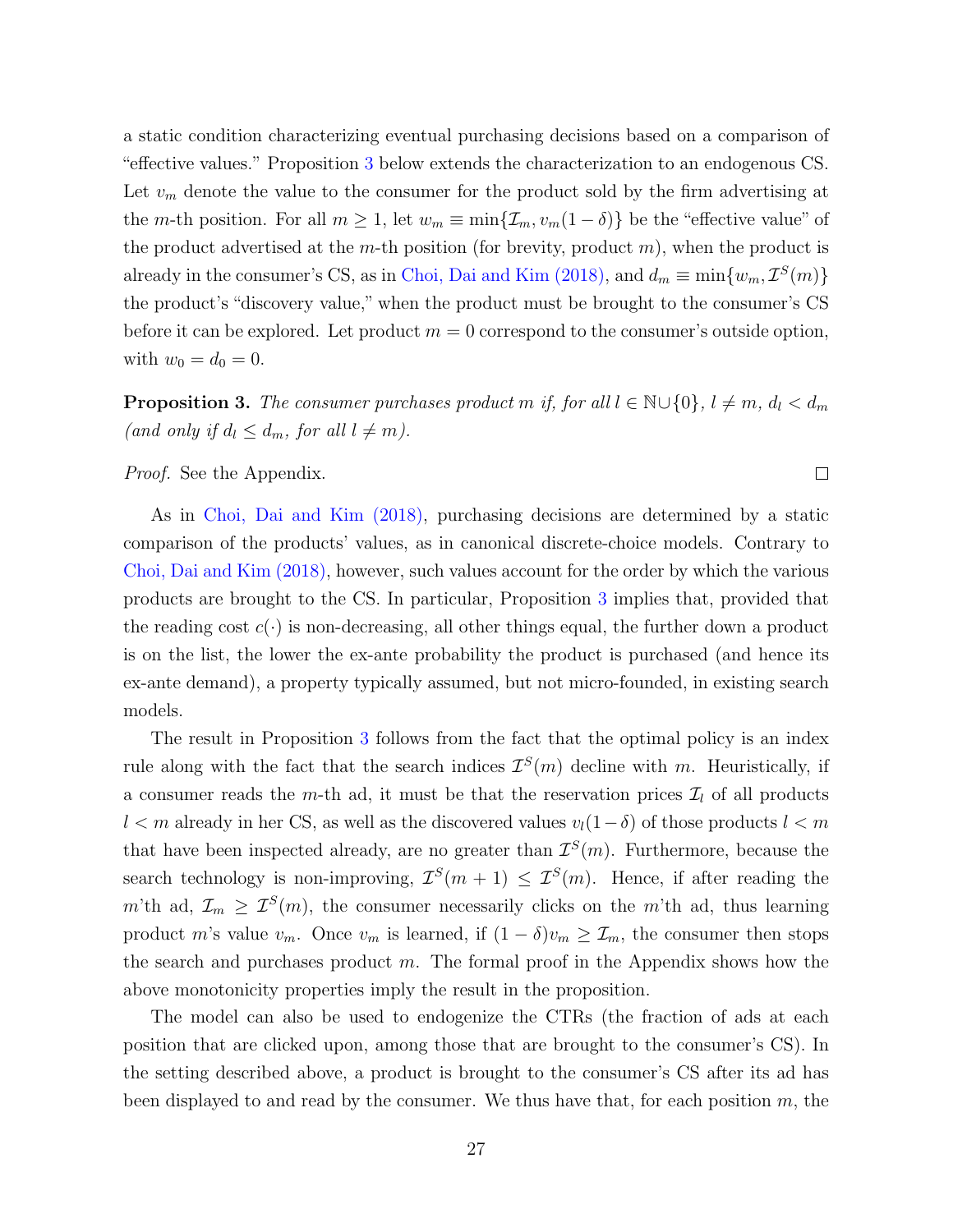corresponding CTR is equal to  $44$ 

 $CTR(m) \equiv Pr(m's ad is clicked|m's ad is read).$ 

The following result provides a characterization of CTRs in terms of effective and discovery values:

<span id="page-29-3"></span>**Proposition 4.** The CTR for each position  $m \geq 1$  is given by <sup>[45](#page-29-1)</sup>

$$
CTR(m) = Pr\left(\mathcal{I}_m \geq \max\{\max_{l < m}\{w_l\}, \max_{l > m}\{d_l\}\} \mid \mathcal{I}^S(m) \geq \max_{l < m}\{w_l\}\right).
$$

 $\Box$ 

Proof. See the Appendix.

In order for product m to be read, it must be that  $\mathcal{I}^S(m) \geq \max_{l \leq m} \{w_l\}$ , for otherwise the consumer selects one of the products advertised in one of the preceding positions before reading the ad displayed in the m'th position. Once product m is read, in order for it to be clicked upon, it must be that its index  $\mathcal{I}_m$  exceeds the effective value of each product brought to the consumer's CS prior to m, but also the discovery value of all products advertised further down the list, for otherwise the consumer selects one of the other products before clicking on  $m^{46}$  $m^{46}$  $m^{46}$ 

The result in Proposition [4](#page-29-3) also suggests that, while the ex-ante demands are naturally decreasing in the positions, the CTRs need not be monotone in  $m$ . To see this, note that  $Pr(\mathcal{I}_m \geq \max_{l \leq m} \{w_l\})$  is decreasing in m, which contributes to CTRs declining in m. However, for product m to be read, it must be that  $\max_{l \le m} \{w_l\} \le \mathcal{I}^S(m)$ . Because  $\mathcal{I}^S(m)$ is decreasing in m, Pr  $(\max_{l \leq m} \{w_l\} \leq \mathcal{I}^S(m))$  is also decreasing in m, thus contributing to the possibility that CTRs are non-monotone in positions.<sup>[47](#page-29-4)</sup>

<span id="page-29-0"></span><sup>&</sup>lt;sup>44</sup>Note that the probability in the definition of  $CTR(m)$  is computed ex-ante by integrating over the different products that are advertised at the different positions. It is not the probability that a specific product advertised at a given position is clicked upon. In other words, the CTRs are position-specific and not product-specific, consistently with the definition used in practice.

<span id="page-29-1"></span><sup>&</sup>lt;sup>45</sup>For simplicity, the formula in the proposition assumes that, in case of indifference, the consumer favors position  $m$  (both when it comes to reading and clicking it). This is what justifies the weak inequalities in the formula. The proof discusses how alternative ways of breaking the indifferences must be accounted for if one were to compute bounds for such probabilities.

<span id="page-29-2"></span><sup>&</sup>lt;sup>46</sup>Note that the assumption that  $\mathcal{I}^{S}(l)$  is weakly decreasing in l is important here. It implies that, if for some position  $l > m$ ,  $d_l > \mathcal{I}_m$ , then for all  $j = m + 1, ..., l$ ,  $\mathcal{I}^S(j) > \mathcal{I}_m$ , meaning that the consumer will necessarily read the ad of any product displayed between position  $m$  and position  $l$  before clicking on m. If for any of such products the discovery value exceeds  $\mathcal{I}_m$ , the consumer purchases one of these products before clicking on m.

<span id="page-29-4"></span><sup>&</sup>lt;sup>47</sup>That Pr ( $\mathcal{I}_m \geq \max_{l>m} \{d_l\}$ ) is increasing in m also contributes to the possibility of CTRs increasing in m.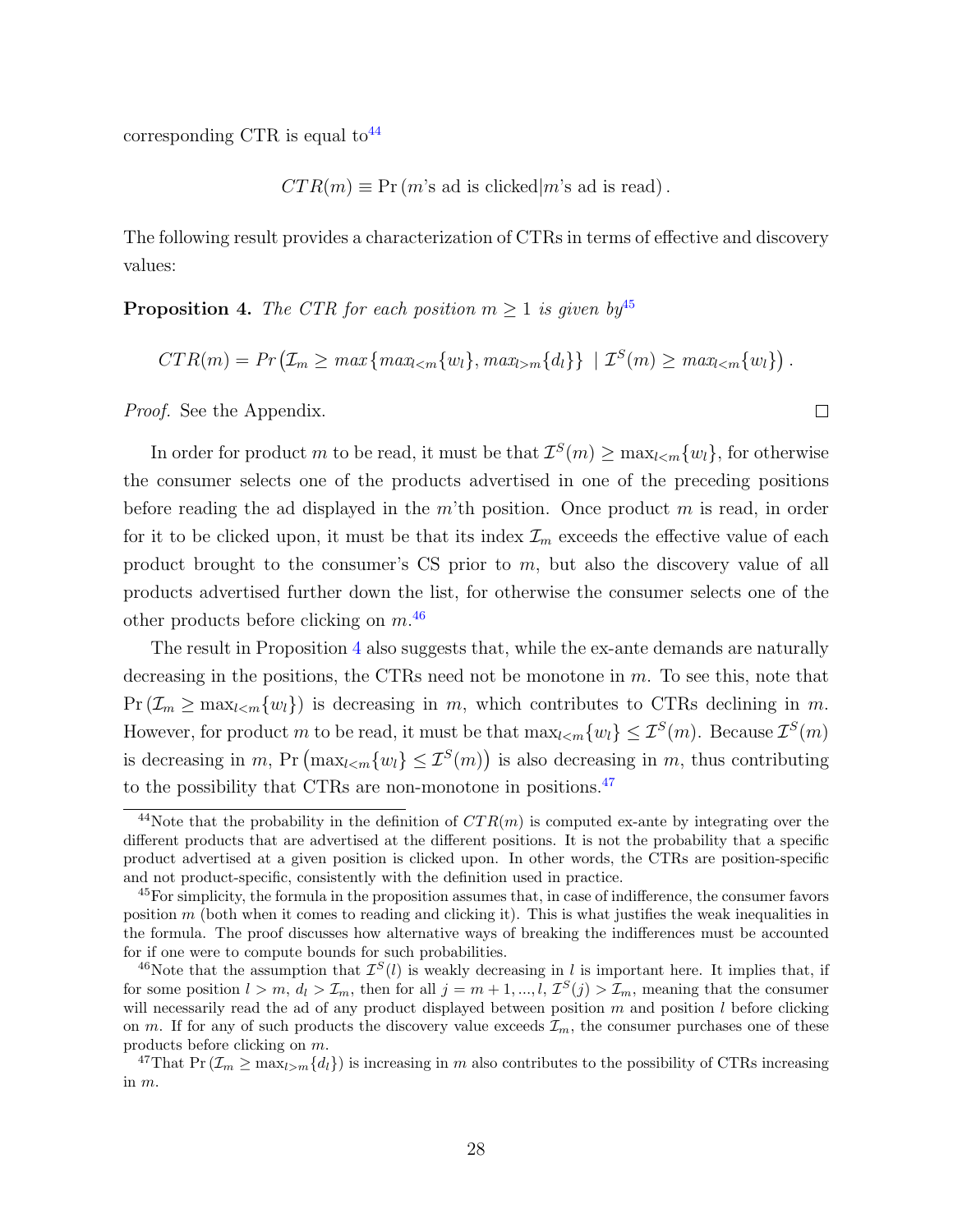The results above also have implications for the effects of additional ad space on firms' profits. To see this, consider the following situation. The consumer's initial CS contains three products, one from each firm  $\xi \in \Xi = \{A, B, C\}$ . By searching online, the consumer is presented with a fourth product drawn from  $\Xi$  according to  $\rho \in \Delta(\Xi)$ . As above, each product yields the consumer a net value v drawn from a distribution  $F^{\xi}$ , independently across products.<sup>[48](#page-30-2)</sup> The cost to the consumer of learning her value for each  $\xi$ 's products is  $\lambda^{\xi}$ .<sup>[49](#page-30-3)</sup> The consumer has unit demand and each firm's profit is the same for each of its products. We then have the following result:

<span id="page-30-1"></span>**Proposition 5.** Consider the environment described above. An increase in the probability  $\rho^{\xi}$  that search brings an additional product of firm  $\xi$  may reduce firm  $\xi$ 's ex-ante expected profits.

 $\Box$ 

Proof. See the online Supplementary Material.

Once again, the result hinges on the endogeneity of the consumer's CS. An increase in the probability that search brings an additional product by firm  $\xi$  may reduce the index of search, inducing the consumer to visit the website of one of firm  $\xi$ 's competitors before searching for new products. As we show in the online Supplementary Material, this effect may reduce the probability that one of firm  $\xi$ 's product is selected, and hence its profits.

## <span id="page-30-0"></span>7 Extensions

We have shown that the endogeneity of the CS brings exploration dynamics and comparative statics fundamentally different from those under an exogenous CS. The results accommodate for a few extensions that may be relevant for applications.

No discounting. All proofs assume that  $\delta$  < 1. The results, however, extend to  $\delta = 1$  (i.e., no discounting). As noted in [Olszewski and Weber \(2015\),](#page-33-13) bandit problems in which  $\delta = 1$  can be thought of as problems with non-discounted "target processes" whereby arms reaching a certain (target) state stop delivering payoffs. A well known result for such problems is that the finiteness they impose allows one to take the limit as  $\delta \rightarrow 1$  (see, e.g., [Dumitriu, Tetali, and Winkler, 2003\)](#page-32-14).

<span id="page-30-2"></span><sup>&</sup>lt;sup>48</sup>If the extra product the consumer is presented with when she searches is from firm  $\xi$ , the value the consumer derives from such a product is also drawn from  $F^{\xi}$ , independently from the value she derives from the three products already in her CS.

<span id="page-30-3"></span><sup>&</sup>lt;sup>49</sup>Again, if the extra product the consumer is presented when searching is from firm  $\xi$ , because the value she derives from such product is independent from the value she derives from the other product from firm  $\xi$  already in her CS, the total cost the consumer incurs to learn her value for both of firm  $\xi$ 's products is  $2\lambda^{\xi}$ .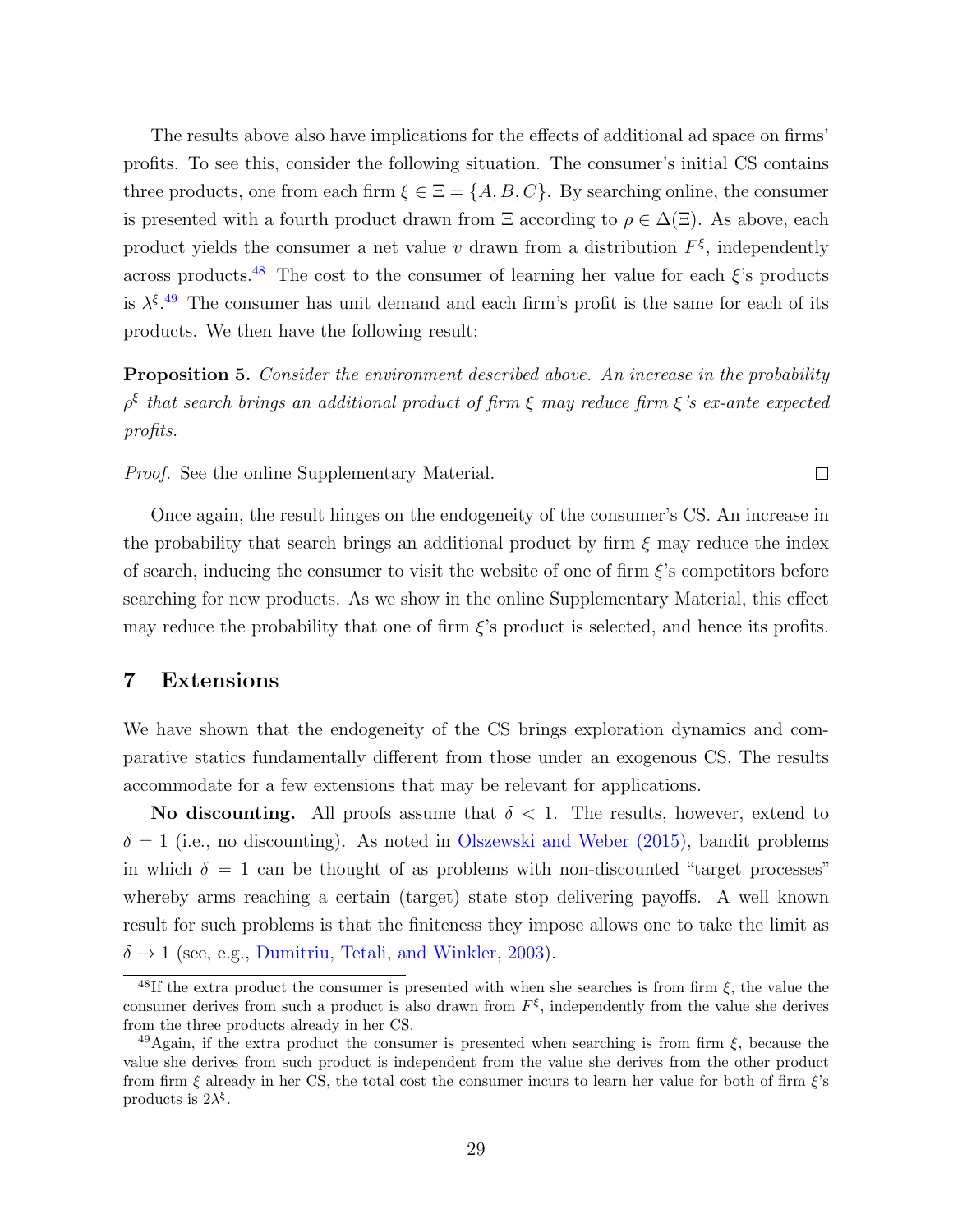Irreversible Choice. In many decision problems, in addition to learning about existing options and searching for new ones, the DM can irreversibly commit to one of the alternatives, bringing to an end the exploration process. In general, such problems do not admit an index solution. In the online Supplementary Material, we derive a sufficient condition under which the optimality of an index rule extends to such problems. We assume the DM must explore each alternative of category  $\xi$  at least  $M_{\xi} \geq 0$  times before she can irreversibly commit to it (for example, a consumer must visit a vendor's webpage at least once to finalize a transaction with that vendor, as in the consumer search problem of Section  $6$ ). The condition guarantees that, once an alternative reaches a state in which the DM can irreversibly commit to it, its "retirement value" (that is, the value of irreversibly committing to it) either drops below the value of the outside option, or improves over time. This property is related to a similar condition in [Glazebrook](#page-33-16) [\(1979\),](#page-33-16) who establishes the optimality of an index policy in a class of bandit problems with stoppable processes. Our proof, however, is different and accommodates for the possibility that the set of alternatives evolves endogenously over time.

Relative length of expansion. In order to allow for frictions in the search for new alternatives, we assume that, whenever the DM searches, she cannot explore any of the alternatives in the CS, with search occupying the same amount of time as the exploration of any of the alternatives in the CS. All the results extend to a setting in which both the time that each search occupies and the time that each exploration takes vary stochastically with the state.<sup>[50](#page-31-0)</sup> Furthermore, because the time that each exploration takes can be arbitrary, by rescaling the payoffs and adjusting the discount factor appropriately, one can make the length of time during which the exploration of the existing alternatives is paused because of search arbitrarily small. The results therefore also apply to problems in which search and learning occur "almost" in parallel.

Multiple expansion possibilities. In certain problems of interest, the decision to search also involves an intensive margin, as when the DM chooses "how much" to invest in search. As we show in the online Supplementary Material, in general, such problems do not admit an index solution because of the correlation in the search outcomes. Instead, the analysis readily extends to an environment in which there are multiple search possibilities with independent outcomes, by allowing for multiple "search arms".

<span id="page-31-0"></span><sup>50</sup>More generally, all of the results can be extended to a semi-Markov environment, where time is not slotted.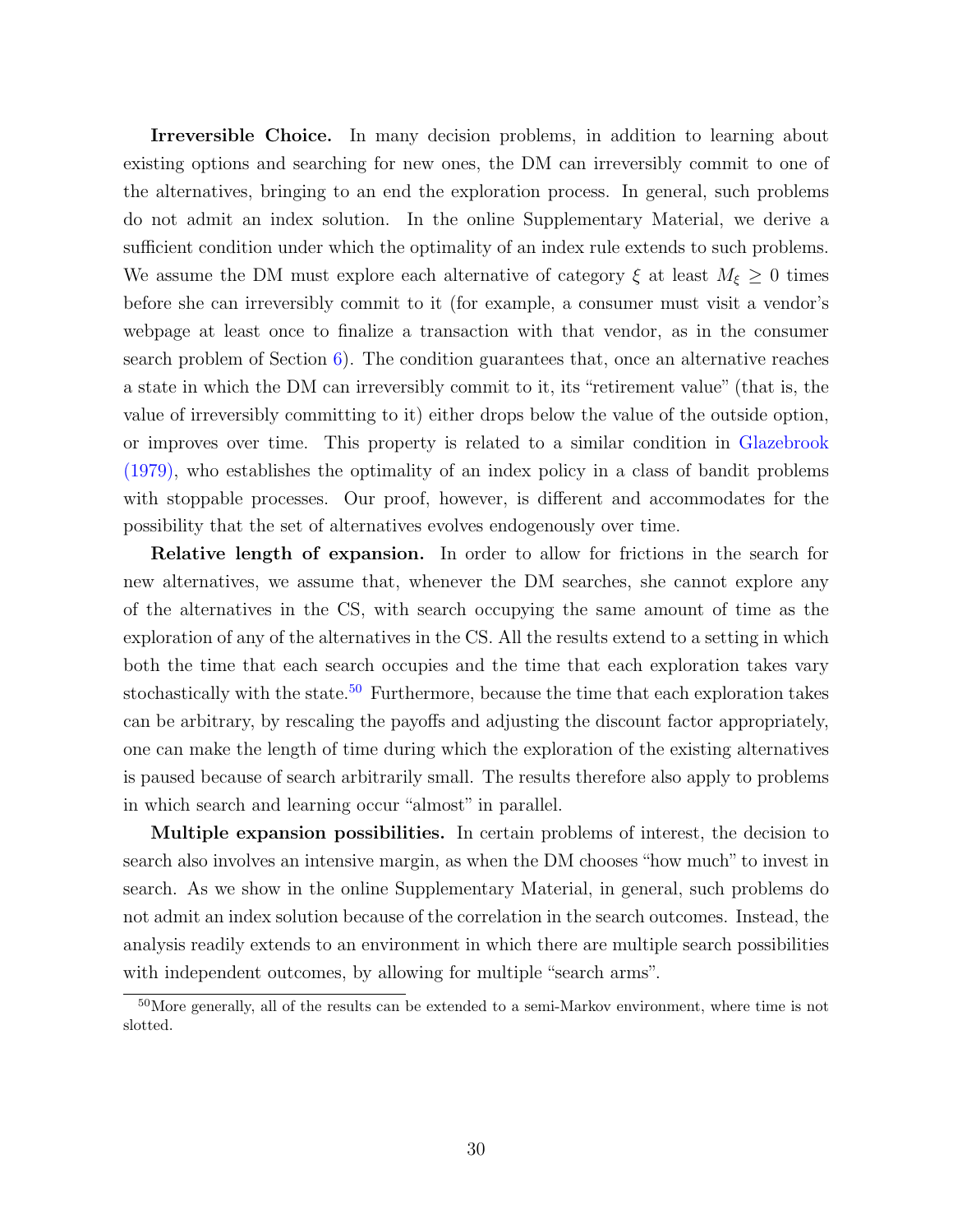# References

- <span id="page-32-5"></span>Armstrong, M. (2017). "Ordered consumer search," Journal of the European Economic Association, 15 (5), 989-1024.
- <span id="page-32-4"></span>Armstrong, M. and J. Vickers (2015). "Which demand systems can be generated by discrete choice?" Journal of Economic Theory, 158, 293-307.
- <span id="page-32-7"></span>Austen-Smith, D. and C. Martinelli (2018). "Optimal exploration." Working paper.
- <span id="page-32-0"></span>Bergemann, Dirk and J. Välimäki (2008). "Bandit problems". In: The New Palgrave Dictionary of Economics. Ed. by Steven N. Durlauf and Lawrence E. Blume. Basingstoke: Palgrave Macmillan.
- <span id="page-32-2"></span>**Berry, D. A.** (2006). "Bayesian clinical trials," Nature Reviews Drug discovery,  $5(1)$ , 27-36.
- Caplin, A., Dean, M. and D. Martin (2011). "Search and satisficing." American Economic Review, 101(7), 2899-2922.
- Caplin, A., Dean, M. and J. Leahy (2019). "Rational inattention, optimal consideration sets, and stochastic choice," The Review of Economic Studies, 86(3), 1061-1094.
- <span id="page-32-8"></span>Che, Y. K. and K. Mierendorff (2019). "Optimal dynamic allocation of attention." American Economic Review, 109(8), 2993-3029.
- <span id="page-32-3"></span>Choi, M., Dai, A. Y. and K. Kim (2018). "Consumer search and price competition." Econometrica, 86(4), 1257-1281.
- <span id="page-32-11"></span>Choi, M. and L. Smith (2016). "Optimal sequential search among alternatives." mimeo University of Wisconsin.
- <span id="page-32-1"></span>Dickstein, M. J. (2014). "Efficient provision of experience goods: Evidence from antidepressant choice." mimeo Stanford University.
- <span id="page-32-12"></span>Doval, L. (2018). "Whether or not to open Pandora's box." Journal of Economic Theory 175, 127–158.
- <span id="page-32-14"></span>Dumitriu, I., Tetali, P. and P. Winkler (2003). "On playing golf with two balls," SIAM Journal on Discrete Mathematics, 16(4), 604-615.
- <span id="page-32-6"></span>Eliaz, K. and R. Spiegler (2011). "Consideration sets and competitive marketing," The Review of Economic Studies, 78(1), 235-262.
- <span id="page-32-10"></span>Fershtman, D. and A. Pavan (2020). "Soft Affirmative Action and Minority Recruitment," mimeo, Northwestern and Tel-Aviv University.
- <span id="page-32-9"></span>Garfagnini, U. and B. Strulovici (2016). 'Social experimentation with interdependent and expanding technologies," Review of Economic Studies, 83(4), 1579-1613.
- <span id="page-32-13"></span>Gittins, J. C. (1979). "Bandit processes and dynamic allocation indices," Journal of the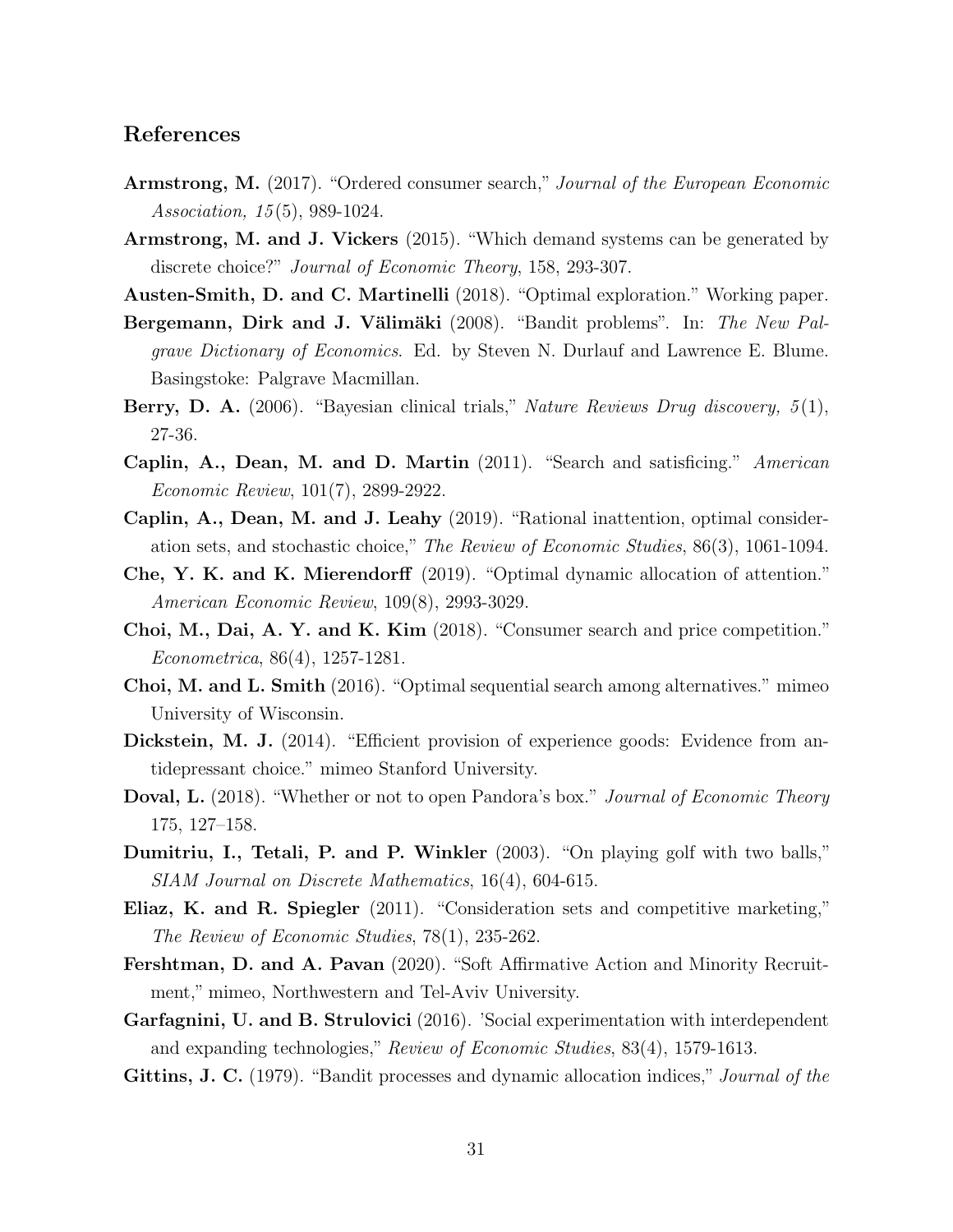Royal Statistical Society. Series B (Methodological) 41 (2), 148–177.

- <span id="page-33-0"></span>Gittins, J. and D. Jones (1974). "A dynamic allocation index for the sequential design of experiments. In J. Gani (Ed.)," Progress in Statistics, pp. 241-266. Amsterdam, NL: North- Holland.
- <span id="page-33-16"></span>Glazebrook, K. D. (1979). "Stoppable families of alternative bandit processes." Journal of Applied Probability 16.4: 843-854.
- <span id="page-33-8"></span>Gossner, O., Steiner, J. and C. Stewart (2019). "Attention, please!," mimeo.
- <span id="page-33-11"></span>Greminger, R. (2020). "Optimal search and discovery," mimeo, Tilburg University.
- <span id="page-33-4"></span>Hauser, J. R. and B. Wernerfelt (1990). "An evaluation cost model of consideration sets," Journal of Consumer Research, 16(4), 393-408.
- <span id="page-33-10"></span>Henry, E., and M. Ottaviani (2019). "Research and the approval process: the organization of persuasion," American Economic Review, 109(3), 911-55.
- <span id="page-33-15"></span>**Jeziorski, P. and I. Segal** (2015). "What makes them click: Empirical analysis of consumer demand for search advertising," American Economic Journal: Microeconomics, 7(3), 24-53.
- <span id="page-33-1"></span>Katehakis, M., and C. Derman (1986). "Computing optimal sequential allocation rules in clinical trials." Lecture Notes-Monograph Series, 8, 29-39.
- <span id="page-33-6"></span>Ke, T. T., Z.-J. M. Shen and J. M. Villas-Boas (2016). "Search for information on multiple products," Management Science 62 (12), 3576-3603.
- <span id="page-33-7"></span>Ke, T. T. and J. M. Villas-Boas (2019). "Optimal learning before choice," Journal of Economic Theory 180, 383-437.
- <span id="page-33-12"></span>Keller, G. and A. Oldale (2003). "Branching bandits: a sequential search process with correlated pay-offs," Journal of Economic Theory, 113(2), 302-315.
- <span id="page-33-9"></span>Liang, A., Mu, X., and V. Syrgkanis (2019). "Dynamically aggregating diverse information," mimeo.
- <span id="page-33-14"></span>Mandelbaum, A. (1986). "Discrete multi-armed bandits and multi-parameter processes," Probability Theory and Related Fields 71 (1), 129–147.
- <span id="page-33-3"></span>Manzini, P. and M. Mariotti (2014). "Stochastic choice and consideration sets," Econometrica, 82(3), 1153-1176.
- <span id="page-33-2"></span>Masatlioglu, Y., Nakajima, D. and E. Y. Ozbay (2012). "Revealed attention," American Economic Review, 102(5), 2183-2205.
- <span id="page-33-13"></span>Olszewski, W. and R. Weber (2015). "A more general Pandora rule?," Journal of Economic Theory 160, 429–437.
- <span id="page-33-5"></span>Roberts, J. H. and J. M. Lattin (1991). "Development and testing of a model of consideration set composition," Journal of Marketing Research, 28(4), 429-440.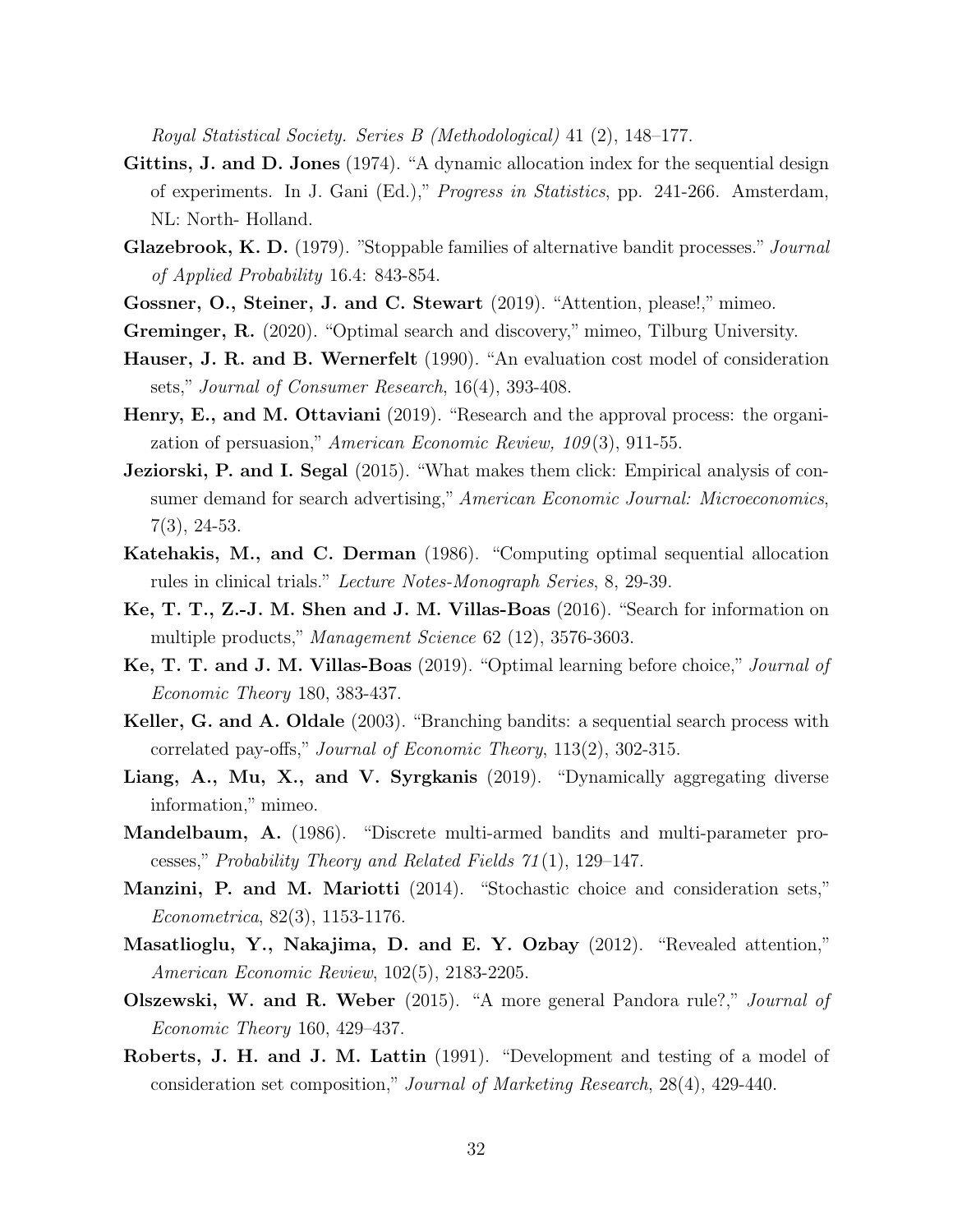- <span id="page-34-3"></span>Schneider, J. and C. Wolf (2019). "Switching forth and back: Problem solving under time pressure," mimeo.
- <span id="page-34-2"></span>Simon, H. A. (1955). "A behavioral model of rational choice," The Quarterly Journal of Economics, 69(1), 99-118.
- <span id="page-34-0"></span>Villar, S. S., Bowden, J., and J. Wason (2015). "Multi-armed bandit models for the optimal design of clinical trials: benefits and challenges." Statistical Science: A Review Journal of the Institute of Mathematical Statistics, 30 (2), 199.
- <span id="page-34-5"></span>Weber, R., (1992). "On the Gittins Index for Multiarmed Bandits," The Annals of Applied Probability, Vol. 2(4), 1024-1033.
- <span id="page-34-4"></span>Weiss, G. (1988). "Branching bandit processes," Probability in the Engineering and Informational Sciences, 2(3), 269-278.
- <span id="page-34-1"></span>**Weitzman, M.** (1979). "Optimal search for the best alternative," *Econometrica* 47 (3), 641–654.

# 8 Appendix

**Proof of Theorem [1.](#page-13-4)** The proof is in three steps. Step 1 first establishes the result in part (ii) and then uses the recursive representation of the index of search in [\(3\)](#page-13-5) to show that, when the DM follows an index policy, her expected (per-period) payoff satisfies the representation in  $(4)$ , thus establishing part (iii). Steps 2 and 3 then use the representation in [\(4\)](#page-14-1) to show that the DM's payoff under the proposed index rule satisfies the Bellman equation for the dynamic program under consideration, thus proving the optimality of the index policy in part (i).

**Step 1.** Let  $\hat{\tau}$  be the optimal stopping time in the definition of  $\mathcal{I}^S(\omega^S)$ . Note that, at  $\hat{\tau}$ , the index of each alternative brought to the CS following the search under consideration (initiated in state  $\omega^S$ ), as well as the index of search itself, must be weakly smaller than  $\mathcal{I}^S(\omega^S)$ . Otherwise, by continuing to search, or by selecting one of the alternatives brought to the CS following the search under consideration for which the index is larger than  $\mathcal{I}^S(\omega^S)$  and stopping optimally from that moment onward, the DM would attain an average payoff per unit of average discounted time

$$
\frac{\mathbb{E}^\pi \left[\sum_{s=0}^{\tau-1} \delta^s U_s | \omega^S \right]}{\mathbb{E}^\pi \left[\sum_{s=0}^{\tau-1} \delta^s | \omega^S \right]}
$$

strictly greater than  $\mathcal{I}^S(\omega^S)$ , contradicting the definition of  $\hat{\tau}$  in  $\mathcal{I}^S(\omega^S)$ .<sup>[51](#page-34-6)</sup> This implies

<span id="page-34-6"></span><sup>&</sup>lt;sup>51</sup>Since infinity is allowed as a value of the stopping time, the supremum in the definitions of  $\mathcal{I}^S$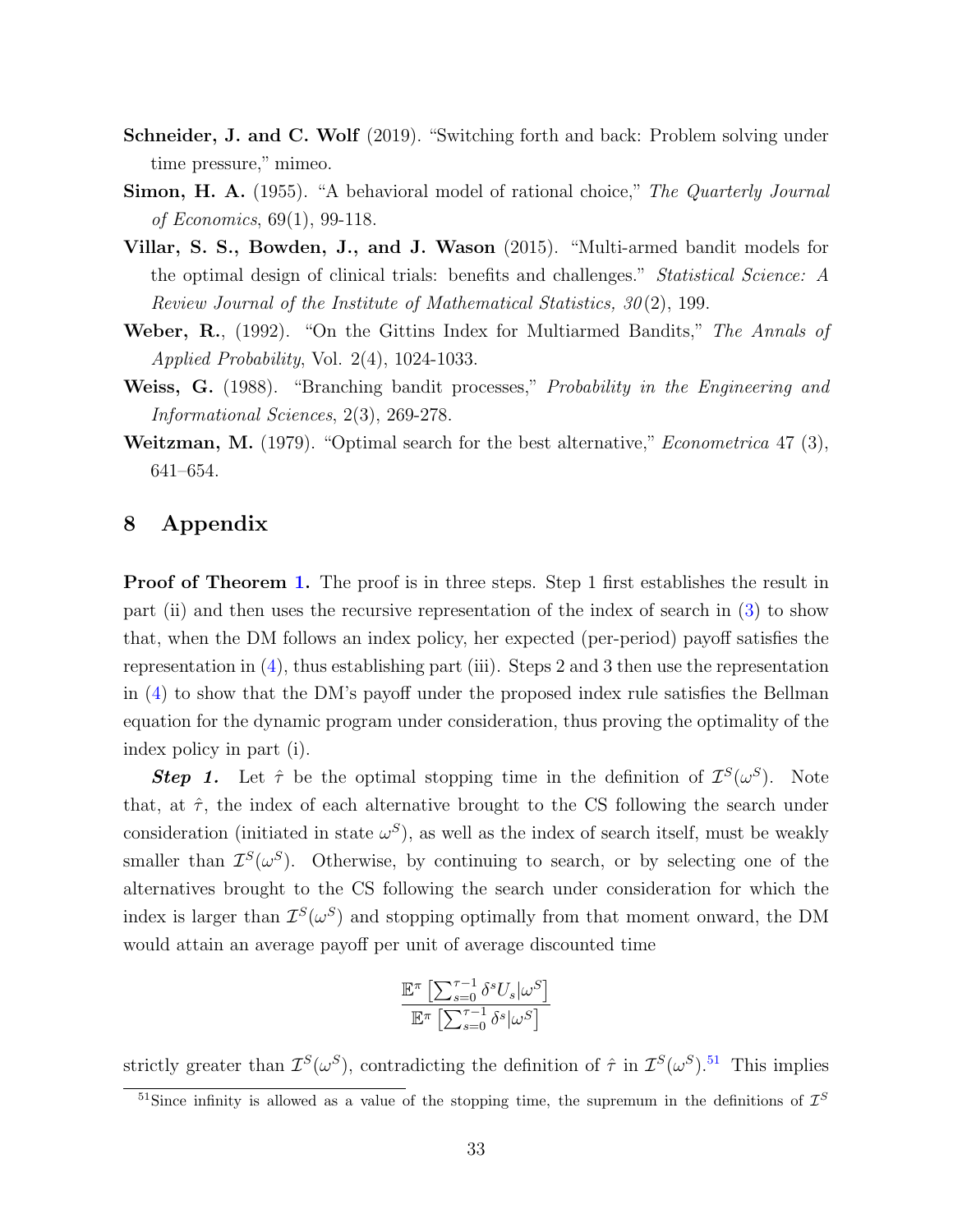that  $\hat{\tau}$  is weakly greater than  $\tau^*$ , where the latter is the first time at which the index of search and the index of each alternative brought to the CS following the search under consideration are weakly below  $\mathcal{I}^S(\omega^S)$ . Moreover, since at  $\tau^*$  the index of search and of each alternative brought to the CS following the search under consideration are weakly below  $\mathcal{I}^S(\omega^S)$ , if  $\hat{\tau} > \tau^*$ , the average payoff per unit of average discounted time between  $\tau^*$ and  $\hat{\tau}$  must be equal to  $\mathcal{I}^S(\omega^S)$ . Hence, under the optimal selection rule in the definition of  $\mathcal{I}^{S}(\omega^{S})$ , the average payoff per unit of average discounted time from 0 to  $\tau^*$  must also be equal to  $\mathcal{I}^S(\omega^S)$ . This implies that the optimal stopping time in the definition of  $\mathcal{I}^S(\omega^S)$ can be taken to be  $\tau^*$ . Because the index policy  $\chi^*$  selects in each period between 0 and τ ∗ the alternative for which the average payoff per unit of average discounted time is the largest (including search), we have that the optimal selection rule  $\pi$  in the definition of  $\mathcal{I}^S(\omega^S)$  must coincide with the index policy  $\chi^*$ . That  $\mathcal{I}^S(\omega^S)$  satisfies the representation in part (ii) then follows from the arguments above.

Next, consider part (iii). We construct the following stochastic process based on the values of the indices, and the expansion of the CS through search, under the index policy. Starting with the initial state  $S_0 = (S_0^P, \omega_0^S)$ , let  $v^0 \equiv \max\{T^*(S_0^P), T^S(\omega_0^S)\}.$ Let  $t(v^0)$  be the first time at which, when the DM follows the policy  $\chi^*$ , all indices are strictly below  $v^0$ , with  $t(v^0) = \infty$  if this event never occurs. Note that  $t(v^0)$  differs from  $\kappa(v^0)$ , as  $\kappa(v^0) = 0$  is the first time at which all indices are *weakly* below  $v^0$ . Next let  $v^1 \equiv \max\{ \mathcal{I}^*(\mathcal{S}^F_{t})\}$  $(\mathcal{L}_{t(v^0)}^P), \mathcal{I}^S(\omega_{t(v^S)}^S)$  $t_{(v^0)}$ } be the value of the largest index at  $t(v^0)$ , where  $\mathcal{S}_{t(v^0)} \,=\, (\mathcal{S}_{t(t^0)}^P \,$  $(t_{t(v)}^{P}, \omega_{t(v)}^{S})$  is the state of the decision problem in period  $t(v^{0})$ . Note that, by construction,  $t(v^0) = \kappa(v^1)$ . Furthermore, when  $t(v^0) < \infty$ , if  $v^0 > \mathcal{I}^S(\omega_0^S)$ , then  $\omega_{\scriptscriptstyle {\it H}}^S$  $t_{(v^0)}^S = \omega_0^S$ . We can proceed in this manner to obtain a strictly decreasing sequence of values  $(v^i)_{i\geq 0}$ , with corresponding stochastic times  $(\kappa(v^i))_{i\geq 0}$ . Note that the values  $v^i$ are all non-negative, as the DM's outside option is normalized to zero. Next, for any  $i = 0, 1, 2, ..., \text{ let } \eta^{i} \equiv \sum_{s=\kappa(\eta^{i})}^{\kappa(\nu^{i+1})-1}$  $\sum_{s=\kappa(v^i)}^{\kappa(v^{i+1})-1} \delta^{s-\kappa(v^i)} U_s$  denote the discounted sum of the net payoffs between periods  $\kappa(v^i)$  and  $\kappa(v^{i+1}) - 1$ , when the DM follows the index policy, and let  $(\eta^i)_{i\geq 0}$  denote the corresponding sequence of discounted accumulated net payoffs, with  $\eta^i = 0$  if  $\kappa(v^i) = \infty$ .

Denote by  $\mathcal{V}(\mathcal{S}_0)$  the expected (per-period) net payoff under the index policy  $\chi^*$ , given the initial state of the problem  $S_0$ . That is,  $V(S_0) = (1 - \delta) \mathbb{E}^{\chi^*} \left[ \sum_{t=0}^{\infty} \delta^t U_t | S_0 \right]$ . By definition of the processes  $(\kappa(v^i))_{i\geq 0}$  and  $(\eta^i)_{i\geq 0}$ ,  $\mathcal{V}(\mathcal{S}_0) = (1-\delta)\mathbb{E}^{\chi^*} \left[\sum_{i=0}^{\infty} \delta^{\kappa(v^i)} \eta^i \vert \mathcal{S}_0\right]$ .

<sup>(</sup>and  $\mathcal{I}^P$ ) is attained, that is, an optimal stopping time exists (the arguments are similar to those in [Mandelbaum, 1986,](#page-33-14) and hence omitted).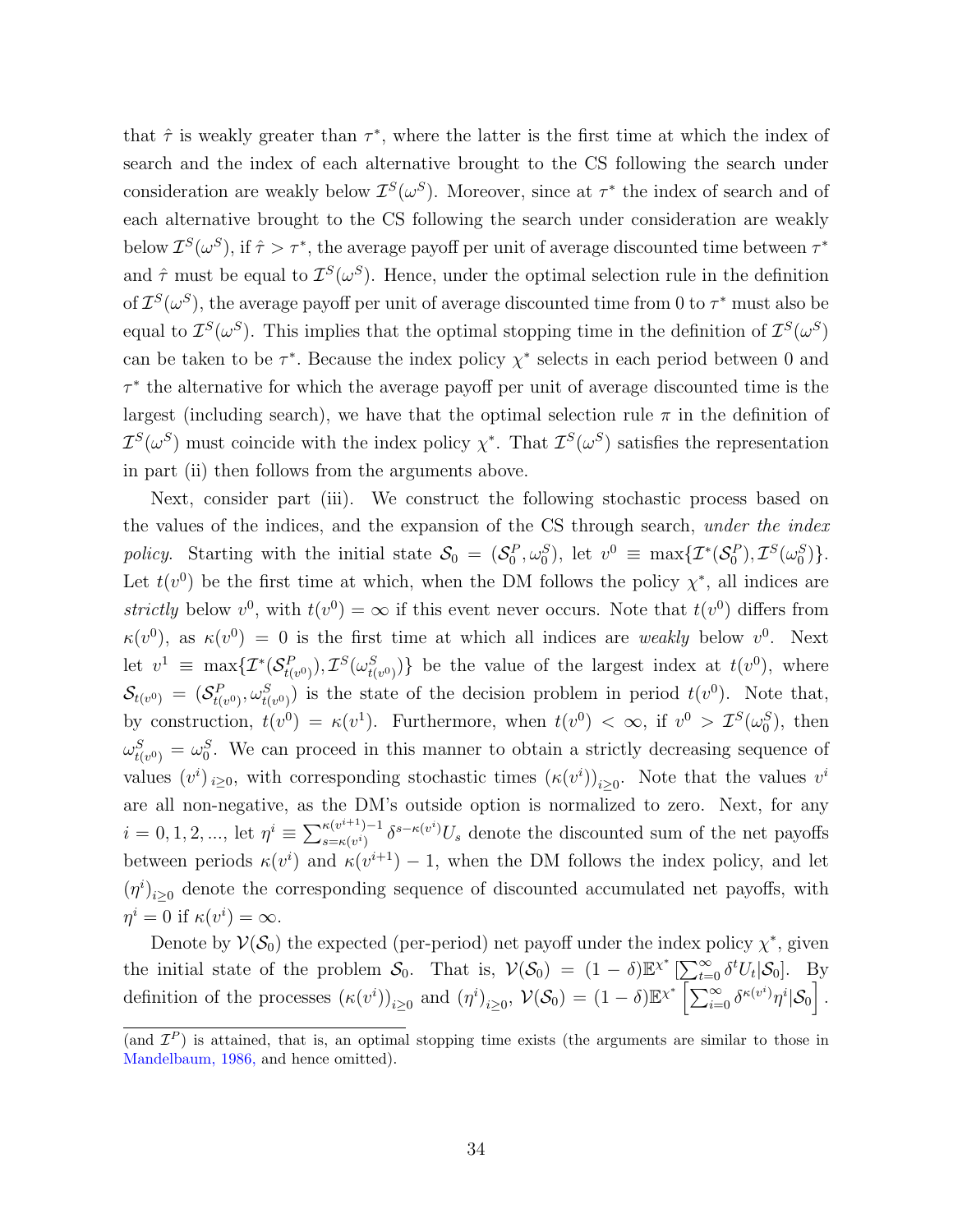Next, using the definition of the indices  $(1)$  and  $(2)$ , observe that

<span id="page-36-0"></span>
$$
v^{i} = \frac{(1-\delta)\mathbb{E}^{\chi^{*}}\left[\eta^{i}|\mathcal{S}_{\kappa(v^{i})}\right]}{\mathbb{E}^{\chi^{*}}\left[1-\delta^{\kappa(v^{i+1})-\kappa(v^{i})}|\mathcal{S}_{\kappa(v^{i})}\right]}.
$$
\n(14)

To see why [\(14\)](#page-36-0) holds, recall that, at period  $\kappa(v^i)$ , given the state of the decision problem  $\mathcal{S}_{\kappa(v^i)}$ , the optimal stopping time in the definition of the index  $v^i$  is the first time at which the index of the alternative corresponding to  $v^i$  (if  $v^i$  corresponds to a physical alternative), or the index of search and of all alternatives introduced through future searches (in case  $v^i$  corresponds to the search index), drop below  $v^i$ .<sup>[52](#page-36-1)</sup>

Rearranging, multiplying both sides of [\(14\)](#page-36-0) by  $\delta^{\kappa(v^i)}$ , and using the fact that  $\delta^{\kappa(v^i)}$  is known at  $\kappa(v^i)$ , we have that

$$
(1-\delta)\mathbb{E}^{\chi^*}\left[\delta^{\kappa(v^i)}\eta^i|\mathcal{S}_{\kappa(v^i)}\right] = v^i\mathbb{E}^{\chi^*}\left[\delta^{\kappa(v^i)}-\delta^{\kappa(v^{i+1})}|\mathcal{S}_{\kappa(v^i)}\right].
$$

Taking expectations of both sides of the previous equality given the initial state  $S_0$ , and using the law of iterated expectations, we have that

$$
(1-\delta)\mathbb{E}^{\chi^*}\left[\delta^{\kappa(v^i)}\eta^i|\mathcal{S}_0\right] = \mathbb{E}^{\chi^*}\left[v^i\left(\delta^{\kappa(v^i)}-\delta^{\kappa(v^{i+1})}\right)|\mathcal{S}_0\right].
$$

If follows that

<span id="page-36-3"></span><span id="page-36-2"></span>
$$
\mathcal{V}(\mathcal{S}_0) = \mathbb{E}^{\chi^*} \left[ \sum_{i=0}^{\infty} v^i \left( \delta^{\kappa(v^i)} - \delta^{\kappa(v^{i+1})} \right) | \mathcal{S}_0 \right]. \tag{15}
$$

Next, note that  $\delta^{\kappa(v^i)} = 0$  whenever  $\kappa(v^i) = \infty$ , and that, for any  $i = 0, 1, ..., \kappa(v) =$  $\kappa(v^{i+1})$  for all  $v^{i+1} < v < v^i$ . It follows that [\(15\)](#page-36-2) is equivalent to

$$
\mathcal{V}(\mathcal{S}_0) = \mathbb{E}^{\chi^*} \left[ \int_0^\infty v \mathrm{d}\delta^{\kappa(v)} |\mathcal{S}_0 \right] = \mathbb{E}^{\chi^*} \left[ \int_0^\infty \left( 1 - \delta^{\kappa(v)} \right) \mathrm{d}v |\mathcal{S}_0 \right] = \int_0^\infty \left( 1 - \mathbb{E}^{\chi^*} \left[ \delta^{\kappa(v)} |\mathcal{S}_0 \right] \right) \mathrm{d}v. \tag{16}
$$

The construction of the integral function [\(16\)](#page-36-3) is illustrated in Figure [1.](#page-37-0) **Step 2.** We use the representation of the DM's payoff under the index rule in  $(4)$ to characterize how much the DM obtains from following the index policy  $\chi^*$  from the

<span id="page-36-1"></span><sup>&</sup>lt;sup>52</sup>Note that if, at period  $\kappa(v^i)$ , there are multiple options ("physical" alternatives and search) with index  $v^i$ , the average sum of the discounted net payoffs until the indices of all options drop below  $v^i$  per unit of average discounted time is the same as the average sum of the discounted net payoffs of each individual option with index  $v^i$  normalized by the average discounted time until the index of that alternative falls below  $v^i$ . This follows from the independence of the processes. Hence, Condition  $(14)$  holds irrespectively of whether, at  $\kappa(v^i)$ , there is a single or multiple options with index  $v^i$ .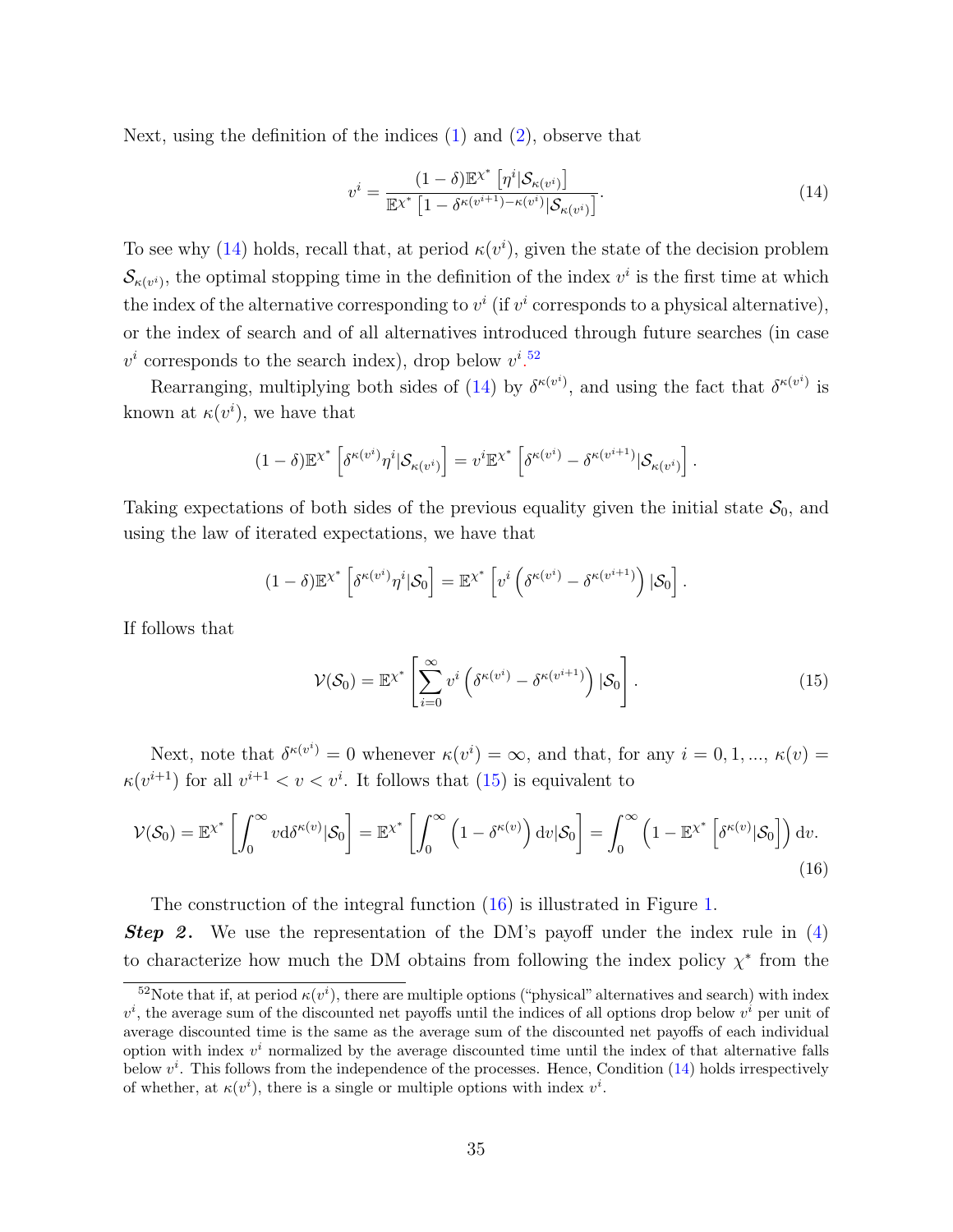

<span id="page-37-0"></span>Figure 1: An illustration of the function  $\delta^{\kappa(v)}$  and the region  $\sum_{i=0}^{\infty} v^i \left( \delta^{\kappa(v^i)} - \delta^{\kappa(v^{i+1})} \right) = \int_0^{\infty} v \mathrm{d} \delta^{\kappa(v)},$  for a particular path with  $\kappa(v^3) = \infty$ .

outset rather than being forced to make a different decision in the first period and then reverting to  $\chi^*$  from the next period onward. This will permit us to establish in Step 3 the optimality of  $\chi^*$  through dynamic programming.

We first introduce some notation. Define  $S_t^1 \vee S_t^2 \equiv (S_t^1(\omega) + S_t^2(\omega) : \omega \in \Omega)$  and  $\mathcal{S}_t^1 \backslash \mathcal{S}_t^2 \equiv (\max \{ \mathcal{S}_t^1(\omega) - \mathcal{S}_t^2(\omega), 0 \} : \omega \in \Omega)$ . Any feasible state of the decision problem must specify one, and only one, state of the search technology (i.e., one state  $\hat{\omega}^S$  for which  $\mathcal{S}_t(\hat{\omega}^S) = 1$  and such that  $\mathcal{S}_t(\omega^S) = 0$  for all  $\omega^S \neq \hat{\omega}^s$ . However, it will be convenient to consider fictitious (infeasible) states where search is not possible, as well as fictitious states with multiple search possibilities. If the state of the decision problem is such that either (i) the CS is empty, or (ii) there is a single alternative in the CS and the latter cannot be expanded, we will denote such a state by  $e_t(\omega)$ , where  $\omega \in \Omega$  is the state of the search technology in case (i) and of the single physical alternative in case (ii).<sup>[53](#page-37-1)</sup>

<span id="page-37-2"></span>**Lemma 1.** For any  $v \in \mathbb{R}$  and states  $S^1$  and  $S^2$ ,  $\kappa(v|S^1 \vee S^2) = \kappa(v|S^1) + \kappa(v|S^2)$ .

**Proof of Lemma [1.](#page-37-2)** The result follows from the fact that the state of each alternative that is not explored in a given period remains unchanged, along with the fact that the time-varying components  $\theta$  of the various alternatives evolve independently of one another and of the state of the search technology, given the alternatives' categories  $\xi$ . Similarly, the state of the search technology remains unchanged in periods in which search is not conducted, and evolves independently of the time-varying component  $\theta$  in the state of each existing alternative, given the alternatives' categories  $\xi$ . Furthermore, the index of each alternative is a function only of the alternative's state, and the index of search is a function only of the state of the search technology. Therefore, all indices evolve

<span id="page-37-1"></span><sup>&</sup>lt;sup>53</sup>Throughout the analysis below, we maintain the assumption that an outside option with value equal to zero is available to the DM. However, to avoid possible confusion, here we do not explicitly treat the outside option as a separate alternative.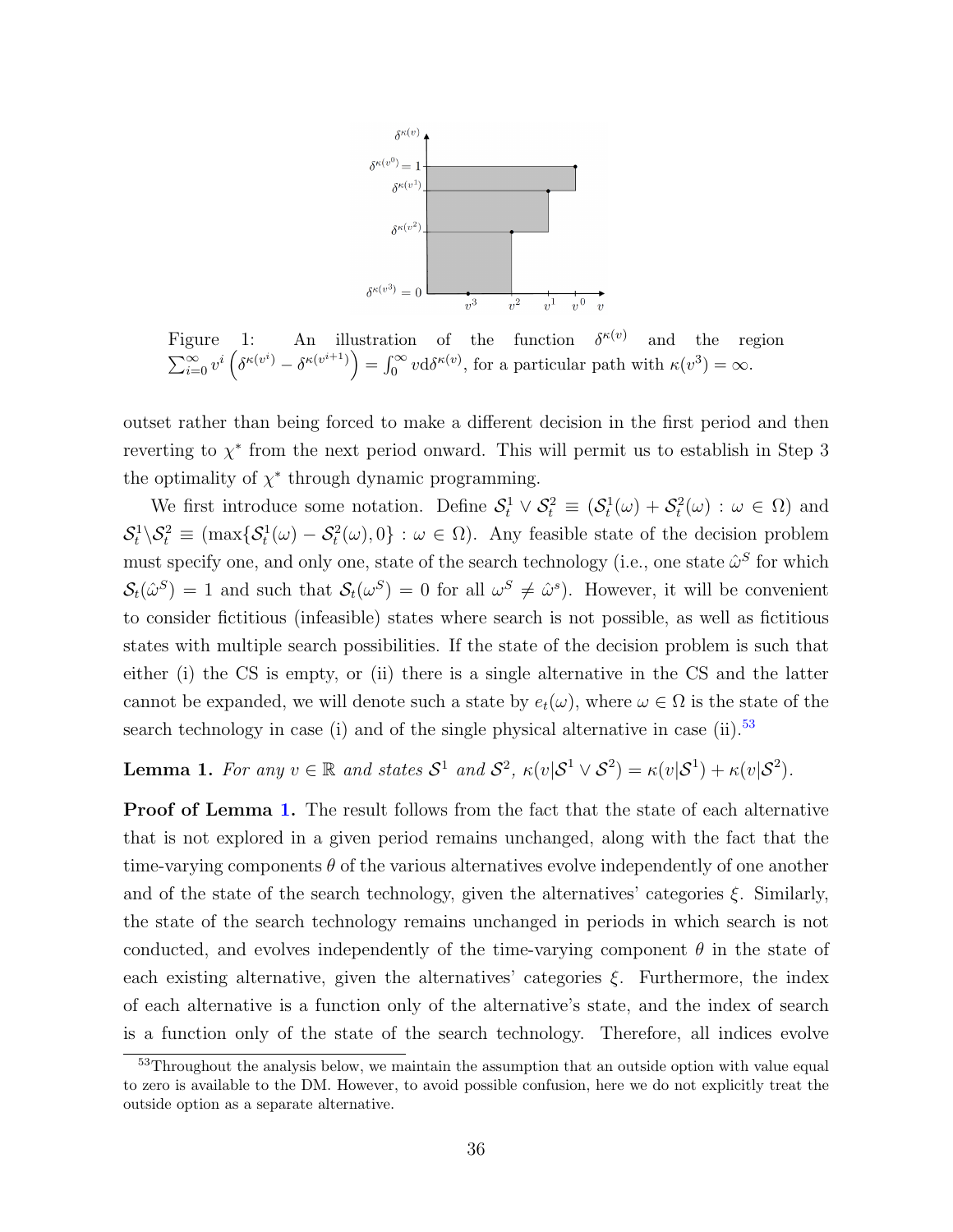independently of one another (conditional on the alternatives' categories), and evolve only when their corresponding decision (search or exploration of an alternative) is chosen. Since the decisions are taken under the index policy  $\chi^*$ , the result follows from the fact that, starting from any state  $S$ , the *total* time it takes to bring all indexes (that is, those of the alternatives in the CS as well as the index of search) below any value  $v$  is the sum (across alternatives in the CS and search) of the individual times necessary to bring each index below v in isolation.  $\square$ 

Given the initial state  $S_0$ , for any  $\omega^P \in {\{\hat{\omega}^P \in \Omega^P : S_0^P(\hat{\omega}^P) > 0\}}$ , denote by  $\mathbb{E} [u | \omega^P]$ the immediate expected payoff from exploring an alternative in state  $\omega^P$  and by  $\tilde{\omega}^P$  the new state of that alternative triggered by its exploration (drawn from  $H_{\omega}$ <sup>p</sup>). Let

<span id="page-38-2"></span><span id="page-38-1"></span>
$$
V^{P}(\omega^{P}|\mathcal{S}_{0}) \equiv (1-\delta)\mathbb{E}\left[u|\omega^{P}\right] + \delta\mathbb{E}^{\chi^{*}}\left[\mathcal{V}\left(\mathcal{S}_{0}\backslash e(\omega^{P})\vee e(\tilde{\omega}^{P})\right)|\omega^{P}\right]
$$
(17)

denote the DM's payoff from starting with exploring an alternative in state  $\omega^P$  and then following the index policy  $\chi^*$  from the next period onward. Similarly, let

$$
V^S(\omega^S|\mathcal{S}_0) \equiv -(1-\delta)\mathbb{E}\left[c|\omega^S\right] + \delta\mathbb{E}^{\chi^*}\left[\mathcal{V}\left(S_0\backslash e(\omega^S) \vee e(\tilde{\omega}^S) \vee W^P(\tilde{\omega}^S)\right)|\omega^S\right] \tag{18}
$$

denote the DM's payoff from expanding the CS when the state of search is  $\omega^S$ , and then following the index policy  $\chi^*$  from the next period onward, where  $\mathbb{E}\left[c|\omega^S\right]$  is the immediate expected cost from searching (when the state of the search technology is  $\omega^S$ ),  $\tilde{\omega}^S$  is the new state of the search technology, and  $W^P(\tilde{\omega}^S)$  is the state of the new alternatives brought to the CS by the current search, with c and  $W^P(\tilde{\omega}^S)$  jointly drawn from the distribution  $H_\omega s.$ <sup>[54](#page-38-0)</sup>

We introduce a fictitious "auxiliary option" which is available at all periods and yields a constant reward  $M < \infty$  when chosen. Denote the state corresponding to this fictitious auxiliary option by  $\omega_M^A$ , and enlarge  $\Omega^P$  to include  $\omega_M^A$ . Similarly, let  $e(\omega_M^A)$  denote the state of the problem in which only the auxiliary option with fixed reward M is available. Since the payoff from the auxiliary option is constant at M, if  $v \geq M$ , then  $\kappa(v|\mathcal{S}_0 \vee e(\omega_M^A)) = \kappa(v|\mathcal{S}_0)$ , whereas if  $v < M$ , then  $\kappa(v|\mathcal{S}_0 \vee e(\omega_M^A)) = \infty$ . Hence, the representation in [\(4\)](#page-14-1), adapted to the fictitious environment that includes the auxiliary

<span id="page-38-0"></span><sup>&</sup>lt;sup>54</sup>Note that  $W^P(\tilde{\omega}^S)$  is a deterministic function of the new state  $\tilde{\omega}^S$  of the search technology. To see this, recall that, for any  $m \in \mathbb{N}$ , the function  $E_m$  in the definition of the state of the search technology counts how many alternatives of each possible state  $\omega^P$  have been added to the CS, as a result of the m-th search.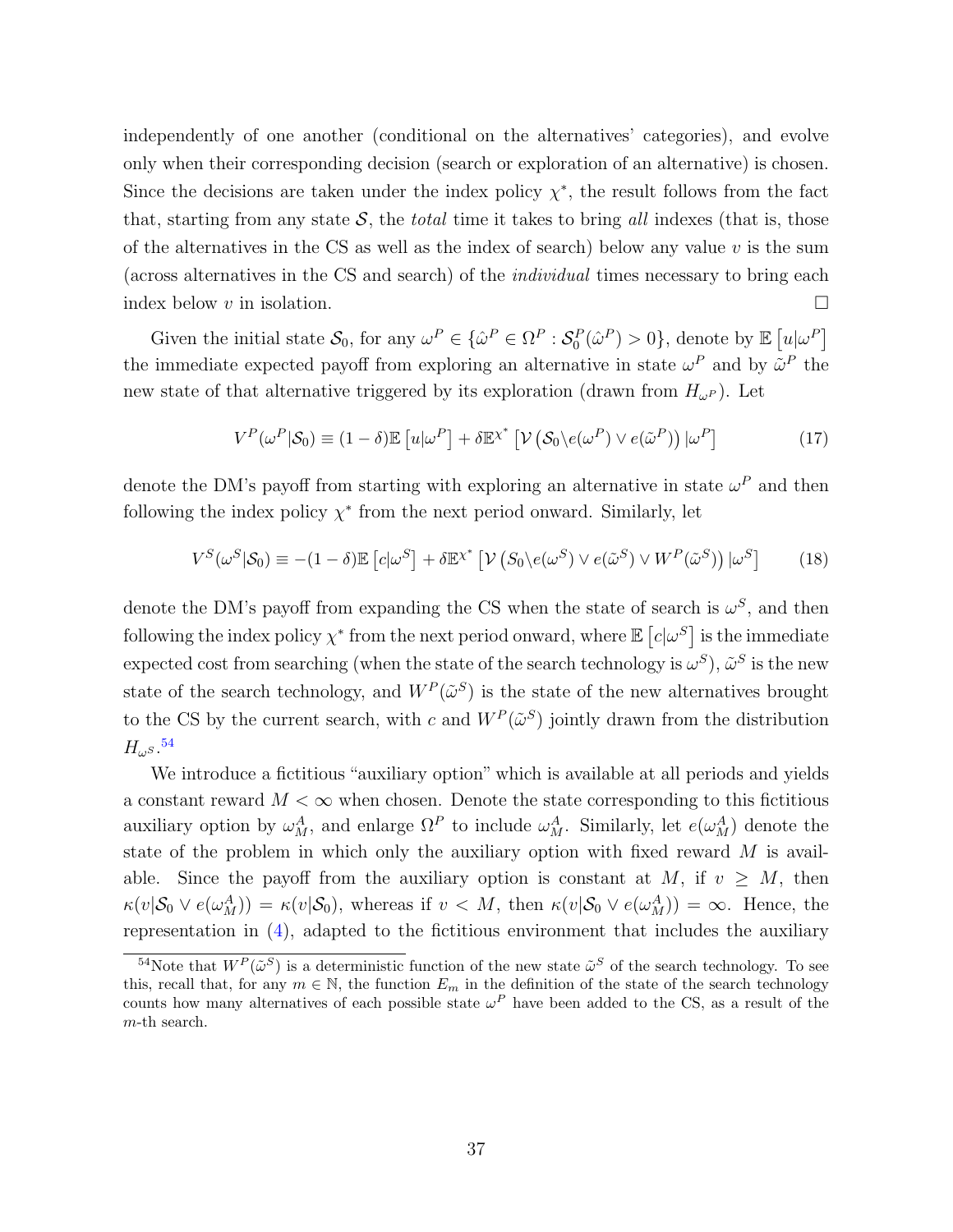option, implies that

$$
\mathcal{V}(\mathcal{S}_0 \vee e(\omega_M^A)) = \int_0^\infty \left(1 - \mathbb{E}^{\chi^*} \left[ \delta^{\kappa(v)} |\mathcal{S}_0 \vee e(\omega_M^A) \right] \right) dv = M + \int_M^\infty \left(1 - \mathbb{E}^{\chi^*} \left[ \delta^{\kappa(v)} |\mathcal{S}_0 \right] \right) dv
$$

$$
= \mathcal{V}(\mathcal{S}_0) + \int_0^M \mathbb{E}^{\chi^*} \left[ \delta^{\kappa(v)} |\mathcal{S}_0 \right] dv. \tag{19}
$$

<span id="page-39-0"></span>The definition of  $\chi^*$ , along with Conditions [\(17\)](#page-38-1) and [\(18\)](#page-38-2), then imply the following: **Lemma 2.** For any  $(\omega^S, \omega^P, M)$ ,

<span id="page-39-3"></span><span id="page-39-2"></span><span id="page-39-1"></span>
$$
\mathcal{V}(e(\omega^S) \vee e(\omega^A_M)) = \begin{cases} V^S(\omega^S | e(\omega^S) \vee e(\omega^A_M)) & \text{if } M \leq \mathcal{I}^S(\omega^S) \\ M > V^S(\omega^S | e(\omega^S) \vee e(\omega^A_M)) & \text{if } M > \mathcal{I}^S(\omega^S) \end{cases}
$$
(20)

$$
\mathcal{V}(e(\omega^P) \vee e(\omega^A_M)) = \begin{cases} V^P(\omega^P | e(\omega^P) \vee e(\omega^A_M)) & \text{if } M \le \mathcal{I}^P(\omega^P) \\ M > V^P(\omega^P | e(\omega^P) \vee e(\omega^A_M)) & \text{if } M > \mathcal{I}^P(\omega^P). \end{cases}
$$
(21)

Proof of Lemma [2.](#page-39-0) First note that the index corresponding to the auxiliary option is equal to M. Hence, if  $M \leq \mathcal{I}^S(\omega^S)$ , given  $e(\omega^S) \vee e(\omega^A_M)$ ,  $\chi^*$  prescribes to start with search, implying that  $\mathcal{V}(e(\omega^S) \vee e(\omega^A_M)) = V^S(\omega^S | e(\omega^S) \vee e(\omega^A_M))$ . If, instead,  $M > \mathcal{I}^S(\omega^S)$ , χ <sup>∗</sup> prescribes to select the auxiliary option forever, with an expected (per period) payoff of M. To see why, in this case,  $M > V^S(\omega^S | e(\omega^S) \vee e(\omega^A_M))$ , observe that the payoff  $V^S(\omega^S | e(\omega^S) \vee e(\omega^A_M))$  from starting with search and then following  $\chi^*$  in each subsequent period is equal to  $V^S(\omega^S | e(\omega^S) \vee e(\omega^A_M)) = \mathbb{E}_{>1}^{\chi^*}$  $\sum_{s=0}^{x^*} [(1-\delta) \sum_{s=0}^{\bar{\tau}-1} \delta^s U_s + \delta^{\bar{\tau}} M |\omega^S],$  where  $\bar{\tau}$ is the first time at which the index of search and of all the alternatives brought to the CS by search fall weakly below  $M$ , and where the expectation is under the process that obtains starting from  $e(\omega^S) \vee e(\omega^A_M)$  by searching in the first period and then following the index policy in each subsequent period (the notation  $\mathbb{E}_{>1}^{\chi^*}$  $\chi^*_{>1}[\cdot]$  is meant to highlight that the expectation is under such a process). This follows from the fact that, once the DM, under  $\chi^*$ , opts for the auxiliary option, he will continue to select that option in all subsequent periods. By definition of  $\mathcal{I}^S(\omega^S)$ ,

$$
M > \mathcal{I}^S(\omega^S) \equiv \sup_{\pi,\tau} \frac{\mathbb{E}^\pi \left[ \sum_{s=0}^{\tau-1} \delta^s U_s | \omega^S \right]}{\mathbb{E}^\pi \left[ \sum_{s=0}^{\tau-1} \delta^s | \omega^S \right]} \ge \frac{\mathbb{E}^{\chi^*}_{>1} \left[ \sum_{s=0}^{\bar{\tau}-1} \delta^s U_s | \omega^S \right]}{\mathbb{E}^{\chi^*}_{>1} \left[ \sum_{s=0}^{\bar{\tau}-1} \delta^s | \omega^S \right]}.
$$

Rearranging,  $M\mathbb{E}_{>1}^{\chi^*}$  $\sum_{s=0}^{\chi^*} \left[ \sum_{s=0}^{\bar{\tau}-1} \delta^s |\omega^s \right] > \mathbb{E}_{>1}^{\chi^*}$  $\chi^*$   $\left[\sum_{s=0}^{\bar{\tau}-1} \delta^s U_s | \omega^S\right]$ . Therefore,

$$
\mathbb{E}_{>1}^{\chi^*} \left[ (1-\delta) \sum_{s=0}^{\bar{\tau}-1} \delta^s U_s + \delta^{\bar{\tau}} M |\omega^S \right] < M \mathbb{E}_{>1}^{\chi^*} \left[ (1-\delta) \sum_{s=0}^{\bar{\tau}-1} \delta^s + \delta^{\bar{\tau}} |\omega^S \right] = M.
$$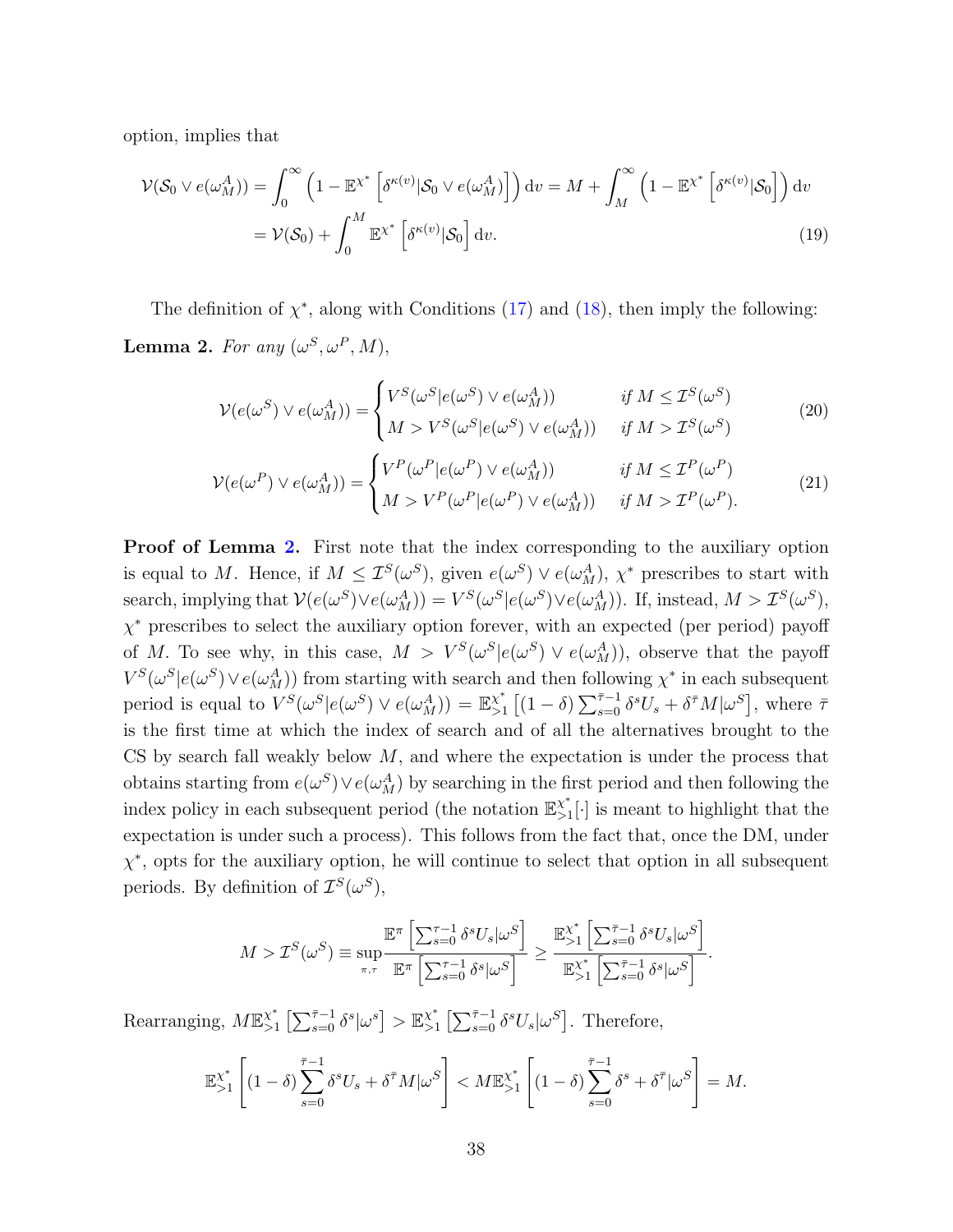Similar arguments establish Condition  $(21)$ .

Next, for any initial state  $S_0$  of the decision problem, and any state  $\omega^P \in {\{\hat{\omega}^P \in \mathcal{S}_0\}}$  $\Omega^P : \mathcal{S}_0(\hat{\omega}^P) > 0$  of the alternatives in the CS corresponding to  $\mathcal{S}_0$ , let  $D^P(\omega^P|\mathcal{S}_0) \equiv$  $V(S_0) - V^P(\omega^P | S_0)$  denote the payoff differential between (a) starting by following the index rule  $\chi^*$  right away and (b) exploring first one of the alternatives in state  $\omega^P$  and then following  $\chi^*$  thereafter. Similarly, let  $D^S(\omega^S|\mathcal{S}_0) \equiv \mathcal{V}(\mathcal{S}_0) - V^S(\omega^S|\mathcal{S}_0)$  denote the payoff differential between (c) starting with  $\chi^*$  and (d) starting with search in state  $\omega^S$  and then following  $\chi^*$ . The next lemma relates these payoff differentials to the corresponding ones in a fictitious environment with the auxiliary option.<sup>[55](#page-40-0)</sup>

<span id="page-40-2"></span>**Lemma 3.** Let  $\mathcal{S}_0$  be the initial state of the decision problem, with  $\omega^S \in \Omega^S$  denoting the state of the search technology, as specified in  $S_0$ . We have that<sup>[56](#page-40-1)</sup>

$$
D^{S}(\omega^{S}|S_{0}) = \int_{0}^{\mathcal{I}^{*}(S_{0}^{P})} D^{S}(\omega^{S}|e(\omega^{S}) \vee e(\omega_{v}^{A})) d\mathbb{E}^{\chi^{*}} \left[\delta^{\kappa(v)}|S_{0} \setminus e(\omega^{S})\right] + \mathbb{E}^{\chi^{*}} \left[\delta^{\kappa(0)}|S_{0} \setminus e(\omega^{S})\right] D^{S}(\omega^{S}|e(\omega^{S}) \vee e(\omega_{0}^{A})).
$$
\n(22)

Similarly, for any alternative in the CS in state  $\omega^P \in {\{\hat{\omega}^P \in \Omega^P : \mathcal{S}_0^P(\hat{\omega}^P) > 0\}},$ 

$$
D^{P}(\omega^{P}|\mathcal{S}_{0}) = \int_{0}^{\max\{\mathcal{I}^{*}(\mathcal{S}_{0}^{P}\backslash e(\omega^{P})),\mathcal{I}^{S}(\omega^{S})\}} D^{P}(\omega^{P}|e(\omega^{P}) \vee e(\omega_{v}^{A})) d\mathbb{E}^{\chi^{*}} \left[\delta^{\kappa(v)}|\mathcal{S}_{0} \setminus e(\omega^{P})\right] \tag{23}
$$

$$
+ \mathbb{E}^{\chi^{*}} \left[\delta^{\kappa(0)}|S_{0} \setminus e(\omega^{P})\right] D^{P}(\omega^{P}|e(\omega^{P}) \vee e(\omega_{0}^{A})).
$$

**Proof of Lemma [3.](#page-40-2)** Using Condition [\(19\)](#page-39-2), we have that, given the state  $\mathcal{S}_0 \vee e(\omega_M^A)$  of the decision problem, and  $\omega^S \in \Omega^S$ ,

$$
D^{S}(\omega^{S}|S_{0} \vee e(\omega^{A}_{M})) = \mathcal{V}(S_{0}) + \int_{0}^{M} \mathbb{E}^{x^{*}} \left[ \delta^{\kappa(v)}|S_{0} \right] dv + (1 - \delta) \mathbb{E} \left[ c|\omega^{S} \right]
$$
(24)  
-  $\delta \mathbb{E}^{x^{*}} \left[ \mathcal{V}(S_{0} \setminus e(\omega^{S}) \vee e(\tilde{\omega}^{S}) \vee W^{P}(\tilde{\omega}^{S})) + \int_{0}^{M} \mathbb{E}^{x^{*}} \left[ \delta^{\kappa(v)}|S_{0} \setminus e(\omega^{S}) \vee e(\tilde{\omega}^{S}) \vee W^{P}(\tilde{\omega}^{S}) \right] dv |\omega^{S} \right]$ 

<span id="page-40-6"></span><span id="page-40-5"></span><span id="page-40-4"></span><span id="page-40-3"></span>,

where the equality follows from combining  $(18)$  with  $(19)$ . Similarly,

$$
D^{S}(\omega^{S}|e(\omega^{S}) \vee e(\omega^{A}_{M})) = \mathcal{V}(e(\omega^{S})) + \int_{0}^{M} \mathbb{E}x^{*} \left[\delta^{\kappa(v)}|e(\omega^{S})\right] dv + (1 - \delta)\mathbb{E}\left[c|\omega^{S}\right] -\delta\mathbb{E}x^{*} \left[\mathcal{V}(e(\tilde{\omega}^{S}) \vee W^{P}(\tilde{\omega}^{S})) + \int_{0}^{M} \mathbb{E}x^{*} \left[\delta^{\kappa(v)}|e(\tilde{\omega}^{S}) \vee W^{P}(\tilde{\omega}^{S})\right]\right] dv |\omega^{S}.
$$
\n(25)

<span id="page-40-0"></span><sup>&</sup>lt;sup>55</sup>In the statement of the lemma,  $S_0 \setminus e(\omega^S)$  is the state of a fictitious problem where search is not possible, whereas  $S_0^P \setminus e(\omega^P)$  is the state of the CS obtained from  $S_0^P$  by subtracting an alternative in state  $\omega^P$ .

<span id="page-40-1"></span><sup>&</sup>lt;sup>56</sup>Recall that  $\mathcal{I}^*(\mathcal{S}_0^P)$  is the largest index of the alternatives in the CS under the state  $\mathcal{S}_0$ .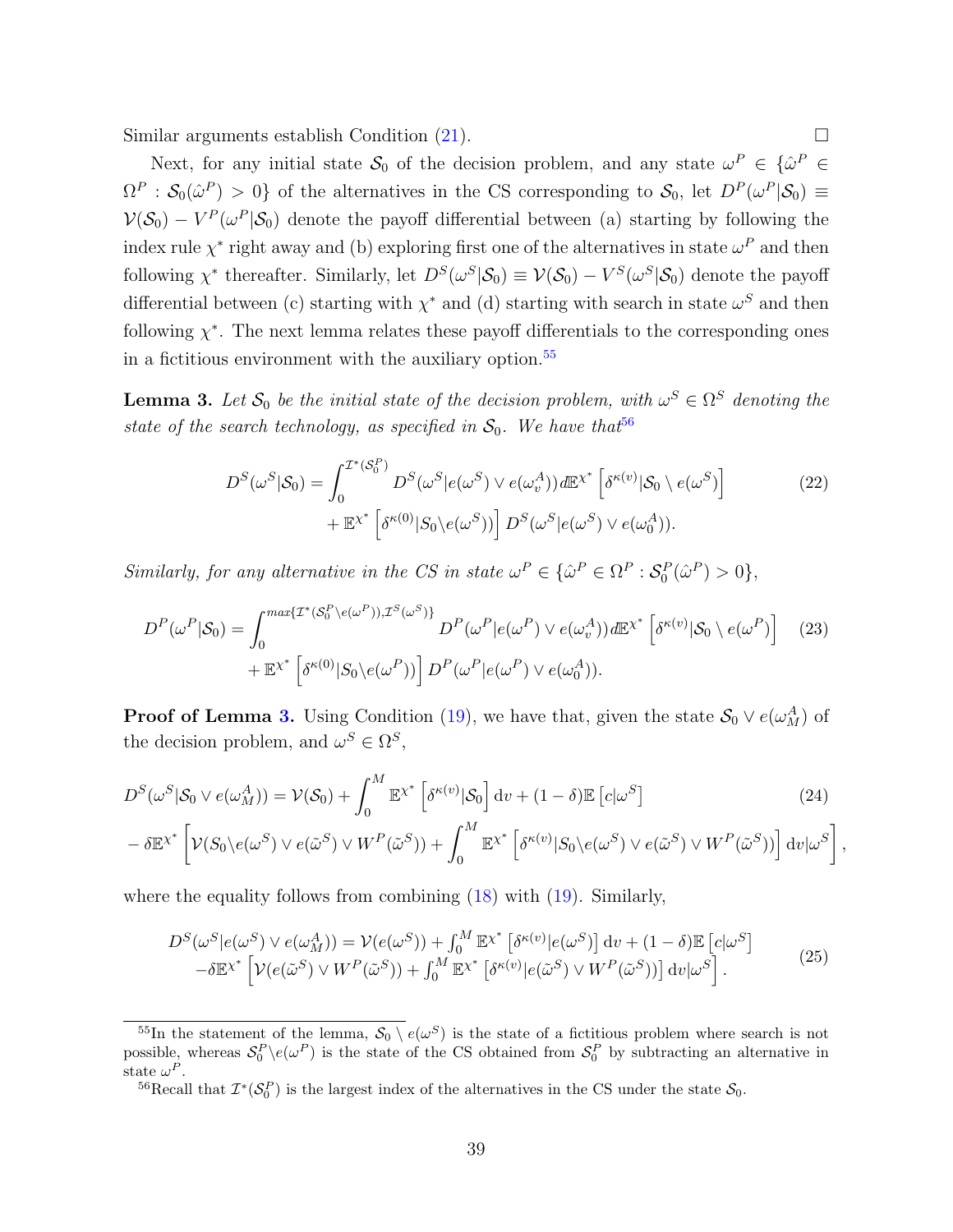Differentiating  $(24)$  and  $(25)$  with respect to M, using the independence across alternatives and search and Lemma [1,](#page-37-2) we have that

<span id="page-41-0"></span>
$$
\frac{\partial}{\partial M} D^S(\omega^S | \mathcal{S}_0 \vee e(\omega_M^A)) = \mathbb{E}^{\chi^*} \left[ \delta^{\kappa(M)} | S_0 \backslash e(\omega^S) \right] \frac{\partial}{\partial M} D^S(\omega^S | e(\omega^S) \vee e(\omega_M^A)). \tag{26}
$$

That is, the improvement in  $D^{S}(\omega^{S} | \mathcal{S}_{0} \vee e(\omega^{A}_{M}))$  that originates from a slight increase in the value of the auxiliary option  $M$  is the same as in a setting with only search and the auxiliary option,  $D^{S}(\omega^{S}|e(\omega^{S}) \vee e(\omega^{A}_{M}))$ , discounted by the expected time it takes (under the index rule  $\chi^*$ ) until there are no indices with value strictly higher than M, in an environment without search where the CS is the same as the one specified in  $S_0$ . Similar arguments imply that, for any  $\omega^P \in {\{\hat{\omega}^P \in \Omega^P : \mathcal{S}_0(\hat{\omega}^P) > 0\}},$ 

$$
\frac{\partial}{\partial M} D^{P}(\omega^{P} | \mathcal{S}_{0} \vee e(\omega^{A}_{M})) = \mathbb{E}^{\chi^{*}} \left[ \delta^{\kappa(M)} | S_{0} \backslash e(\omega^{P}) \right] \frac{\partial}{\partial M} D^{P}(\omega^{P} | e(\omega^{P}) \vee e(\omega^{A}_{M})). \tag{27}
$$

Let  $M^* \equiv \max\{\mathcal{I}^*(\mathcal{S}_0^P), \mathcal{I}^S(\omega^S)\}\$ . Integrating [\(26\)](#page-41-0) over the interval  $(0, M^*)$  of possible values for the auxiliary option and rearranging, we have that

$$
D^{S}(\omega^{S}|S_{0} \vee e(\omega_{0}^{A})) = D^{S}(\omega^{S}|S_{0} \vee e(\omega_{M^{*}}^{A})) - \int_{0}^{M^{*}} \mathbb{E}^{x^{*}} \left[ \delta^{\kappa(\upsilon)} |S_{0} \backslash e(\omega^{S})) \right] \frac{\partial}{\partial \upsilon} D^{S}(\omega^{S}|e(\omega^{S}) \vee e(\omega_{\upsilon}^{A})) d\upsilon
$$
  
\n
$$
= D^{S}(\omega^{S}|S_{0} \vee e(\omega_{M^{*}}^{A})) - D^{S}(\omega^{S}|e(\omega^{S}) \vee e(\omega_{M^{*}}^{A}))
$$
  
\n
$$
+ \mathbb{E}^{x^{*}} \left[ \delta^{\kappa(0)} |S_{0} \backslash e(\omega^{S})) \right] D^{S}(\omega^{S}|e(\omega^{S}) \vee e(\omega_{0}^{A}))
$$
  
\n
$$
+ \int_{0}^{M^{*}} D^{S}(\omega^{S}|e(\omega^{S}) \vee e(\omega_{\upsilon}^{A})) d\mathbb{E}^{x^{*}} \left[ \delta^{\kappa(\upsilon)} |S_{0} \backslash e(\omega^{S})) \right],
$$

where the second equality follows from integration by parts and from the fact that  $\mathbb{E}^{x^*}\left[\delta^{\kappa(M^*)}|S_0\rangle e(\omega^S)\right] = 1.$  That the outside option has value normalized to zero also implies that  $D^S(\omega^S|\mathcal{S}_0 \vee e(\omega_0^A)) = D^S(\omega^S|\mathcal{S}_0)$ . It is also easily verified that  $D^S(\omega^S|\mathcal{S}_0 \vee e(\omega_0^A))$  $e(\omega_{M^*}^A)) = D^S(\omega^S | e(\omega^S) \vee e(\omega_{M^*}^A)).$ <sup>[57](#page-41-1)</sup> Therefore, we have that

<span id="page-41-2"></span>
$$
D^{S}(\omega^{S}|S_{0}) = \int_{0}^{M^{*}} D^{S}(\omega^{S}|e(\omega^{S}) \vee e(\omega_{v}^{A})) d\mathbb{E}^{\chi^{*}} \left[\delta^{\kappa(v)}|S_{0}\rangle e(\omega^{S})\right] + \mathbb{E}^{\chi^{*}} \left[\delta^{\kappa(0)}|S_{0}\rangle e(\omega^{S})\right] D^{S}(\omega^{S}|e(\omega^{S}) \vee e(\omega_{0}^{A})).
$$
\n(28)

<span id="page-41-1"></span><sup>&</sup>lt;sup>57</sup>This follows immediately from the observation that  $V(S_0 \vee e(\omega_{M^*}^A)) = V(e(\omega^S) \vee \omega_{M^*}^A)$  =  $N^*$ , and similarly  $\mathbb{E}^{\chi^*}[V(S_0 \setminus e(\omega^S) \vee e(\tilde{\omega}^S) \vee W^P(\tilde{\omega}^S) \vee e(\omega_{M^*}^A))] \omega^S] =$  $e(\omega_{M^*}^A))$  $\mathbb{E}^{\chi^*}\left[\mathcal{V}\left(e(\tilde{\omega}^S) \vee W^P(\tilde{\omega}^S) \vee e(\omega^A_{M^*})\right)|\omega^S\right]$ . Intuitively, under the index policy, any alternative with index strictly below  $M^*$  is never explored given the presence of an auxiliary alternative with payoff  $M^*$ .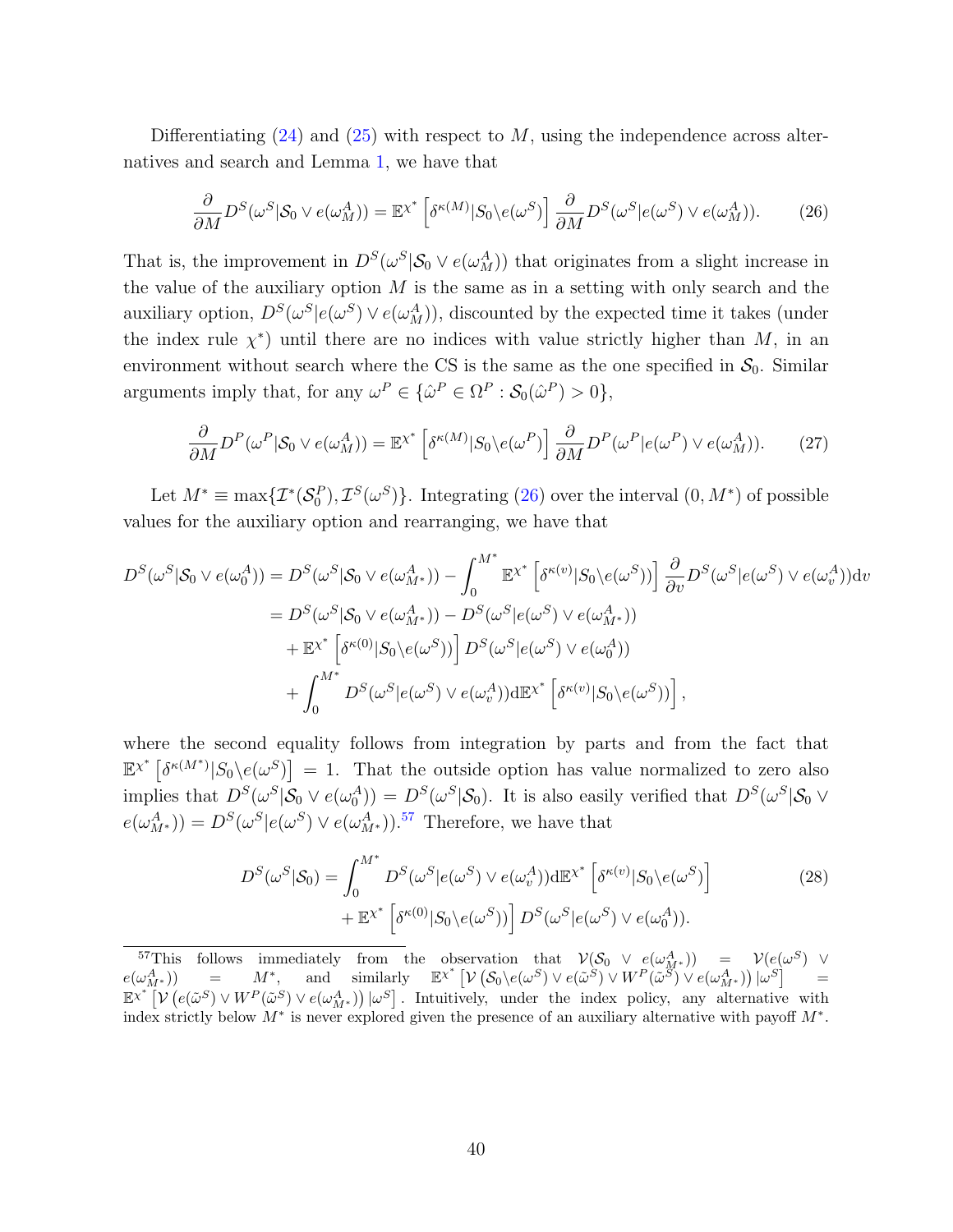Similar arguments imply that

<span id="page-42-0"></span>
$$
D^{P}(\omega^{P}|\mathcal{S}_{0}) = \int_{0}^{M^{*}} D^{P}(\omega^{P}|e(\omega^{P}) \vee e(\omega_{v}^{A}))d\mathbb{E}^{\chi^{*}}\left[\delta^{\kappa(v)}|S_{0}\rangle e(\omega^{P})\right] + \mathbb{E}^{\chi^{*}}\left[\delta^{\kappa(0)}|S_{0}\rangle e(\omega^{P})\right]D^{P}(\omega^{P}|e(\omega^{P}) \vee e(\omega_{0}^{A})).
$$
\n(29)

To complete the proof of Lemma [3,](#page-40-2) we consider separately two cases. Case (1): given  $\mathcal{S}_0, \ \chi^*$  specifies starting by exploring a physical alternative (i.e.,  $M^* = \mathcal{I}^*(\mathcal{S}_0^P)$ ). Then Condition [\(22\)](#page-40-5) in the lemma follows directly from [\(28\)](#page-41-2). Thus consider Condition [\(23\)](#page-40-6). First observe that, for any state  $\omega^P \in \Omega^P$  such that  $M^* > \max{\{\mathcal{I}^*(\mathcal{S}_0^P \backslash e(\omega^P)), \mathcal{I}^S(\omega^S)\}}$ , we have that  $M^* = \mathcal{I}^P(\omega^P)$ , in which case  $D^P(\omega^P|\mathcal{S}_0) = D^P(\omega^P|e(\omega^P) \vee e(\omega_0^A)) = 0$  and the integrand  $D^P(\omega^P | e(\omega^P) \vee e(\omega^A_v))$  in [\(29\)](#page-42-0) is equal to zero over the interval  $[0, \mathcal{I}^P(\omega^P)]$ and hence also over the interval  $[0, \max\{ \mathcal{I}^*(\mathcal{S}_0^P \setminus e(\omega^P)), \mathcal{I}^S(\omega^S) \}]$ . We thus have that, in this case, Condition [\(23\)](#page-40-6) clearly holds. Next observe that, for any state  $\omega^P \in \Omega^P$  such that  $M^* = \max{\{\mathcal{I}^*(\mathcal{S}_0^P \setminus e(\omega^P)), \mathcal{I}^S(\omega^S)\}\,$ , Condition [\(23\)](#page-40-6) follows directly from [\(29\)](#page-42-0).

Case (2): given  $S_0$ ,  $\chi^*$  specifies starting with search (i.e.,  $M^* = \mathcal{I}^S(\omega^S)$ ). Then, for any  $\omega^P \in \Omega^P$ ,  $\max\{ \mathcal{I}^*(\mathcal{S}_0^P \backslash e(\omega^P)), \mathcal{I}^S(\omega^S) \} = M^*$ , in which case Condition [\(23\)](#page-40-6) in the lemma follows directly from [\(29\)](#page-42-0). That Condition [\(22\)](#page-40-5) also holds follows from the fact that, in this case,  $D^S(\omega^S | \mathcal{S}_0) = D^S(\omega^S | e(\omega^S) \vee e(\omega_0^A)) = 0$  and the integrand  $D^S(\omega^S | e(\omega^S) \vee e(\omega_0^A))$ in [\(28\)](#page-41-2) is equal to zero over the entire interval  $\left[0, \max\{ \mathcal{I}^*(\mathcal{S}_0^P \setminus e(\omega^P)), \mathcal{I}^S(\omega^S) \} \right]$  $\Box$ 

**Step 3.** Using the characterization of the payoff differentials in Lemma [3,](#page-40-2) we now establish that the average per-period payoff under  $\chi^*$  solves the Bellman equation for our dynamic optimization problem. Let  $\mathcal{V}^*(\mathcal{S}_0) \equiv (1 - \delta) \sup_{\chi \in \mathcal{X}} \mathbb{E}^\chi \left[ \sum_{t=0}^{\infty} \delta^t U_t | \mathcal{S}_0 \right]$  denote the value function for the dynamic optimization problem.

<span id="page-42-1"></span>**Lemma 4.** For any state of the decision problem  $S_0$ , with  $\omega^S$  denoting the state of the search technology as specified under  $\mathcal{S}_0$ ,

- 1.  $V(S_0) \ge V^S(\omega^S | S_0)$ , and  $V(S_0) = V^S(\omega^S | S_0)$  if and only if  $\mathcal{I}^S(\omega^S) \ge \mathcal{I}^*(S_0^P)$ ;
- 2. for any  $\omega^P \in {\Omega^P : \mathcal{S}_0(\hat{\omega}^P) > 0}$ ,  $\mathcal{V}(\mathcal{S}_0) \geq V^P(\omega^P | \mathcal{S}_0)$ , and  $\mathcal{V}(\mathcal{S}_0) = V^P(\omega^P | \mathcal{S}_0)$  if and only if  $\mathcal{I}^P(\omega^P) = \mathcal{I}^*(\mathcal{S}_0^P) \geq \mathcal{I}^S(\omega^S)$ .

Hence, for any  $S_0$ ,  $V(S_0) = V^*(S_0)$ , and  $\chi^*$  is optimal.

**Proof of Lemma [4.](#page-42-1)** Part 1. First, use [\(20\)](#page-39-3) to note that, for all  $v \geq 0$ ,  $D^{S}(\omega^{S}|e(\omega^{S}) \vee$  $e(\omega_v^A)$   $\geq$  0, with the inequality holding as an equality if and only  $v \leq \mathcal{I}^S(\omega^S)$ . Therefore, from  $(22)$ ,  $D^{S}(\omega^{S}|\mathcal{S}_{0}) \geq 0$  – and hence  $\mathcal{V}(\mathcal{S}_{0}) \geq V^{S}(\omega^{S}|\mathcal{S}_{0})$  – with the inequality holding as an equality if and only if  $\mathcal{I}^*(\mathcal{S}_0^P) \leq \mathcal{I}^S(\omega^S)$ .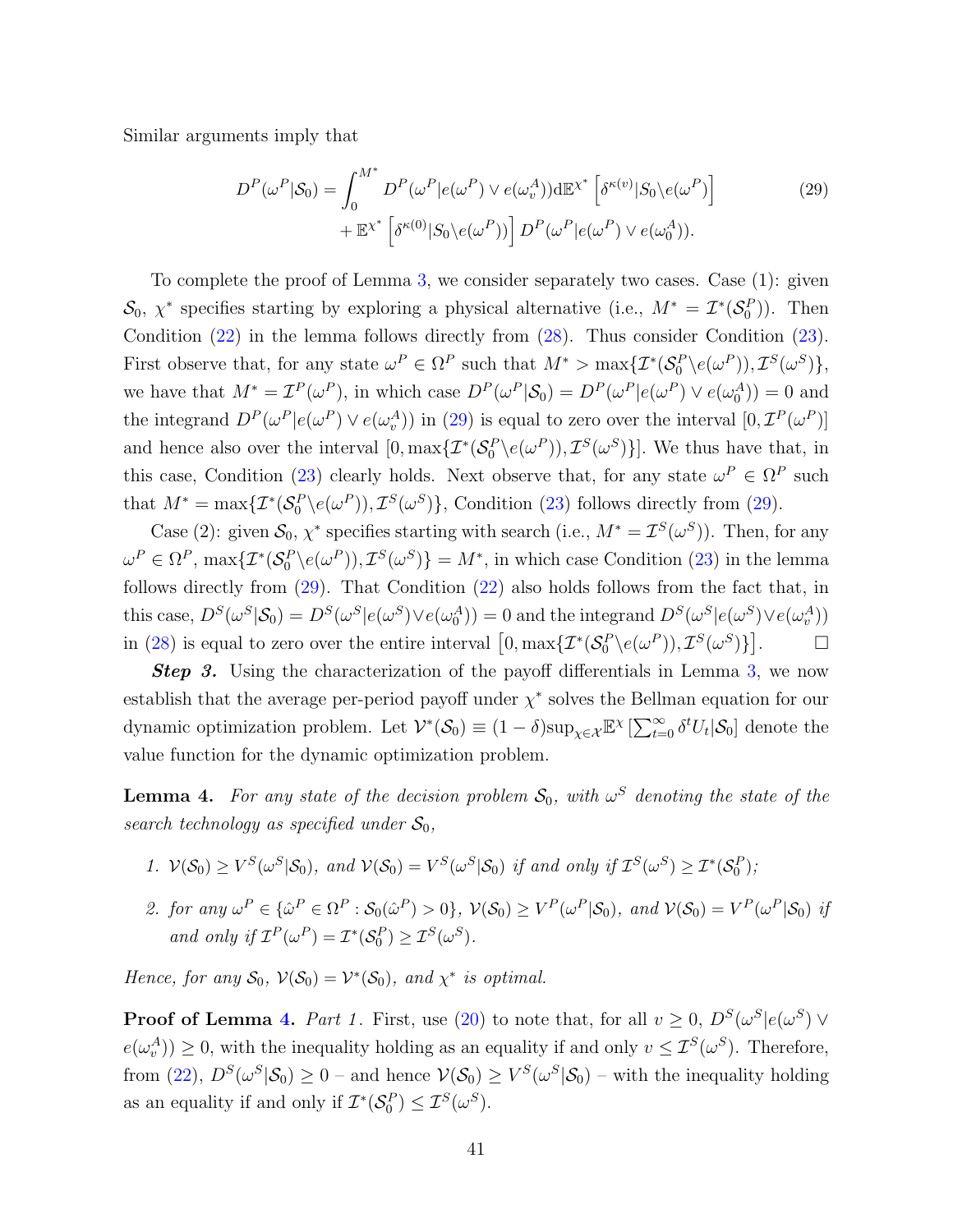Part 2. Similarly, use [\(21\)](#page-39-1) to observe that for any  $\omega^P \in {\{\hat{\omega}^P \in \Omega^P : \mathcal{S}_0^P(\hat{\omega}^P) > 0\}}$ and any  $v \geq 0$ ,  $D^P(\omega^P | e(\omega^P) \vee e(\omega^A_v)) \geq 0$ , with the inequality holding as an equality if and only if  $0 \le v \le \mathcal{I}^P(\omega^P)$ . Therefore, from  $(23)$ ,  $D^P(\omega^P|\mathcal{S}_0) \ge 0$  with the inequality holding as equality if and only if  $\mathcal{I}^P(\omega^P) \ge \max{\{\mathcal{I}^*(\mathcal{S}_0^P \backslash e(\omega^P)), \mathcal{I}^S(\omega^S)\}}$ . The result in part 2 then follows from the fact that the last inequality holds if and only if  $\mathcal{I}^P(\omega^P) =$  $\mathcal{I}^*(\mathcal{S}_0^P) \geq \mathcal{I}^S(\omega^S).$ 

Next, note that, jointly, Conditions 1 and 2 in the lemma imply that

$$
\mathcal{V}(\mathcal{S}_0) = \max \left\{ V^S(\omega^S | \mathcal{S}_0), \max_{\omega^P \in \{\hat{\omega}^P \in \Omega^P : \mathcal{S}_0^P(\hat{\omega}^P) > 0\}} V^P(\omega^P | \mathcal{S}_0) \right\}.
$$

Hence V solves the Bellman equation. That  $\delta^T \mathbb{E}^{\chi} \left[ \sum_{s=T}^{\infty} \delta^s U_s | \mathcal{S} \right] \to 0$  as  $T \to \infty$  guarantees  $V(S_0) = V^*(S_0)$ , and hence the optimality of  $\chi^*$ .

This completes the proof of the theorem.

**Proof of Proposition [3.](#page-28-0)** Since product 0 corresponds to the outside option, one of the products is always purchased. Let  $l \neq m$  be such that  $d_l < d_m$ . We show that product l will not be purchased.

Case 1:  $l > m$  (i.e., l is read after m is read). First, suppose that  $d_l = \mathcal{I}^S(l)$ . Because  $\mathcal{I}^{S}(l) \leq \mathcal{I}^{S}(m)$  and because  $\min\{\mathcal{I}_{m},(1-\delta)v_{m}\} \geq d_{m} > \mathcal{I}^{S}(l)$ , under the index policy of Theorem [1,](#page-13-4) product l is read only after product m is clicked upon. Once m is clicked, however, because  $(1 - \delta)v_m > \mathcal{I}^S(l)$ , l is never read. Hence, l will not be purchased. Next suppose that  $d_l = \mathcal{I}_l$ . Then  $\min\{\mathcal{I}_m, (1 - \delta)v_m\} \ge d_m > \mathcal{I}_l$ . Thus, product l is clicked only after m is clicked. But again, once m is clicked, because  $(1 - \delta)v_m > \mathcal{I}_l$ , l is never clicked, implying that l is not purchased. Finally, suppose  $d_l = (1 - \delta)v_l$ . Then because  $\min\{\mathcal{I}_m,(1-\delta)v_m\}\geq d_m>(1-\delta)v_l, m$  must be clicked before l is purchased. Because  $v_m > v_l$ , l is not purchased after m's value is learned.

Case 2:  $l < m$  (i.e., l is read before m is read). Because  $\mathcal{I}^S(m) \geq d_m > d_l =$  $\min\{\mathcal{I}_l,(1-\delta)v_l,\mathcal{I}^S(l)\}\text{, and because }\mathcal{I}^S(m)\leq \mathcal{I}^S(l)\text{, it must be that }d_l=\min\{\mathcal{I}_l,(1-\delta)v_l,\mathcal{I}^S(l)\}\text{, and }d_l>1$  $\delta$ ) $v_l$ } and hence

<span id="page-43-0"></span>
$$
\min\{\mathcal{I}_l,(1-\delta)v_l\}< d_m\leq \min\{\mathcal{I}_m,(1-\delta)v_m\}.\tag{30}
$$

Furthermore, because the search technology is non-improving,  $\mathcal{I}^S(l+1) \geq ... \geq \mathcal{I}^S(m-1)$ 1)  $\geq \mathcal{I}^S(m)$ . Along with the fact that  $d_l = \min\{\mathcal{I}_l, (1 - \delta)v_l\} < d_m \leq \mathcal{I}^S(m)$ , this implies that  $\min\{\mathcal{I}_l,(1-\delta)v_l\} < \mathcal{I}^S(k)$  for all  $(l+1) \leq k \leq m$ . This last property in turn implies that either clicking on  $l$ , or purchasing  $l$ , is dominated by reading any product  $k$ , with  $(l + 1) \leq k \leq m$ . If m is read, then [\(30\)](#page-43-0) implies that l will not be purchased (the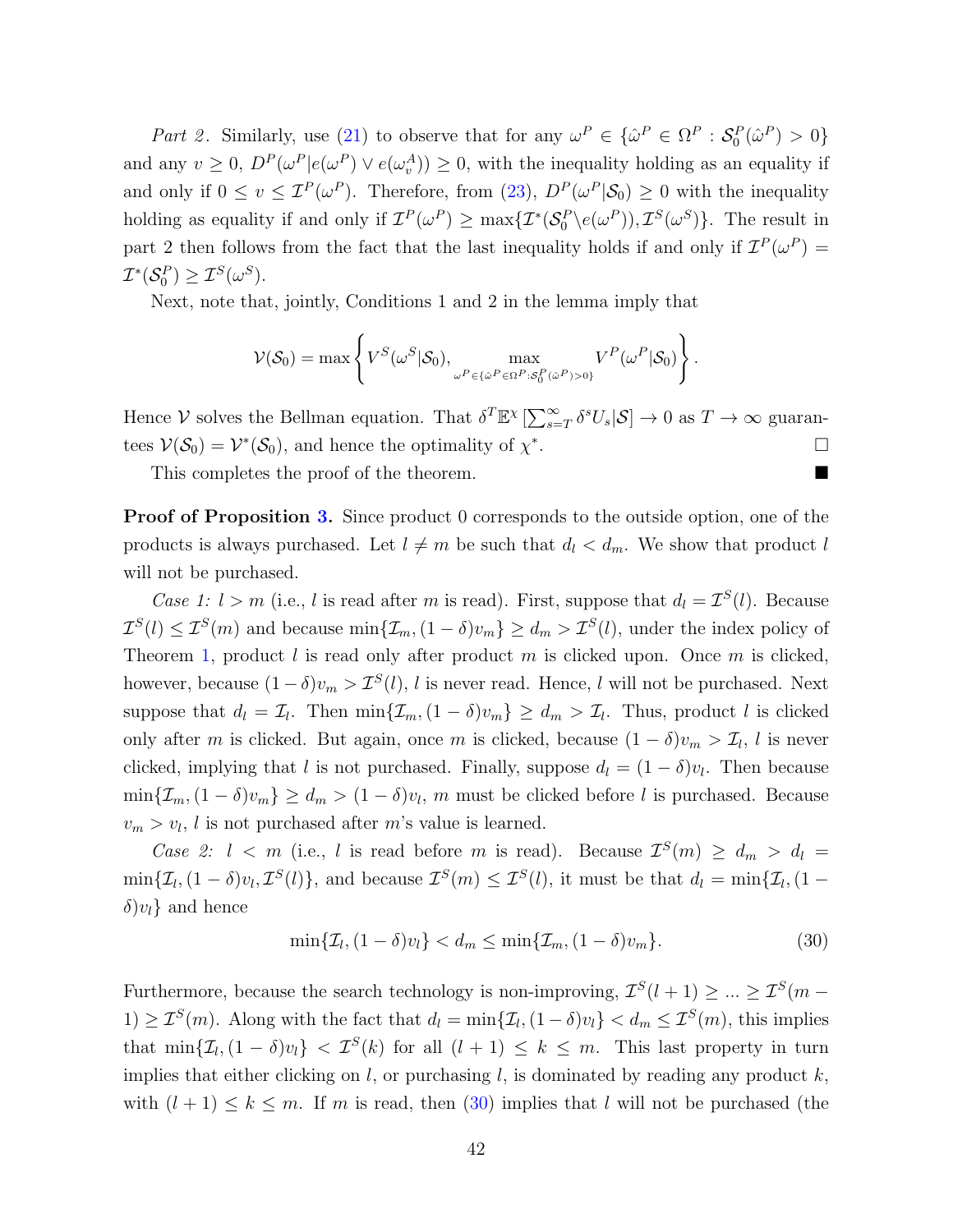arguments are similar to those for case 1). If, instead,  $m$  is not read, it must be that another product  $k \neq l, m$  is purchased. In either case, product l is not purchased.

**Proof of Proposition [4.](#page-29-3)** The proof is in two steps. Step 1 shows that  $\mathcal{I}^S(m) \geq$  $\max_{l \leq m} \{w_l\}$  is necessary for product m to be read and that  $\mathcal{I}^S(m) > \max_{l \leq m} \{w_l\}$  implies that product m is necessarily read. Step 2 shows that product m is read and clicked only if

<span id="page-44-0"></span> $\mathcal{I}^{S}(m) \geq \max_{l < m} \{w_l\}$  and  $\mathcal{I}_m \geq \max\left\{\max_{l > m} \{d_l\}, \max_{l < m} \{w_l\}\right\}$  (31)

and that, when both of the above inequalities are strict, product  $m$  is necessarily read and clicked. The result in the proposition then follows directly from the above properties along with the definition of  $CTR(m)$ .

Step 1. To see that  $\mathcal{I}^S(m) \geq \max_{l \leq m} \{w_l\}$  is necessary for product m to be read, suppose that, for some  $l < m$ ,  $w_l > \mathcal{I}^S(m)$ . That is, both the index corresponding to clicking on product l,  $\mathcal{I}_l$ , and the one corresponding to purchasing product l,  $(1 - \delta)v_l$ , are strictly greater than  $\mathcal{I}^S(m)$ . Because product l is read before product m is read, by Theorem 1 in the main text,  $m$  is never read.

Next, we show that when  $\mathcal{I}^S(m) > \max_{l \leq m} \{w_l\}$  product m is always read. To see this, note that since the search cost  $c(\cdot)$  is increasing,  $\mathcal{I}^S(1) \geq ... \geq \mathcal{I}^S(m-1) \geq \mathcal{I}^S(m)$ . Therefore,  $\mathcal{I}^S(m) > \max_{l \leq m} \{w_l\}$  implies that for any  $1 \leq l \leq m$ ,  $\mathcal{I}^S(l) > w_{l-1}$  $\min\{\mathcal{I}_{l-1},(1-\delta)v_{l-1}\}.$  Hence, by Theorem [1,](#page-13-4) for any  $1 \leq l \leq m$ , it cannot be that product  $l-1$  is purchased before the product l is read. Repeatedly applying this argument for all  $1 \leq l \leq m$  implies product m must be read before any product  $l < m$  is purchased.

*Step 2.* To see that both inequalities in  $(31)$  must hold for product m to be read and clicked, first observe that we already established in Step 1 that the first inequality in  $(31)$  is necessary for product m to be read. Thus assume that such inequality holds. To see that the second inequality in [\(31\)](#page-44-0) must also hold, suppose that  $\mathcal{I}_m$  <  $\max\{\max_{l>m}{d_l}\}, \max_{l\leq m}{w_l}\}.$  Then either there exists a product  $l \leq m$  such that  $w_l > \mathcal{I}_m$ , or a product  $l > m$  such that  $d_l > \mathcal{I}_m$ , or both. Suppose there is a product  $l < m$  such that  $w_l > \mathcal{I}_m$ . Then product m cannot be clicked, because product l is necessarily read before m and, because both  $\mathcal{I}_l$  and  $(1 - \delta)v_l$  are strictly greater than  $\mathcal{I}_m$ , product l is purchased before m is clicked. Next, suppose that there exists a product  $l > m$ such that  $d_l = \min\{\mathcal{I}^S(l), \mathcal{I}_l, (1 - \delta)v_l\} > \mathcal{I}_m$ . By the monotonicity of the search indices,  $\mathcal{I}^S(m) \geq \mathcal{I}^S(m+1) \geq \ldots \geq \mathcal{I}^S(l)$ . That  $\mathcal{I}^S(l) > \mathcal{I}_m$ , then implies that  $\mathcal{I}^S(k) > \mathcal{I}_m$  for any  $k = m, m+1, ..., l$ . In turn, this last property implies that clicking on m is dominated by reading product k, for any  $k = m + 1, ..., l$ . If product l is read, because both  $\mathcal{I}_l$  and